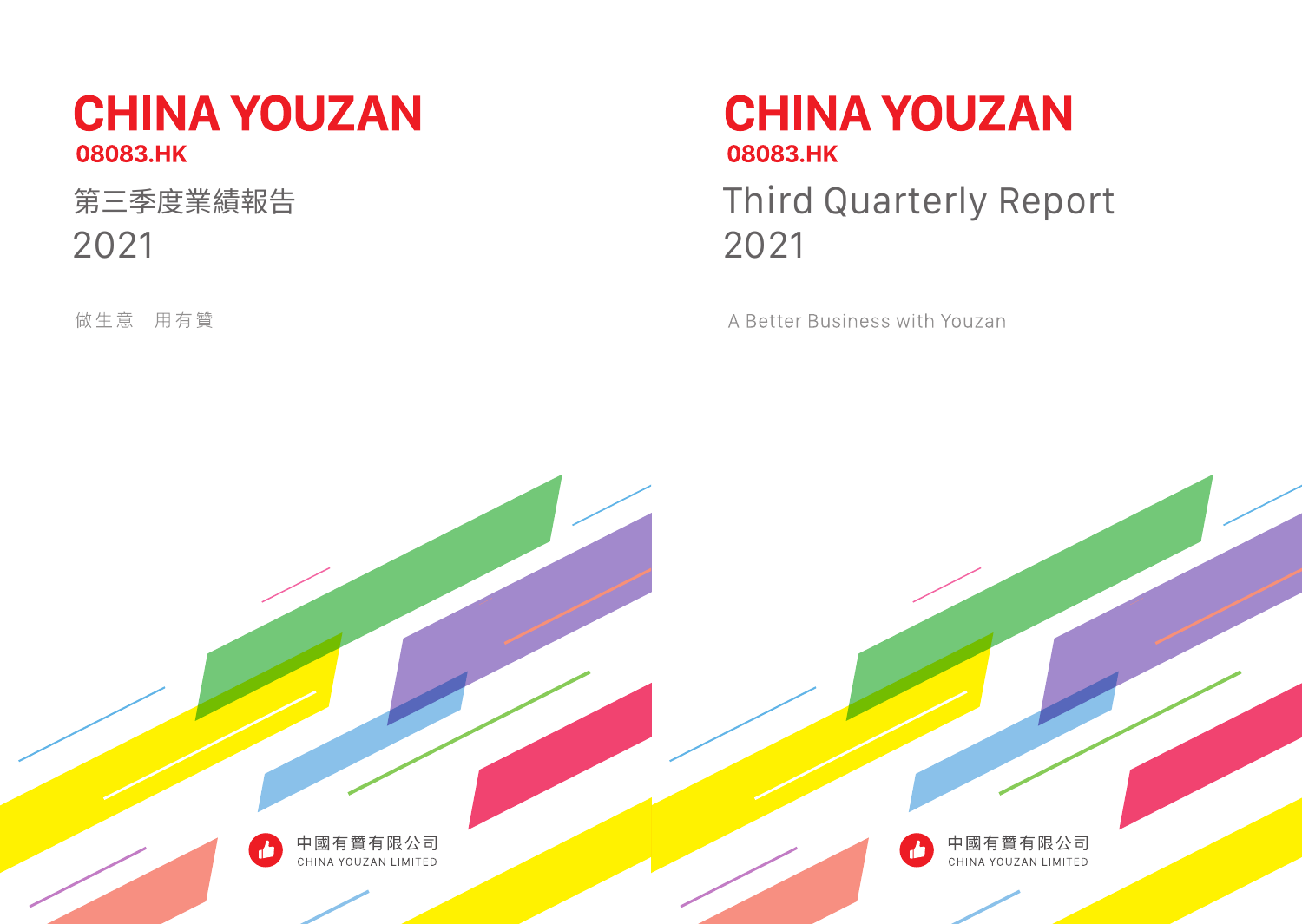## CHARACTERISTICS OF GEM OF THE STOCK EXCHANGE OF HONG KONG LIMITED (THE "STOCK EXCHANGE")

**GEM has been positioned as a market designed to accommodate small and mid-sized companies to which a higher investment risk may be attached than other companies listed on the Main Board of the Stock Exchange. Prospective investors should be aware of the potential risks of investing in such companies and should make the decision to invest only after due and careful consideration.**

**Given that the companies listed on GEM are generally small and mid-sized companies, there is a risk that securities traded on GEM may be more susceptible to high market volatility than securities traded on the Main Board and no assurance is given that there will be a liquid market in the securities traded on GEM.**

Hong Kong Exchanges and Clearing Limited and the Stock Exchange of Hong Kong Limited take no responsibility for the contents of this report, make no representation as to its accuracy or completeness and expressly disclaim any liability whatsoever for any loss howsoever arising from or in reliance upon the whole or any part of the contents of this report.

This report, for which the directors (the "Directors") of China Youzan Limited (the "Company", together with its subsidiaries, the "Group", "Youzan" or "We") collectively and individually accept full responsibility, includes particulars given in compliance with the Rules Governing the Listing of Securities on GEM of the Stock Exchange (the "GEM Listing Rules") for the purpose of giving information with regard to the Company. The directors, having made all reasonable enquiries, confirm that to the best of their knowledge and belief the information contained in this report is accurate and complete in all material respects and not misleading or deceptive, and there are no other matters the omission of which would make this report or any statement herein misleading.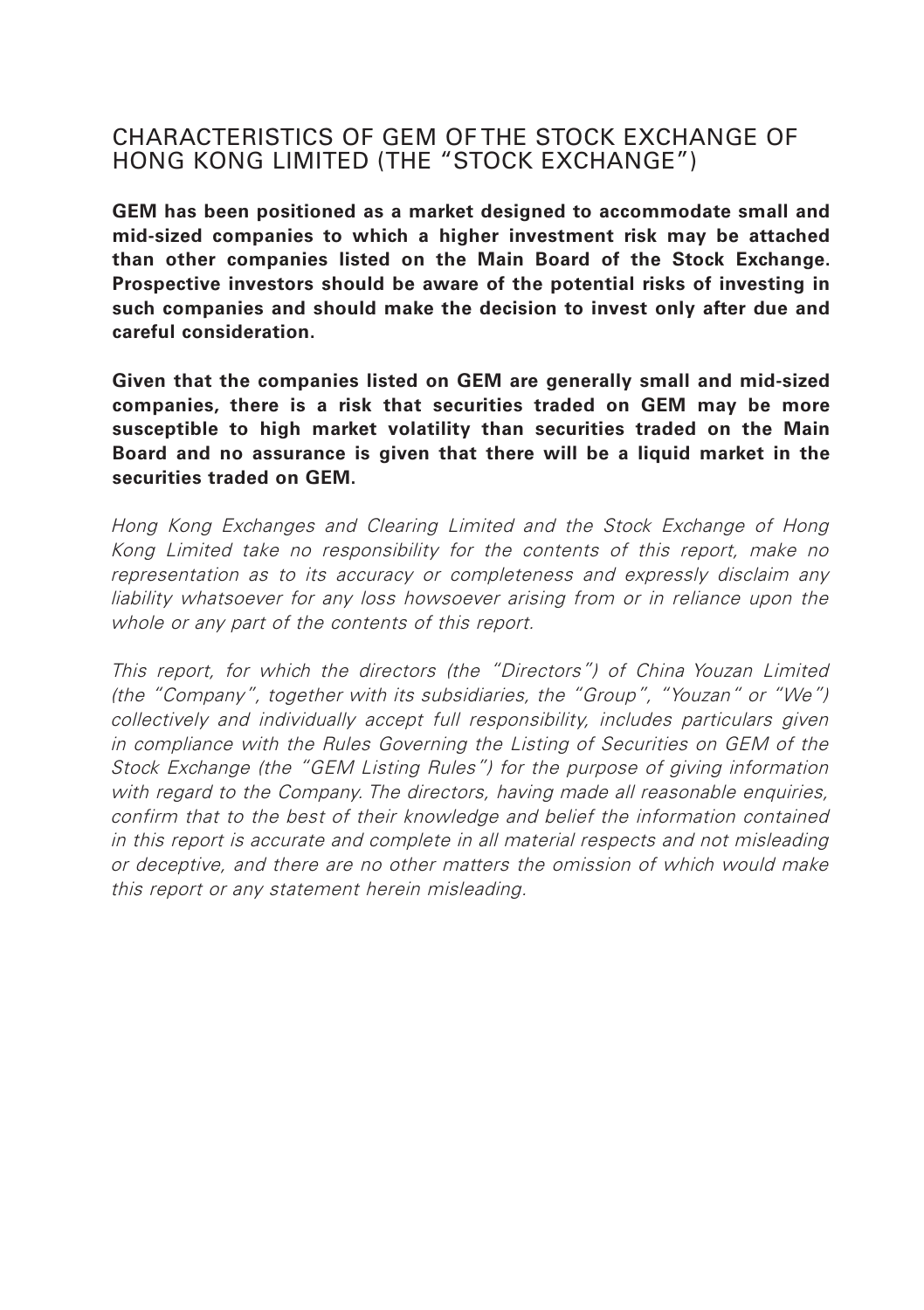

## China Youzan Limited

## 中國有贊有限公司

(Incorporated in Bermuda with limited liability) **(Stock Code: 8083)**

## HIGHLIGHTS

For the nine months ended 30 September 2021, the Group recorded a revenue of approximately RMB1,176,489,000, representing a decrease of 9.9% compared to the same period of last year (Re-presented). Of which, the revenue from subscription solutions was approximately RMB737,292,000, representing a decrease of 2.8% compared to the same period of last year (Re-presented), and the revenue from merchant solutions was approximately RMB427,420,000, representing a decrease of 20.0% compared to the same period of last year (Re-presented).

For the nine months ended 30 September 2021, the Group recorded a gross profit of approximately RMB716,095,000, representing a decrease of 7.3% compared to the same period of last year (Re-presented). Of which, the gross profit of subscription solutions was approximately RMB538,382,000, representing a decrease of 6.0% compared to the same period of last year (Re-presented), and the gross profit of merchant solutions was approximately RMB174,745,000, representing a decrease of 11.0% compared to the same period of last year (Re-presented).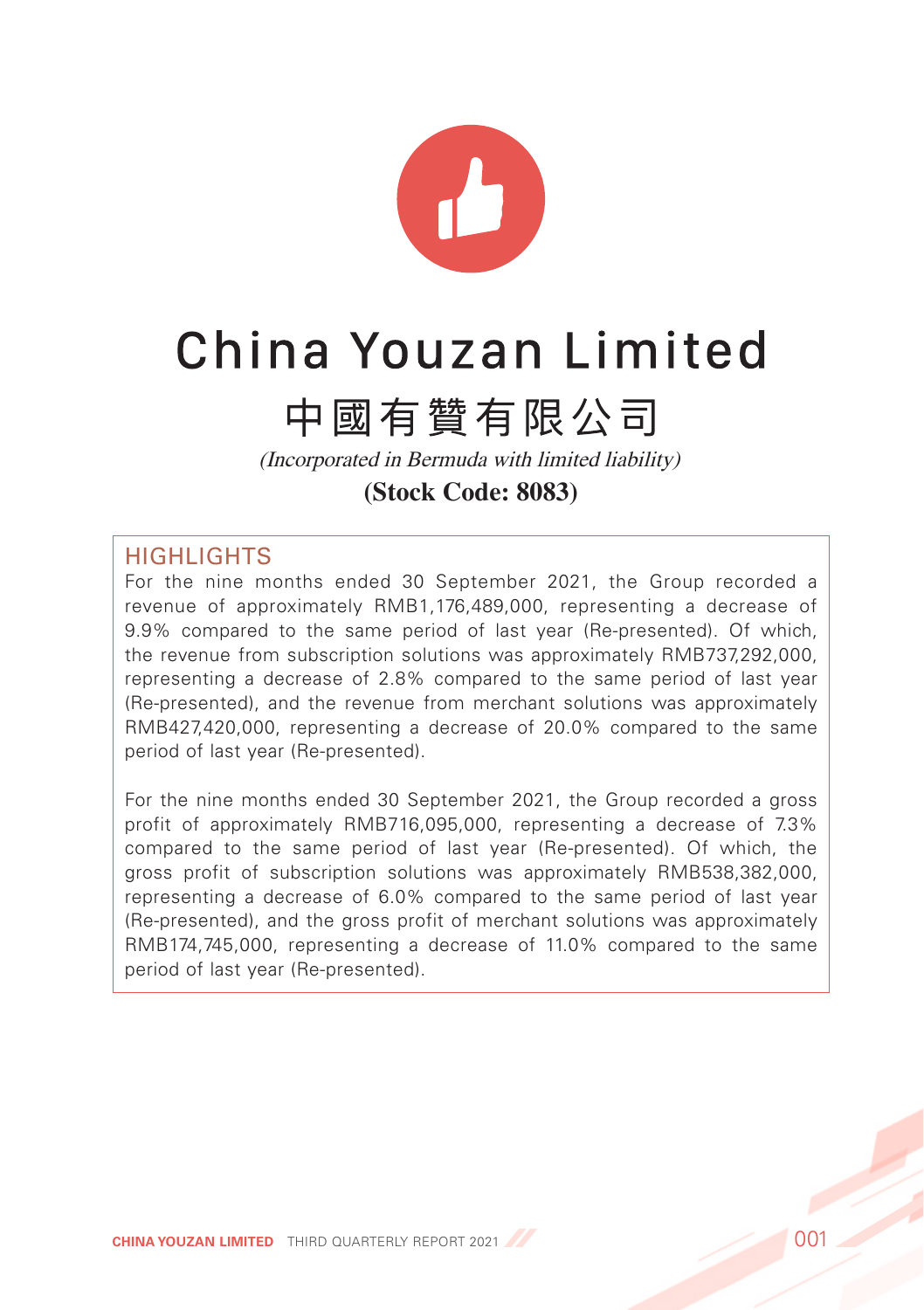For the nine months ended 30 September 2021, the Group's gross profit margin increased from 59.2% (Re-presented) in the same period of last year to 60.9% for the current period. Of which, the gross profit margin of subscription solutions decreased from 75.5% (Re-presented) in the same period of last year to 73.0% for the current period, and the gross profit margin of merchant solutions increased from 36.8% (Re-presented) in the same period of last year to 40.9% for the current period.

The Group recorded an operating loss of approximately RMB759,120,000 for the nine months ended 30 September 2021, representing an increase of 113.0% when compared to an operating loss of approximately RMB356,350,000 for the same period in last year.

For the three months ended 30 September 2021, the Group made revenue of approximately RMB373,090,000, representing a decrease of 22.5% compared to the same period of last year (Re-presented). Gross profit margin for the three months ended 30 September 2021 increased from 60.4% (Represented) in the same period of last year to 61.3% in the current period.

The board of directors (the "Board") does not recommend the payment of interim dividend for the nine months ended 30 September 2021.

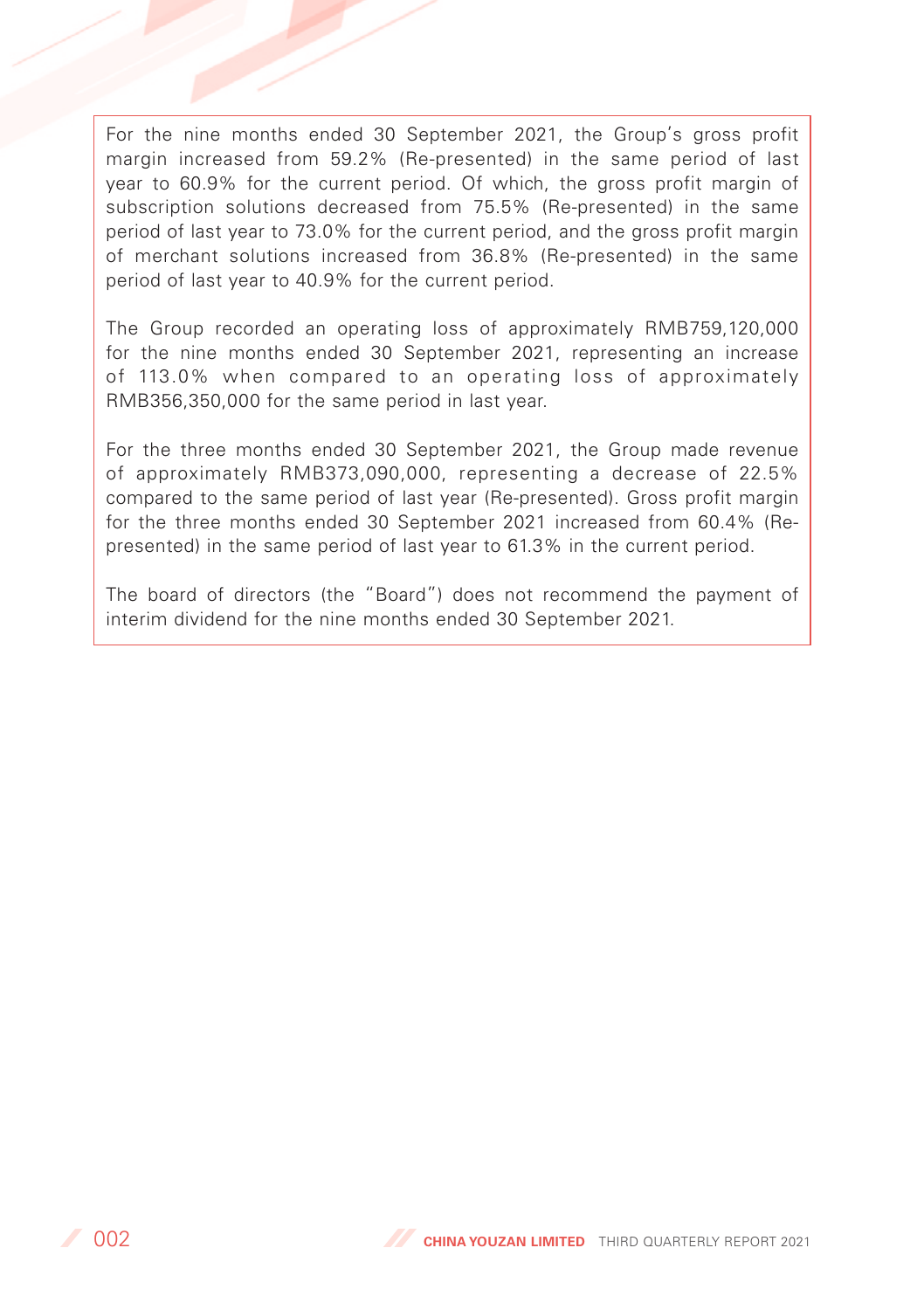## FINANCIAL RESULTS

The Board of the Company announces the unaudited consolidated results of the Group for the three months and the nine months ended 30 September 2021 (the "reporting period") together with the comparative unaudited figures for the corresponding periods in 2020 (Re-presented) as follows:

## CONDENSED CONSOLIDATED STATEMENT OF PROFIT OR LOSS

|                                                                                                                                                                                                                                          |                     |                                                                                                 | Three months<br>ended 30 September                                                              |                                                                                                  | Nine months<br>ended 30 September                                                               |
|------------------------------------------------------------------------------------------------------------------------------------------------------------------------------------------------------------------------------------------|---------------------|-------------------------------------------------------------------------------------------------|-------------------------------------------------------------------------------------------------|--------------------------------------------------------------------------------------------------|-------------------------------------------------------------------------------------------------|
|                                                                                                                                                                                                                                          | <b>Notes</b>        | 2021<br>(Unaudited)<br><b>RMB'000</b>                                                           | 2020<br>(Unaudited)<br><b>RMB'000</b><br>(Re-presented)                                         | 2021<br>(Unaudited)<br><b>RMB'000</b>                                                            | 2020<br>(Unaudited)<br>RMB'000<br>(Re-presented)                                                |
| Revenue<br>Cost of sales                                                                                                                                                                                                                 | 3                   | 373,090<br>(144, 397)                                                                           | 481,510<br>(190, 691)                                                                           | 1,176,489<br>(460, 394)                                                                          | 1,305,467<br>(533, 170)                                                                         |
| <b>Gross profit</b><br>Investment and other income<br>Other gains and losses, net<br>Selling expenses<br>Administrative expenses<br>Equity-settled share-based payments<br>Amortisation of intangible assets<br>Other operating expenses | $\overline{4}$<br>5 | 228,693<br>12,454<br>(1, 345)<br>(248, 773)<br>(87, 864)<br>(6, 824)<br>(31, 499)<br>(174, 443) | 290,819<br>20,169<br>(7,818)<br>(199, 211)<br>(50, 602)<br>(15, 527)<br>(48, 756)<br>(105, 469) | 716,095<br>49,271<br>(4,025)<br>(687, 322)<br>(236, 850)<br>(31, 911)<br>(93, 164)<br>(471, 214) | 772,297<br>59,403<br>8,381<br>(539, 186)<br>(155, 248)<br>(48, 639)<br>(145, 196)<br>(308, 162) |
| Loss from operations<br>Finance costs<br>Share of (losses)/profits of associates<br>Fair value change in financial assets<br>at fair value through profit or<br>loss ("FVTPL")                                                           |                     | (309, 601)<br>(5, 591)<br>(56)<br>12,370                                                        | (116, 395)<br>(6,064)<br>289                                                                    | (759, 120)<br>(16, 826)<br>60<br>16,075                                                          | (356, 350)<br>(22,051)<br>2,223                                                                 |
| Loss before taxation<br>Income tax credit                                                                                                                                                                                                | 6                   | (302, 878)<br>2,993                                                                             | (122, 170)<br>12,295                                                                            | (759, 811)<br>89,873                                                                             | (376, 178)<br>36,154                                                                            |
| Loss for the period                                                                                                                                                                                                                      | $\overline{7}$      | (299, 885)                                                                                      | (109, 875)                                                                                      | (669, 938)                                                                                       | (340, 024)                                                                                      |
| Attributable to:<br>Owners of the Company<br>Non-controlling interests                                                                                                                                                                   |                     | (157, 193)<br>(142, 692)                                                                        | (58, 661)<br>(51, 214)                                                                          | (355, 939)<br>(313,999)                                                                          | (178, 546)<br>(161, 478)                                                                        |
|                                                                                                                                                                                                                                          |                     | (299, 885)                                                                                      | (109, 875)                                                                                      | (669, 938)                                                                                       | (340, 024)                                                                                      |
| Loss per share<br>(express in RMB per share)<br>– basic<br>- diluted                                                                                                                                                                     | 8                   | (0.0092)<br>N/A                                                                                 | (0.0034)<br>N/A                                                                                 | (0.0208)<br>N/A                                                                                  | (0.0110)<br>N/A                                                                                 |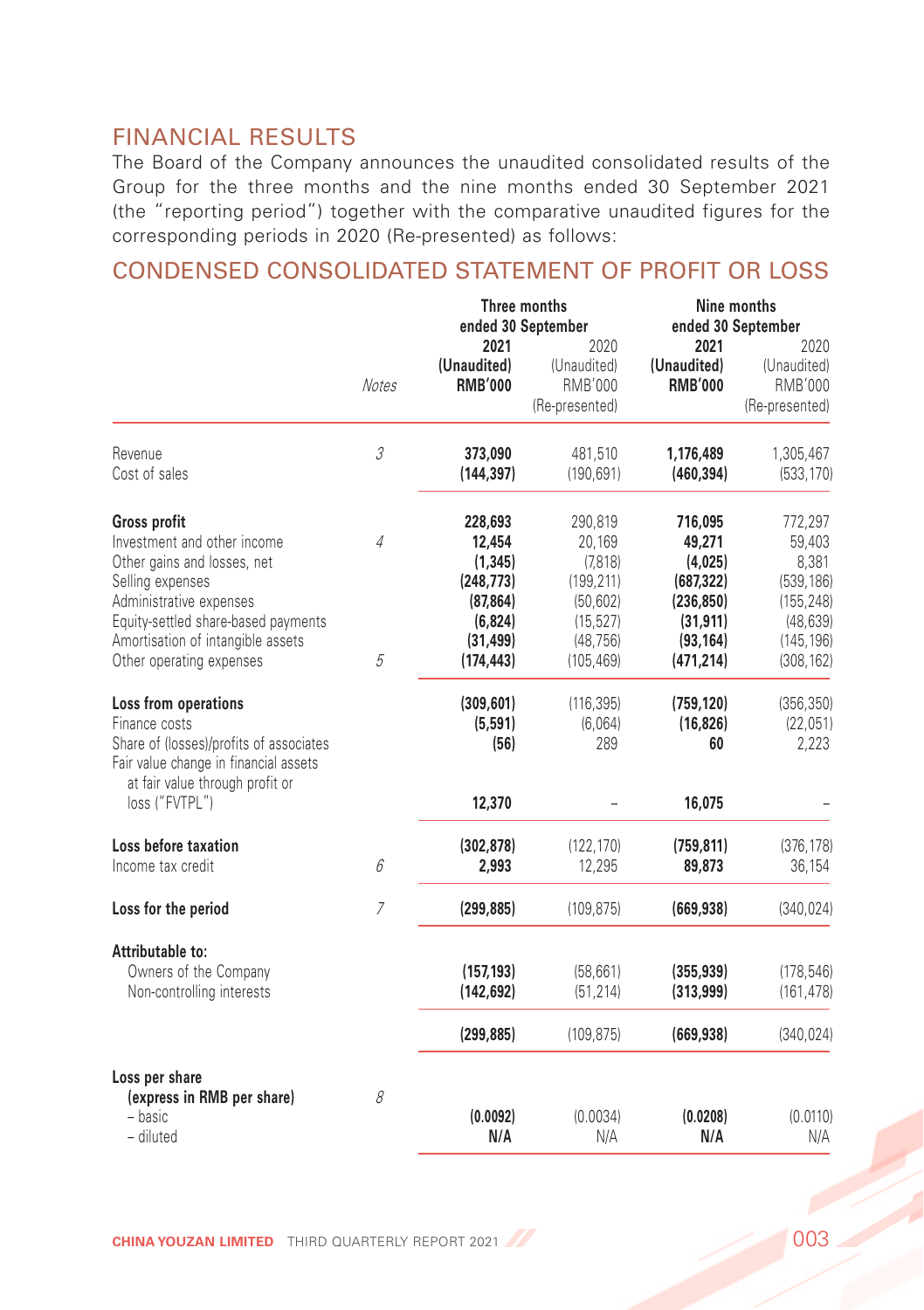## CONDENSED CONSOLIDATED STATEMENT OF PROFIT OR LOSS AND OTHER COMPREHENSIVE INCOME

|                                                                                                                                                                                                                                                                                                     | Three months<br>ended 30 September    |                                                         | Nine months<br>ended 30 September     |                                                         |
|-----------------------------------------------------------------------------------------------------------------------------------------------------------------------------------------------------------------------------------------------------------------------------------------------------|---------------------------------------|---------------------------------------------------------|---------------------------------------|---------------------------------------------------------|
|                                                                                                                                                                                                                                                                                                     | 2021<br>(Unaudited)<br><b>RMB'000</b> | 2020<br>(Unaudited)<br><b>RMB'000</b><br>(Re-presented) | 2021<br>(Unaudited)<br><b>RMB'000</b> | 2020<br>(Unaudited)<br><b>RMB'000</b><br>(Re-presented) |
| Loss for the period                                                                                                                                                                                                                                                                                 | (299, 885)                            | (109, 875)                                              | (669, 938)                            | (340, 024)                                              |
| Other comprehensive income:<br>Item that may not be reclassified to<br>profit or loss<br>Fair value change of equity<br>instruments at fair value through<br>other comprehensive income<br>("FVTOCI")<br>Item that may be reclassified to<br>profit or loss:<br>Exchange differences on translating | (3,925)                               | 11,347                                                  |                                       | 11,347                                                  |
| foreign operations                                                                                                                                                                                                                                                                                  | (502)                                 | (50,063)                                                | (7,679)                               | (42, 038)                                               |
| Other comprehensive income<br>for the period, net of tax                                                                                                                                                                                                                                            | (4, 427)                              | (38, 716)                                               | (7,679)                               | (30, 691)                                               |
| Total comprehensive income<br>for the period, net of tax                                                                                                                                                                                                                                            | (304, 312)                            | (148, 591)                                              | (677, 617)                            | (370, 715)                                              |
| Attributable to:<br>Owners of the Company<br>Non-controlling Interests                                                                                                                                                                                                                              | (162, 219)<br>(142, 093)              | (111, 633)<br>(36,958)                                  | (363, 037)<br>(314,580)               | (217, 858)<br>(152, 857)                                |
|                                                                                                                                                                                                                                                                                                     | (304.312)                             | (148, 591)                                              | (677, 617)                            | (370, 715)                                              |
|                                                                                                                                                                                                                                                                                                     |                                       |                                                         |                                       |                                                         |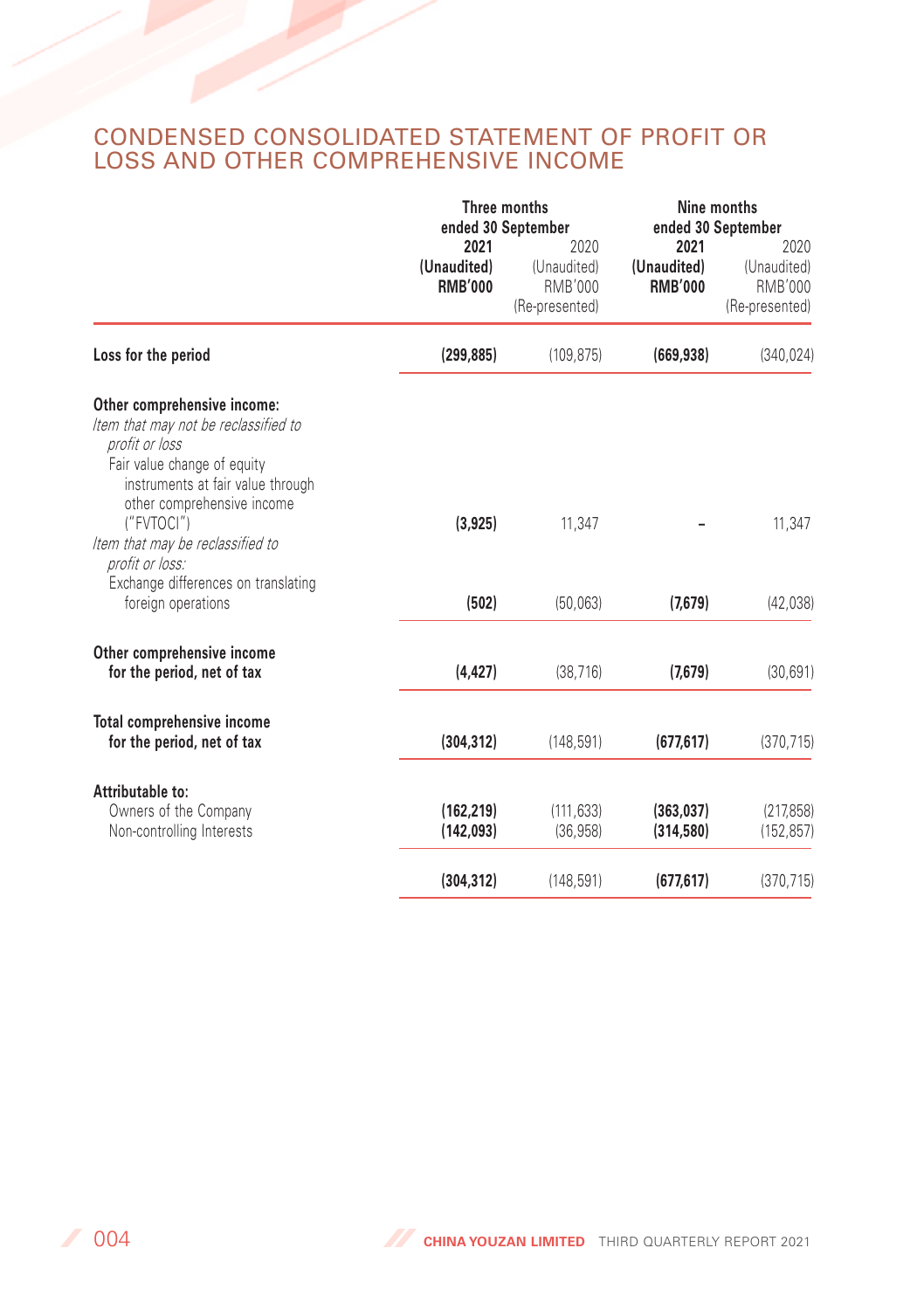Notes:

#### **1. General information and basis of presentation**

The Company was incorporated in Bermuda with limited liability. The address of its registered office is Victoria Place, 5th Floor, 31 Victoria Street, Hamilton HM10, Bermuda. The address of its principal place of business is Unit 2708, 27/F, The Center, 99 Queen's Road Central, Hong Kong. The Company's shares are listed on the GEM of The Stock Exchange of Hong Kong Limited (the "Stock Exchange").

The unaudited condensed financial information of the Group are presented in Renminbi ("RMB") which is the Group's presentation currency. The functional currency of the Company is Hong Kong Dollars ("HK\$"). The directors of the Company considered presenting the Group's condensed consolidated financial results and financial position in RMB can reflect more closely of the Group's business operations and its business environment.

The unaudited condensed financial information for the nine months ended 30 September 2021 ("Financial Information") has been prepared by the directors of the Company (the "Director") in accordance with the applicable disclosure requirements of Chapter 18 of the Rules Governing the Listing of Securities on GEM of the Stock Exchange.

The amounts included in the Financial Information have been computed in accordance with Hong Kong Financial Reporting Standards ("HKFRSs") issued by the Hong Kong Institute of Certified Public Accountants (the "HKICPA") applicable to the periods. However, it does not contain sufficient information to constitute an interim financial report as defined in HKFRSs.

These Financial Information should be read in conjunction with the 2020 annual financial statements. The accounting policies (including the significant judgements made by management in applying the Group's accounting policies and the key sources of estimation uncertainty) and methods of computation used in the preparation of the Financial Information are consistent with those used in the annual financial statements for the year ended 31 December 2020.

#### **2. Adoption of new and revised Hong Kong Financial Reporting Standards ("HKFRSs")**

The accounting policies applied in the financial statements are the same as those applied in the Group's consolidated financial statements as at and for the year ended 31 December 2020. In the current period, the Group has adopted all the new and revised HKFRSs issued by the HKICPA that are relevant to its operations and effective for its accounting year beginning on 1 January 2021 but they do not have a material effect on the Group's financial statements.

A number of new standards and amendments to standards are effective for annual periods beginning after 1 January 2021 and earlier application is permitted. The Group has not early adopted any of the forthcoming new or amended standards in preparing these Financial Information.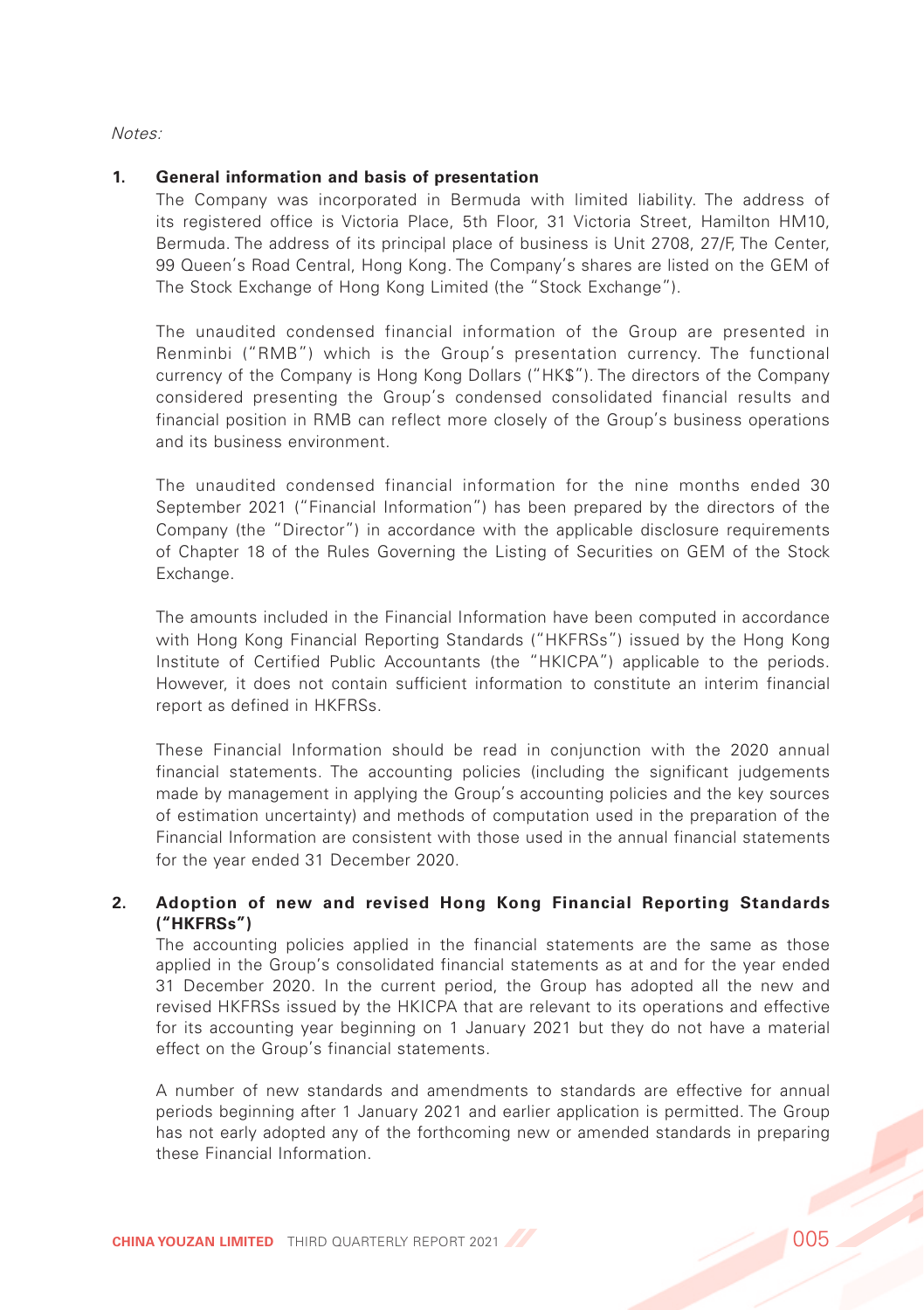#### **3. Revenue**

#### **Disaggregation of revenue**

Disaggregation of revenue from contracts with customers by major products or service line for the period is as follows:

|                                                                                 |                                       | For the three months<br>ended 30 September       |                                       | For the nine months<br>ended 30 September               |
|---------------------------------------------------------------------------------|---------------------------------------|--------------------------------------------------|---------------------------------------|---------------------------------------------------------|
|                                                                                 | 2021<br>(Unaudited)<br><b>RMB'000</b> | 2020<br>(Unaudited)<br>RMB'000<br>(Re-presented) | 2021<br>(Unaudited)<br><b>RMB'000</b> | 2020<br>(Unaudited)<br><b>RMB'000</b><br>(Re-presented) |
| <b>Revenue from contracts</b><br>with customers within<br>the scope of HKFRS 15 |                                       |                                                  |                                       |                                                         |
| Subscription solutions<br>Merchant solutions (note (i))<br>Others               | 229,484<br>138,162<br>5.444           | 283.331<br>193,133<br>5,046                      | 737.292<br>427,420<br>11,777          | 758,709<br>534,054<br>12,704                            |
|                                                                                 | 373,090                               | 481,510                                          | 1,176,489                             | 1,305,467                                               |

- (i) Merchant solutions include transaction fee of approximately nil and RMB21,603,000 (Three months ended 30 September 2020: RMB40,172,000 and nine months ended 30 September 2020: RMB133,432,000) generated from 杭州 有贊科技有限公司 ("Hangzhou Youzan"), a subsidiary of the Group, for the three months ended 30 September 2021 and nine months ended 30 September 2021 respectively. Hangzhou Youzan ceased its transaction service in February 2021 and no transaction fee income would be generated afterwards.
- (ii) For the three months ended 30 September 2020 and nine months ended 30 September 2020, revenue were disaggregated into three types: (i) SaaS and Extended Services, (ii) transaction fees and (iii) others. The directors of the Company consider the new presentation for the three months ended 30 September 2021 and nine months ended 30 September 2021 are more relevant and appropriate for the Group's current development of business. As a result, the corresponding figures are re-presented.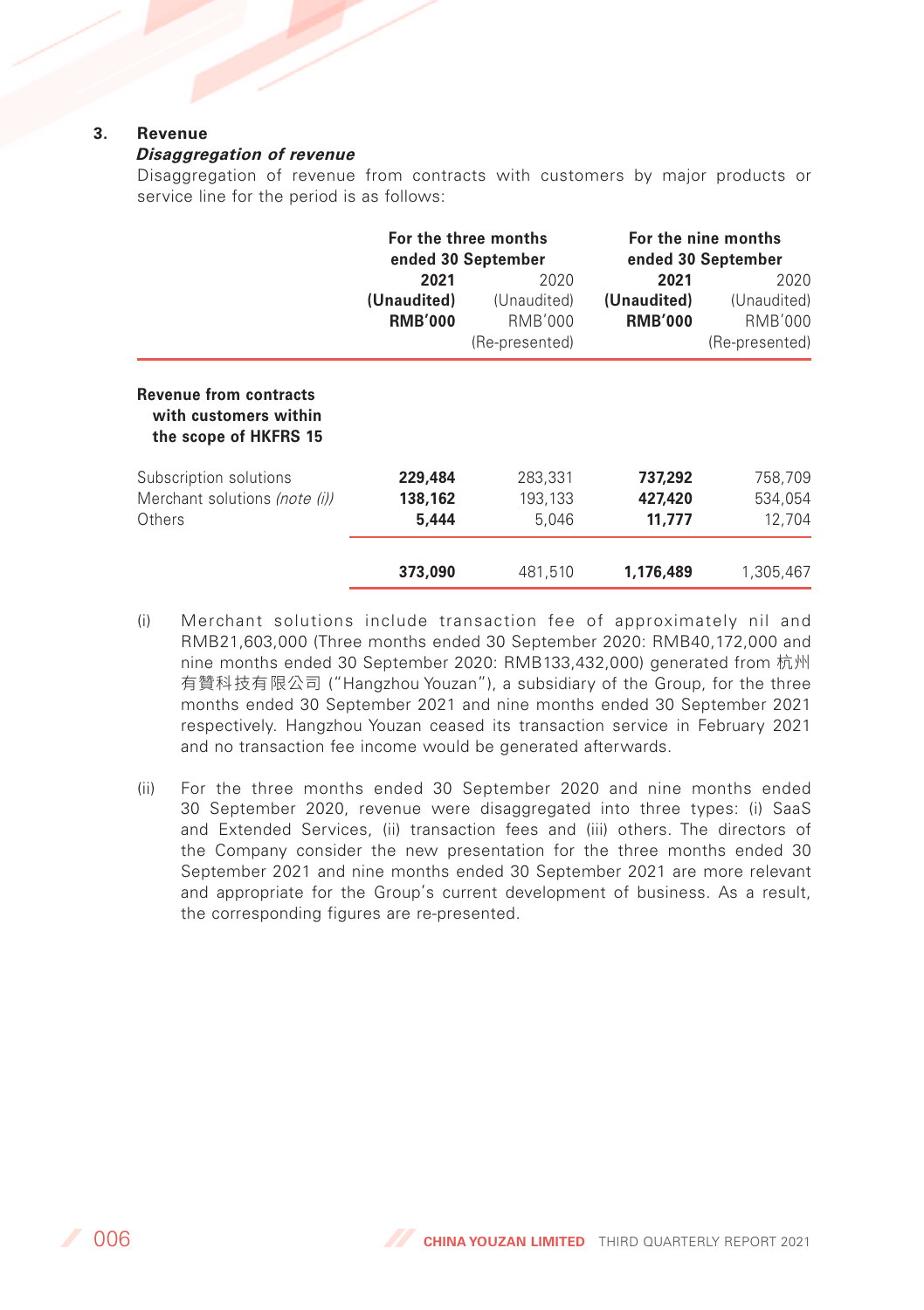|                                                                                                                         | General trading                       |                                                                                                                                                                                                                                                                                                                                                             | Third party payment<br>services       |                                | Onecomm                               |                                       | Merchant services                     |                                                        | <b>Others</b>                        |                                | Total                                 |                                    |
|-------------------------------------------------------------------------------------------------------------------------|---------------------------------------|-------------------------------------------------------------------------------------------------------------------------------------------------------------------------------------------------------------------------------------------------------------------------------------------------------------------------------------------------------------|---------------------------------------|--------------------------------|---------------------------------------|---------------------------------------|---------------------------------------|--------------------------------------------------------|--------------------------------------|--------------------------------|---------------------------------------|------------------------------------|
| For the nine months ended 30 September                                                                                  | (Unaudited)<br><b>RMB'000</b><br>2021 | 2020<br>(Unaudited)<br>RMB'000                                                                                                                                                                                                                                                                                                                              | 2021<br>(Unaudited)<br><b>RMB'000</b> | 2020<br>(Unaudited)<br>RMB'000 | (Unaudited)<br><b>RMB'000</b><br>2021 | 2020<br>(Unaudited)<br><b>RMB'000</b> | (Unaudited)<br><b>RMB'000</b><br>2021 | 2020<br>Unaudited)<br><b>RMB'000</b><br>₫<br>presented | Unaudited)<br>2021<br><b>RMB'000</b> | (Unaudited)<br>2020<br>RMB'000 | 2021<br>(Unaudited)<br><b>RMB'000</b> | presented)<br>RMB'000<br>Unaudited |
| Primary geographical markets<br>-PRC except Hong Kong<br>-Canada<br>- Japan                                             | 3,558                                 | 889                                                                                                                                                                                                                                                                                                                                                         | J,<br>207,760                         | $\mathbf{I}$<br>201,718        | $\mathbf{I}$<br>٠                     | $\mathsf I$<br>$\,$ l<br>286          | 967,526<br>748<br>426                 | $\mathsf I$<br>1, 130, 144                             | J,<br>5,272                          | $\,$ I<br>$\mathbf{I}$         | 1,184,116<br>748<br>426               | 1,333,039                          |
| Segment revenue                                                                                                         | 3,558                                 | 889                                                                                                                                                                                                                                                                                                                                                         | 207,760                               | 201,718                        | $\mathbf{I}$                          | 286                                   | 968,700                               | 1,130,144                                              | 5,272                                |                                | 1,185,290                             | 1,333,039                          |
| - PRC except Hong Kong<br>Intersegment revenue                                                                          | ı                                     | ı                                                                                                                                                                                                                                                                                                                                                           | (7,044)                               | (27,572)                       | $\mathbf{I}$                          | f,                                    | (1,757)                               | $\mathsf{I}$                                           | ı                                    | I.                             | (8, 801)                              | (27,572)                           |
| Revenue from external customers                                                                                         | 3,558                                 | 88                                                                                                                                                                                                                                                                                                                                                          | 200,716                               | 174,146                        | ı                                     | 286                                   | 966,943                               | 1,130,144                                              | 5,272                                | $\sim$                         | 1,176,489                             | 1,305,467                          |
| Products and services transferred over time<br>Products transferred at a point in time<br>Timing of revenue recognition | 3,558<br>ı                            | $\begin{array}{c} \rule{0.2cm}{0.15mm} \rule{0.2cm}{0.15mm} \rule{0.2cm}{0.15mm} \rule{0.2cm}{0.15mm} \rule{0.2cm}{0.15mm} \rule{0.2cm}{0.15mm} \rule{0.2cm}{0.15mm} \rule{0.2cm}{0.15mm} \rule{0.2cm}{0.15mm} \rule{0.2cm}{0.15mm} \rule{0.2cm}{0.15mm} \rule{0.2cm}{0.15mm} \rule{0.2cm}{0.15mm} \rule{0.2cm}{0.15mm} \rule{0.2cm}{0.15mm} \rule{$<br>889 | ₩<br>200,668                          | ξ,<br>173,636                  | $\mathbf{I}$<br>٠                     | 286                                   | 192,952<br>773,991                    | 213,442<br>916,702                                     | 5,272                                | $\sim$                         | 196,558<br>979,931                    | 1,090,626<br>214,841               |
| Total                                                                                                                   | 3,558                                 | 889                                                                                                                                                                                                                                                                                                                                                         | 200,716                               | 174,146                        | $\mathbf{I}$                          | 286                                   | 966,943                               | 1,130,144                                              | 5,272                                | $\sim$                         | 1,176,489                             | 1,305,467                          |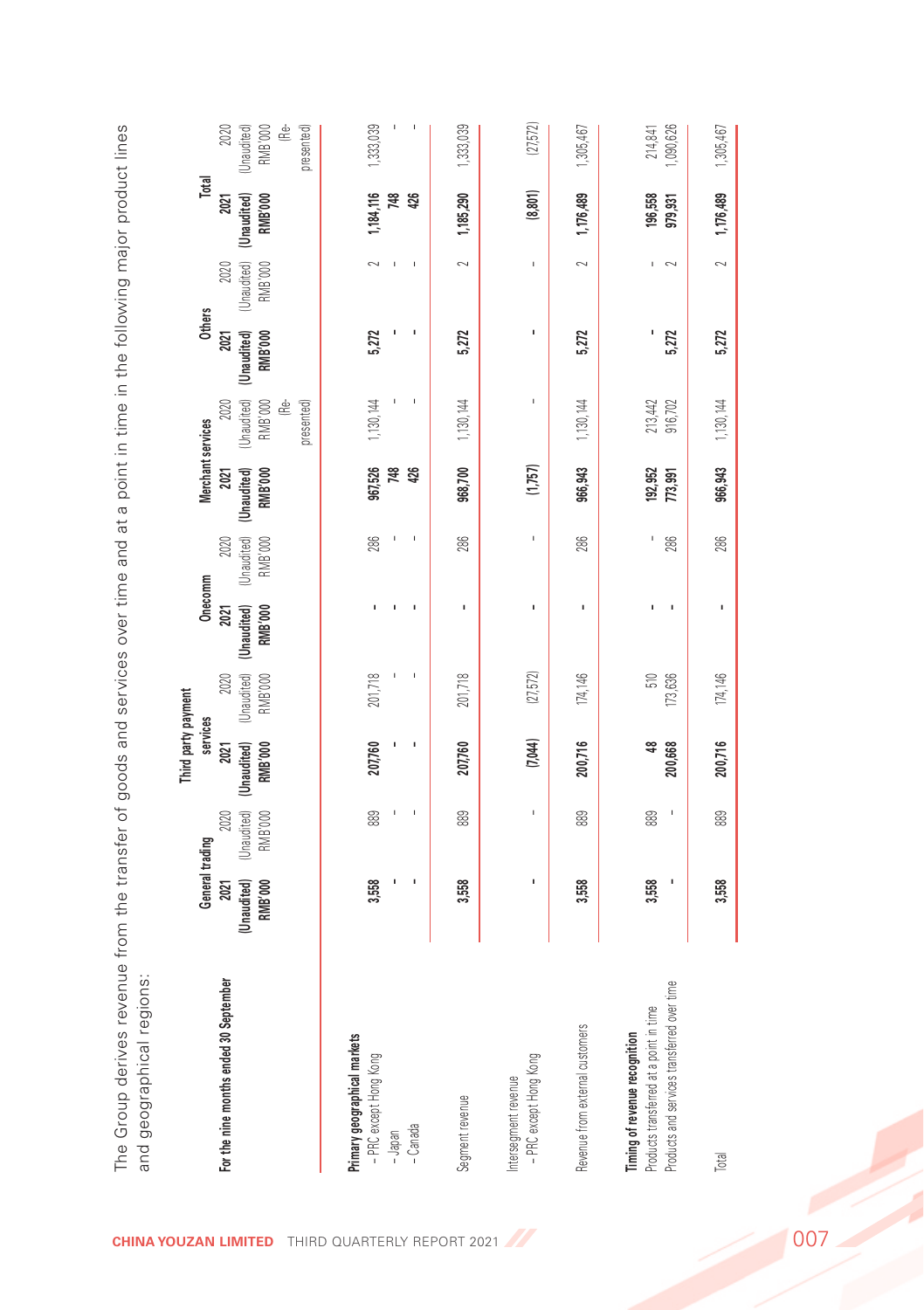|                                                                                                                         | General trading               |                                             | services                      | Third party payment    | Onecomm                       |                        | Merchant services             |                             | <b>Others</b>                 |                        |                               | Total                  |
|-------------------------------------------------------------------------------------------------------------------------|-------------------------------|---------------------------------------------|-------------------------------|------------------------|-------------------------------|------------------------|-------------------------------|-----------------------------|-------------------------------|------------------------|-------------------------------|------------------------|
| For the three months ended 30 September                                                                                 | 2021                          | 2020                                        | 2021                          | 2020                   | 2021                          | 2020                   | 2021                          | 2020                        | 2021                          | 2020                   | 2021                          |                        |
|                                                                                                                         | (Unaudited)<br><b>RMB'000</b> | (Unaudited)<br>RMB'000                      | (Unaudited)<br><b>RMB'000</b> | (Unaudited)<br>RMB'000 | (Unaudited)<br><b>RMB'000</b> | (Unaudited)<br>RMB'000 | <b>RMB'000</b><br>(Unaudited) | (Unaudited)<br>RMB'000<br>È | (Unaudited)<br><b>RMB'000</b> | (Unaudited)<br>RMB'000 | (Unaudited)<br><b>RMB'000</b> | (Unaudited)<br>RMB'000 |
|                                                                                                                         |                               |                                             |                               |                        |                               |                        |                               | presented)                  |                               |                        |                               | presented)             |
| Primary geographical markets                                                                                            |                               |                                             |                               |                        |                               |                        |                               |                             |                               |                        |                               |                        |
| - PRC except Hong Kong<br>- Japan                                                                                       | 3,558                         | 199                                         | 69,279                        | 73,841                 |                               |                        | 298,119<br>748                | 417,718                     | 1,501                         | $\sim$                 | 748<br>372,457                |                        |
| -Canada                                                                                                                 |                               |                                             |                               | Ï                      |                               |                        | 426                           |                             |                               |                        | 426                           |                        |
| Segment revenue                                                                                                         | 3,558                         | 199                                         | 69,279                        | 73,841                 | f,                            | $\mathbf{I}$           | 299,293                       | 417,718                     | 1,501                         | $\sim$                 | 373,631                       |                        |
| -PRC except Hong Kong<br>ntersegment revenue                                                                            | ı                             | $\mathbf{I}$                                | ı                             | (10, 250)              | ı                             | $\mathbf{I}$           | (541)                         | $\mathsf I$                 | ı                             | $\overline{1}$         | (541)                         |                        |
| Revenue from external customers                                                                                         | 3,558                         | 199                                         | 69,279                        | 63,591                 | ı                             | $\overline{1}$         | 298,752                       | 417,718                     | 1,501                         | $\sim$                 | 373,090                       |                        |
| Products and services transferred over time<br>Products transferred at a point in time<br>Timing of revenue recognition | 3,558<br>ı                    | $\begin{array}{c} \hline \end{array}$<br>99 | F<br>69,262                   | $\cong$<br>63,581      |                               |                        | 63,304<br>235,448             | 85,226<br>332, 492          | 1,501                         | $\sim$                 | 66,879<br>306,211             |                        |
| Total                                                                                                                   | 3,558                         | 99                                          | 69,279                        | 63,591                 | ï                             | $\mathbf{I}$           | 298,752                       | 417,718                     | 1,501                         | $\sim$                 | 373,090                       |                        |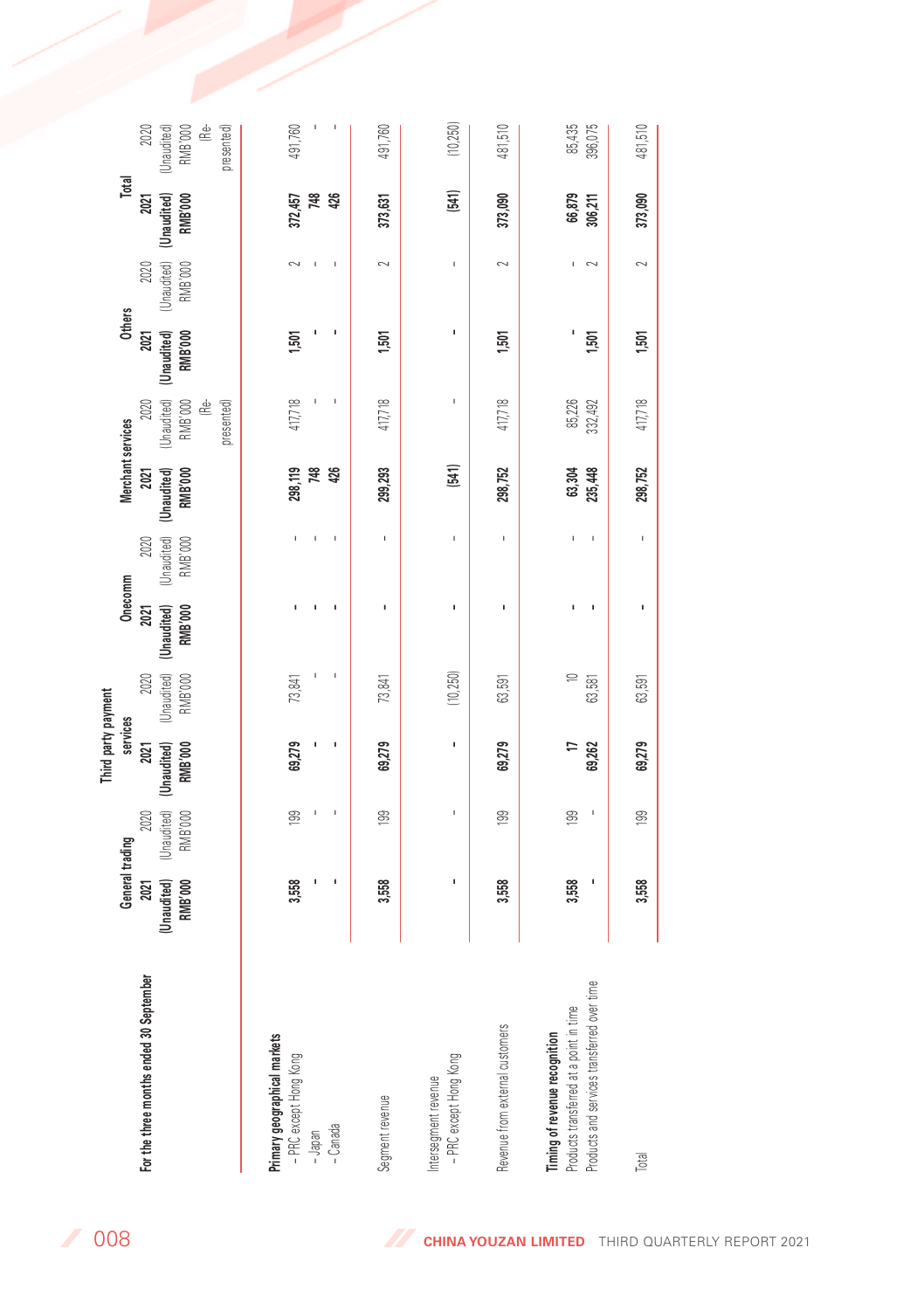#### **4. Investment and other income**

|                           |                                       | For the three months<br>ended 30 September              |                                       | For the nine months<br>ended 30 September               |
|---------------------------|---------------------------------------|---------------------------------------------------------|---------------------------------------|---------------------------------------------------------|
|                           | 2021<br>(Unaudited)<br><b>RMB'000</b> | 2020<br>(Unaudited)<br><b>RMB'000</b><br>(Re-presented) | 2021<br>(Unaudited)<br><b>RMB'000</b> | 2020<br>(Unaudited)<br><b>RMB'000</b><br>(Re-presented) |
| Interest income on:       |                                       |                                                         |                                       |                                                         |
| Bank deposits             | 3,329                                 | 5,543                                                   | 11,955                                | 9,222                                                   |
| Central Bank              | 3,294                                 | 3,768                                                   | 9,629                                 | 13,019                                                  |
| Loan to other             |                                       | 33                                                      |                                       | 98                                                      |
| Financial assets at FVTPL | 396                                   | 1,257                                                   | 3,540                                 | 3,141                                                   |
| Total interest income     | 7,019                                 | 10,601                                                  | 25,124                                | 25,480                                                  |
| Government grants         | 1,511                                 | 5,576                                                   | 4,811                                 | 11,211                                                  |
| VAT super-credit          | 1,515                                 | 3,047                                                   | 10,909                                | 12,280                                                  |
| Compensation income       |                                       |                                                         |                                       | 5,327                                                   |
| Others                    | 2,409                                 | 945                                                     | 8,427                                 | 5,105                                                   |
|                           | 12,454                                | 20,169                                                  | 49,271                                | 59,403                                                  |

## **5. Other operating expenses**

|                                                    |                                       | For the three months<br>ended 30 September |                                       | For the nine months<br>ended 30 September |
|----------------------------------------------------|---------------------------------------|--------------------------------------------|---------------------------------------|-------------------------------------------|
|                                                    | 2021<br>(Unaudited)<br><b>RMB'000</b> | 2020<br>(Unaudited)<br>RMB'000             | 2021<br>(Unaudited)<br><b>RMB'000</b> | 2020<br>(Unaudited)<br>RMB'000            |
|                                                    |                                       | (Re-presented)                             |                                       | (Re-presented)                            |
| Research and development<br>expenditures<br>Others | 174,431<br>12                         | 105,401<br>68                              | 471,135<br>79                         | 307,409<br>753                            |
|                                                    | 174,443                               | 105.469                                    | 471.214                               | 308.162                                   |

Z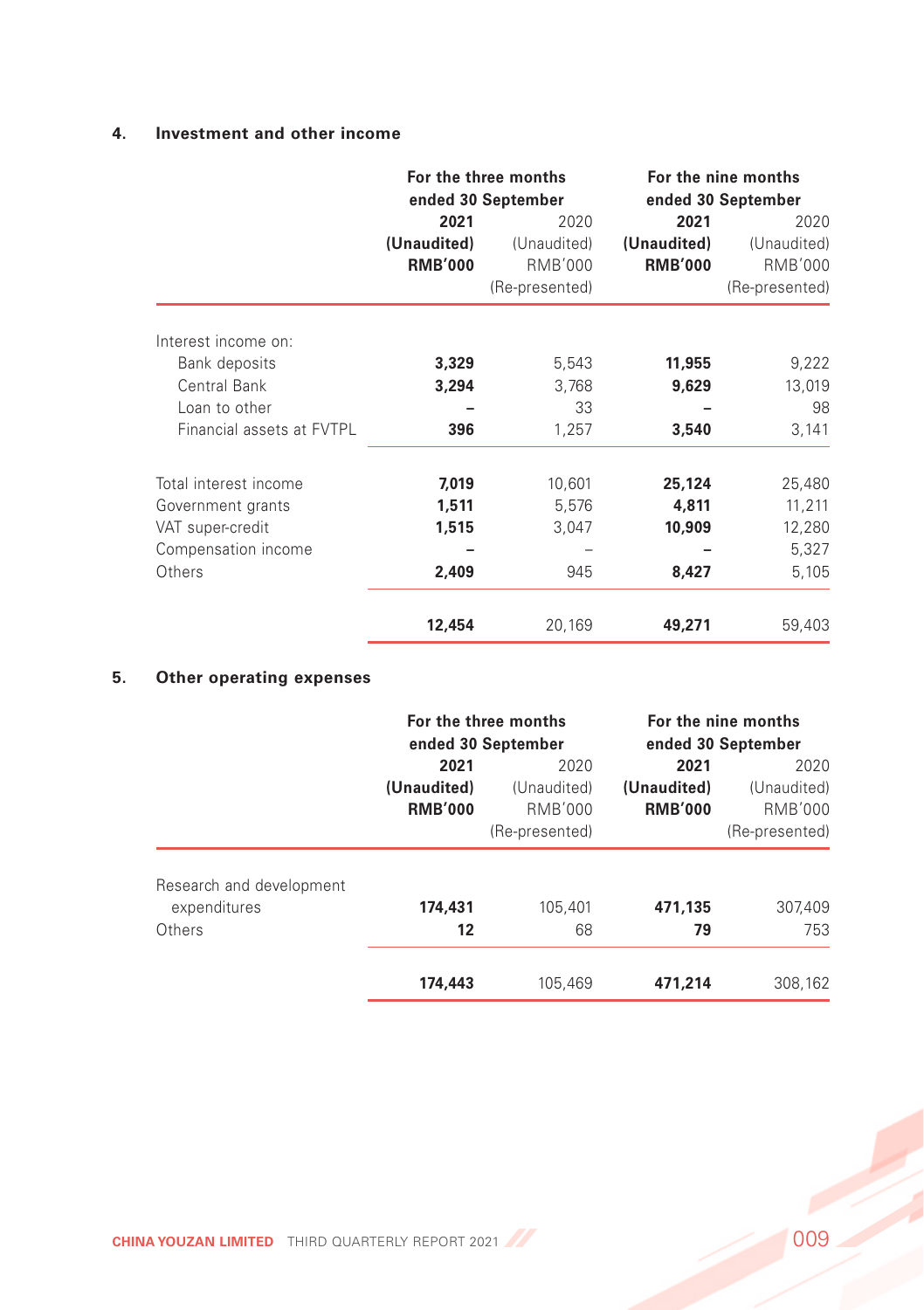#### **6. Income tax credit**

Income tax (credit)/expense has been recognised in profit or loss as follows:

|                                               | For the three months<br>ended 30 September |                                       | For the nine months<br>ended 30 September |                                       |
|-----------------------------------------------|--------------------------------------------|---------------------------------------|-------------------------------------------|---------------------------------------|
|                                               | 2021<br>(Unaudited)<br><b>RMB'000</b>      | 2020<br>(Unaudited)<br><b>RMB'000</b> | 2021<br>(Unaudited)<br><b>RMB'000</b>     | 2020<br>(Unaudited)<br><b>RMB'000</b> |
| Current tax                                   |                                            |                                       |                                           |                                       |
| - The PRC provision<br>- Oversea company over | 224                                        | 605                                   | 242                                       | 605                                   |
| provision in prior years                      |                                            | (1, 369)                              |                                           | (1, 369)                              |
|                                               | 224                                        | (764)                                 | 242                                       | (764)                                 |
| Deferred tax                                  | (3,217)                                    | (11, 531)                             | (90, 115)                                 | (35, 390)                             |
|                                               | (2,993)                                    | (12, 295)                             | (89, 873)                                 | (36, 154)                             |

PRC Enterprises Income Tax ("EIT") has been provided at a rate of 25% for the three months and nine months ended 30 September 2021 (Three months and nine months ended 30 September 2020: 25%).

No provision for Hong Kong Profits Tax is required since the Group has no assessable profit for the three months and nine months ended 30 September 2021 (Three months and nine months ended 30 September 2020: Nil).

Tax charge on profits assessable elsewhere have been calculated at the rates of tax prevailing in the countries in which the Group operates, based on existing legislation, interpretation and practices in respect thereof.

One of the Group's subsidiary operating in Hangzhou, the PRC, was recognised as a High and New Technology Enterprise(高新技術企業)on 30 November 2018 and were entitled to enjoy an income tax concession at preferential rate of 15% effective from 1 January 2018 for three years. In order to enjoy the preferential rate of 15%, the subsidiary was required to apply for renewal every three years from first year of approval. The EIT rate was changed from 25% to 15% since the year beginning 1 January 2018. The abovesaid subsidiary is applying renewal and management estimated the possibility of successful renewal is high. After renewal, the abovesaid subsidiary will be entitled to enjoy an income tax concession at preferential rate of 15% effective from 1 January 2021 for three years.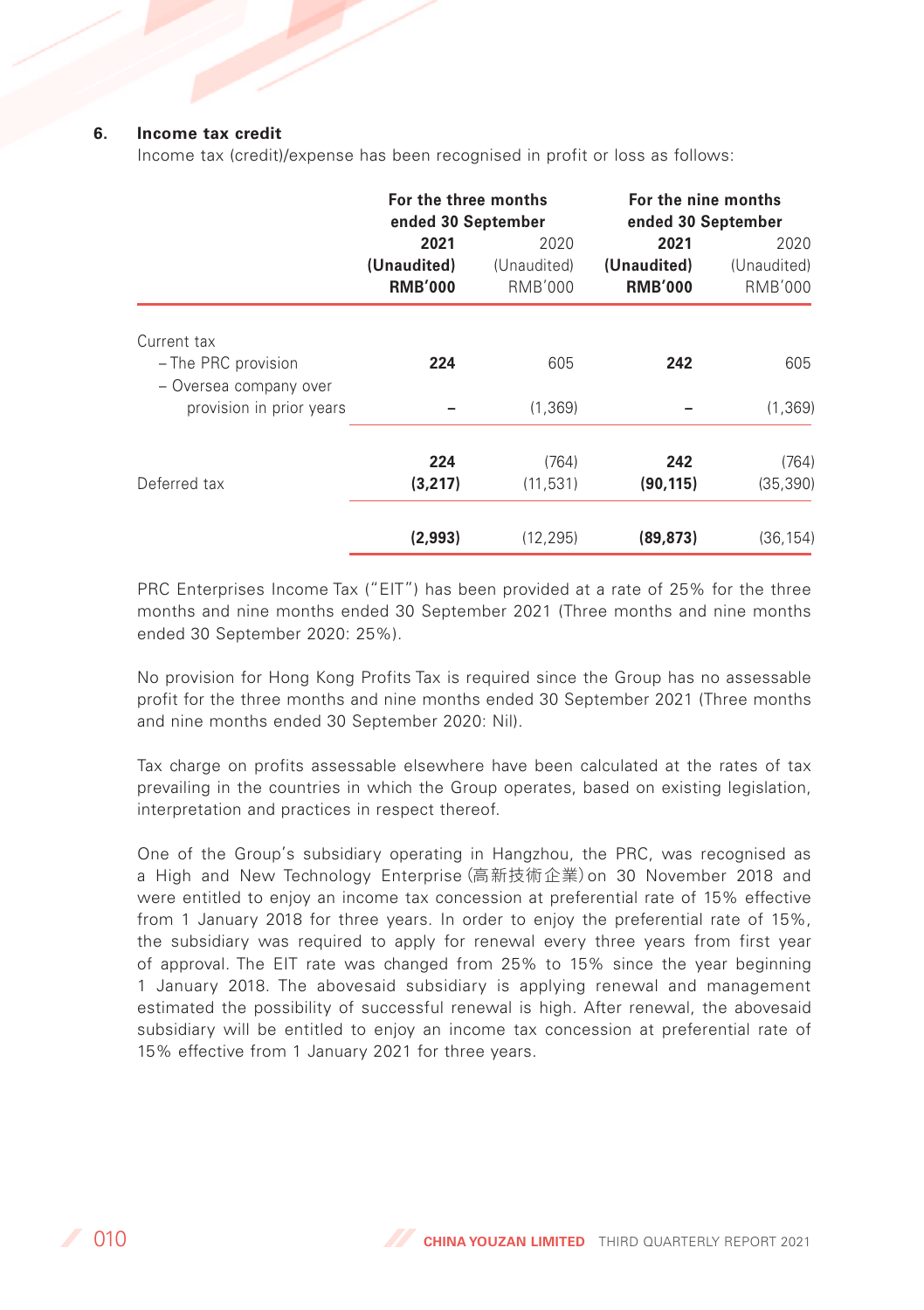One of the Group's subsidiary operating in Beijing, the PRC, was recognised as a High and New Technology Enterprise(高新技術企業)on 21 October 2020 and were entitled to enjoy an income tax concession at preferential rate of 15% effective from 1 January 2020. In order to enjoy the preferential rate of 15%, the subsidiary was required to apply for renewal every three years from first year of approval. The EIT rate was changed from 25% to 15% since the year beginning 1 January 2020.

#### **7. Loss for the period**

Loss for the period was determined after charging/(crediting):

|                                                                                                                |                                       | For the three months<br>ended 30 September              |                                       | For the nine months<br>ended 30 September               |
|----------------------------------------------------------------------------------------------------------------|---------------------------------------|---------------------------------------------------------|---------------------------------------|---------------------------------------------------------|
|                                                                                                                | 2021<br>(Unaudited)<br><b>RMB'000</b> | 2020<br>(Unaudited)<br><b>RMB'000</b><br>(Re-presented) | 2021<br>(Unaudited)<br><b>RMB'000</b> | 2020<br>(Unaudited)<br><b>RMB'000</b><br>(Re-presented) |
| Amortisation of                                                                                                |                                       |                                                         |                                       |                                                         |
| intangible assets                                                                                              | 31,499                                | 48,756                                                  | 93,164                                | 145,196                                                 |
| Amortisation of capitalised                                                                                    |                                       |                                                         |                                       |                                                         |
| contract costs                                                                                                 | 60,239                                | 56,936                                                  | 181,812                               | 160,160                                                 |
| Allowance for inventories, net                                                                                 |                                       | (60)                                                    |                                       |                                                         |
| Allowance for trade                                                                                            |                                       |                                                         |                                       |                                                         |
| receivables                                                                                                    | 486                                   |                                                         | 707                                   |                                                         |
| Allowance/(reversal<br>of allowance) for<br>prepayments, deposit and                                           |                                       |                                                         |                                       |                                                         |
| other receivables, net                                                                                         |                                       |                                                         | 517                                   | (19,007)                                                |
| Cost of goods sold                                                                                             | 1,967                                 | 1,890                                                   | 5,004                                 | 5,685                                                   |
| Depreciation of property,                                                                                      |                                       |                                                         |                                       |                                                         |
| plant and equipment                                                                                            | 5,235                                 | 4,407                                                   | 15,715                                | 13,802                                                  |
| Depreciation of right-of-use                                                                                   |                                       |                                                         |                                       |                                                         |
| assets                                                                                                         | 13,846                                | 14,257                                                  | 39,342                                | 35,444                                                  |
| Net (gain)/loss on disposals<br>of property, plant and                                                         | (11)                                  | (119)                                                   | (55)                                  |                                                         |
| equipment<br>Operating lease charges                                                                           | 3,159                                 | 1,863                                                   | 8,307                                 | (53)<br>5,705                                           |
| Research and development<br>expenditures (included in<br>other operating expenses<br>and equity-settled share- |                                       |                                                         |                                       |                                                         |
| based payments)                                                                                                | 176,141                               | 109,749                                                 | 480,078                               | 320,892                                                 |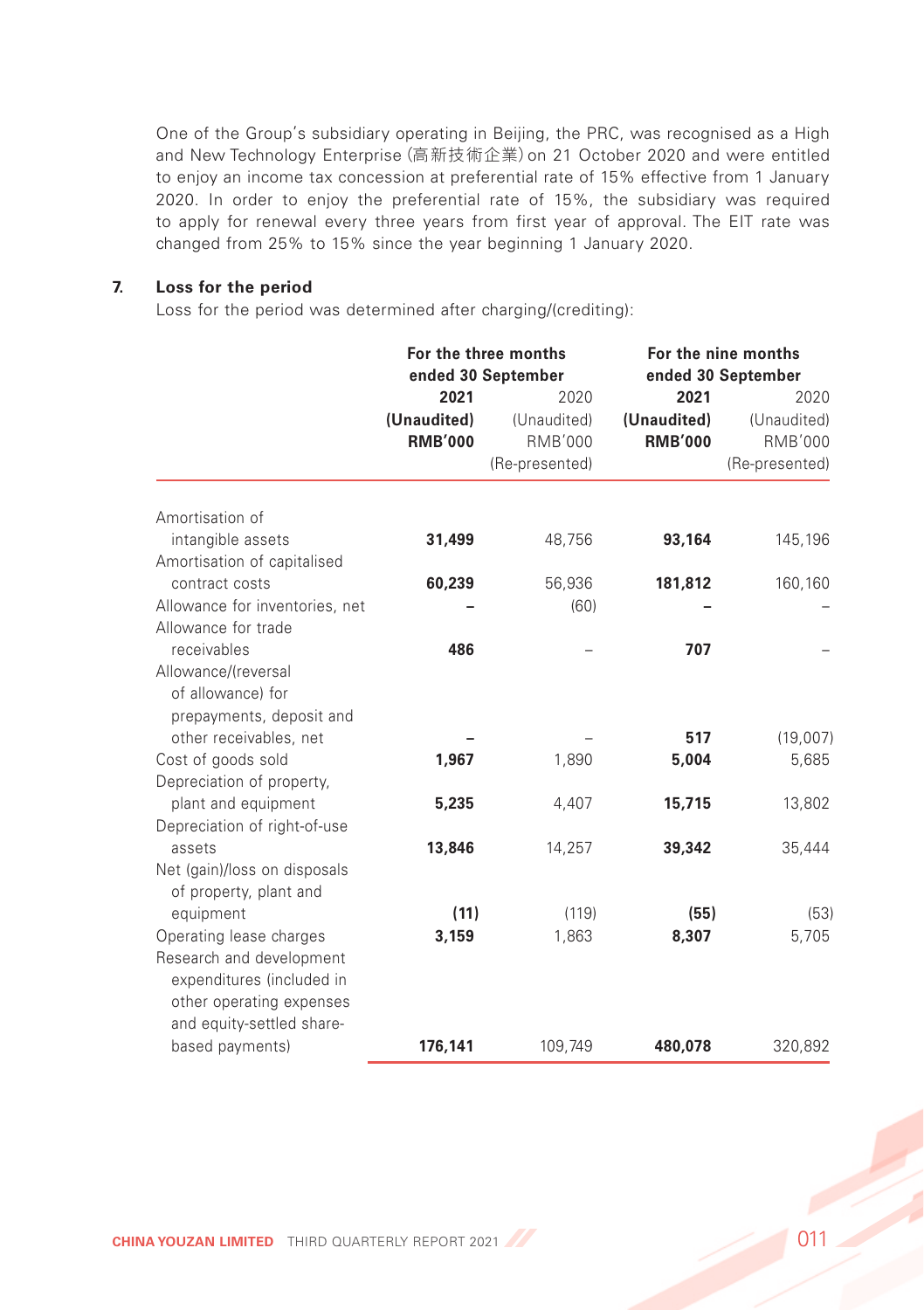#### **8. Loss per share**

The calculation of basic and diluted loss per share is based on the following:

|                                                                                                               | For the three months<br>ended 30 September |                                                                            | For the nine months<br>ended 30 September |                                                                          |
|---------------------------------------------------------------------------------------------------------------|--------------------------------------------|----------------------------------------------------------------------------|-------------------------------------------|--------------------------------------------------------------------------|
|                                                                                                               | 2021<br>(Unaudited)<br><b>RMB'000</b>      | 2020<br>(Unaudited)<br><b>RMB'000</b>                                      | 2021<br>(Unaudited)<br><b>RMB'000</b>     | 2020<br>(Unaudited)<br><b>RMB'000</b>                                    |
| Loss                                                                                                          |                                            |                                                                            |                                           |                                                                          |
| Loss attributable to owners<br>of the Company, used in<br>the basic and diluted loss<br>per share calculation | (157,193)                                  | (58, 661)                                                                  | (355, 939)                                | (178, 546)                                                               |
|                                                                                                               | 2021<br>(Unaudited)<br>'000'               | For the three months<br>ended 30 September<br>2020<br>(Unaudited)<br>'000' |                                           | For the nine months<br>ended 30 September<br>2020<br>(Unaudited)<br>'000 |
| Number of shares                                                                                              |                                            |                                                                            |                                           |                                                                          |
| Weighted average number<br>of ordinary shares used<br>in basic loss per share<br>calculation                  | 17,133,497                                 | 17,032,456                                                                 | 17,115,634                                | 16,181,450                                                               |
| Effect of dilutive potential<br>ordinary shares arising<br>from share options                                 | 54,901                                     | 142,863                                                                    | 171,260                                   | 54,586                                                                   |
| Weighted average number<br>of ordinary shares used<br>in diluted loss per share                               |                                            |                                                                            |                                           |                                                                          |
| calculation                                                                                                   | 17,188,398                                 | 17, 175, 319                                                               | 17,286,894                                | 16,236,036                                                               |

For the three months and nine months ended 30 September 2021 and 2020, there is no dilutive effect on the loss per share as the exercise of the Company's outstanding share options would result in the decrease in the loss per share.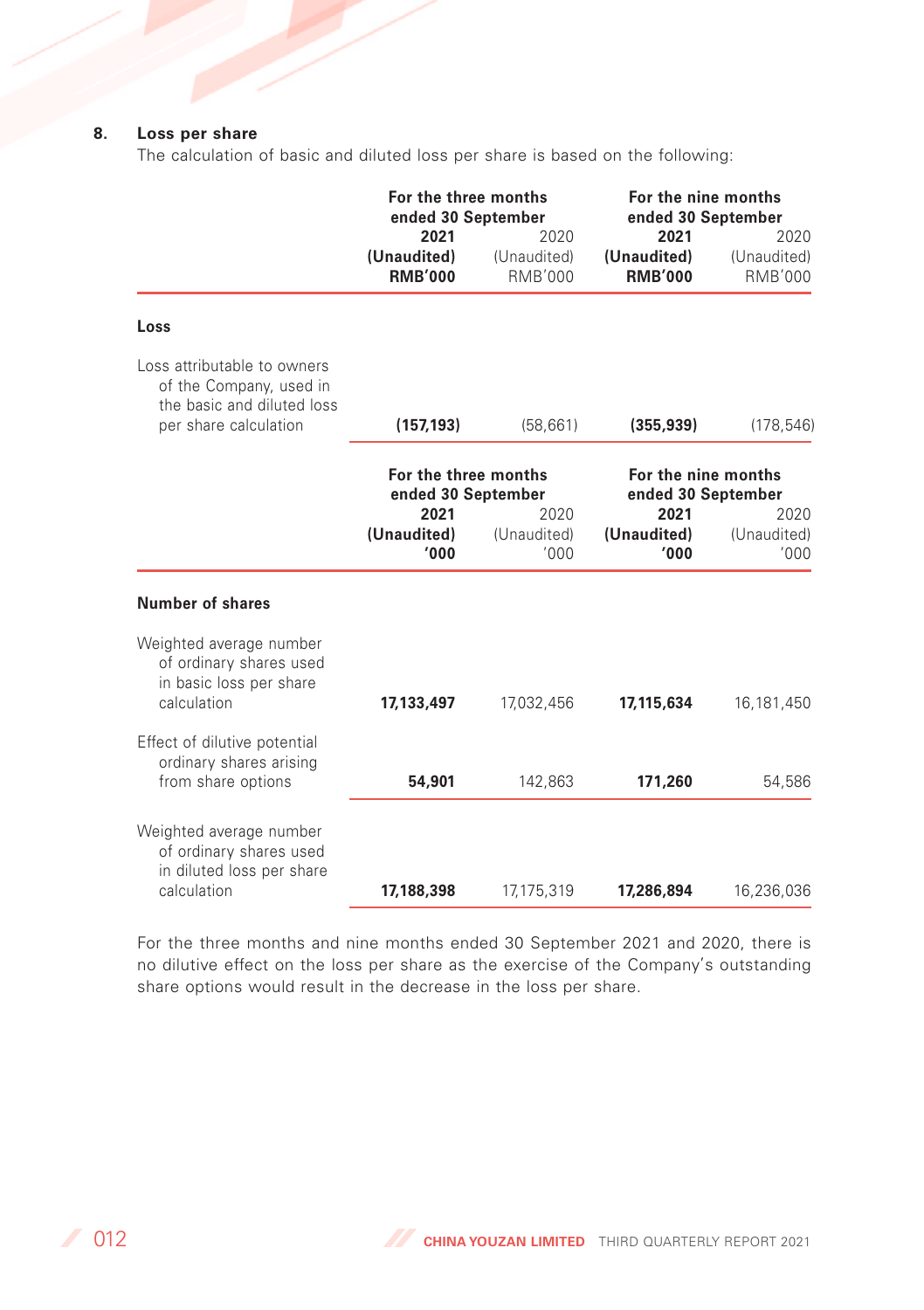#### **9. Interim dividend**

The Board does not recommend the payment of an interim dividend for the three months and the nine months ended 30 September 2021 (three months and nine months ended 30 September 2020: Nil).

#### **10. Share capital**

The number of issued shares of the Company was 17,260,003,617 shares as at 30 September 2021.

The number of issued shares of the Company was 17,260,003,617 shares as at the date of this report.

#### **11. Condensed Consolidated Statement of Changes in Equity**

|                                     | As at<br>1 January |                  | As at<br>30 September |
|-------------------------------------|--------------------|------------------|-----------------------|
|                                     | 2021               | <b>Movements</b> | 2021                  |
|                                     |                    | (Unaudited)      | (Unaudited)           |
|                                     | <b>RMB'000</b>     | <b>RMB'000</b>   | <b>RMB'000</b>        |
| Share capital                       | 144,981            | 55               | 145,036               |
| Share premium account               | 6,093,115          | 5,309            | 6,098,424             |
| Share option reserve                | 33,492             | 9,828            | 43,320                |
| Shares held for Share Award Scheme  | (75, 524)          | 21,006           | (54, 518)             |
| Share Award Scheme reserve          | 50,067             | (237)            | 49,830                |
| Capital reserve                     | (620, 234)         | (1, 332)         | (621, 566)            |
| Statutory reserve                   | 8,060              |                  | 8,060                 |
| General reserve                     |                    | 291              | 291                   |
| Exchange reserve                    | (15, 710)          | (7,098)          | (22, 808)             |
| Financial assets at FVTOCI reserve  | (57, 812)          |                  | (57, 812)             |
| Subsidiary's treasury share reserve | (7)                |                  | (7)                   |
| Accumulated losses                  | (1,701,633)        | (355, 858)       | (2,057,491)           |
| Total attributable to owners of     |                    |                  |                       |
| the Company                         | 3,858,795          | (328, 036)       | 3,530,759             |
| Non-controlling interests           | 771,304            | (308, 919)       | 462,385               |
| Total equity                        | 4,630,099          | (636, 955)       | 3,993,144             |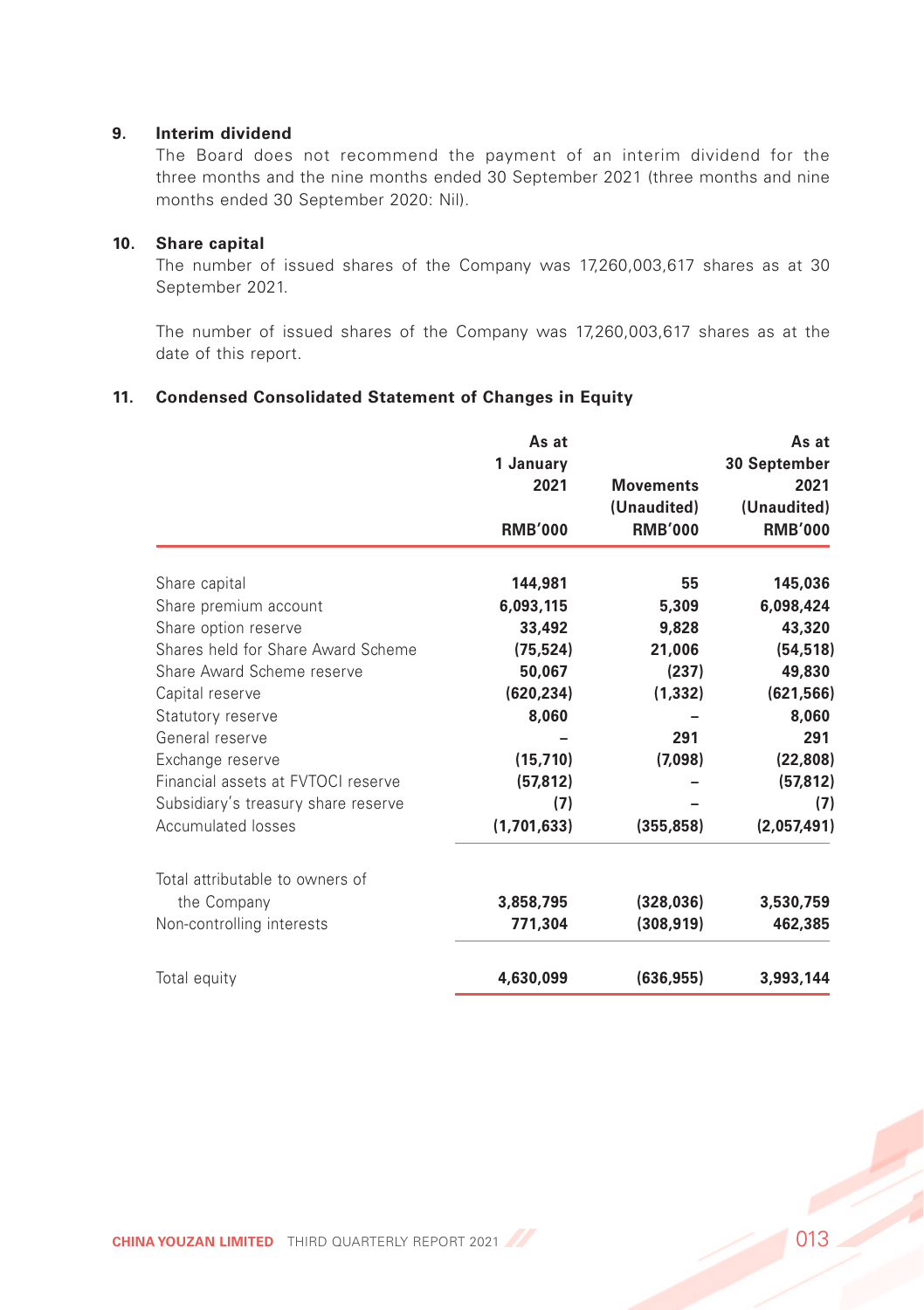|                                     | As at          |                | As at         |
|-------------------------------------|----------------|----------------|---------------|
|                                     | 1 January      |                | 30 September  |
|                                     | 2020           | Movements      | 2020          |
|                                     |                | (Unaudited)    | (Unaudited)   |
|                                     | <b>RMB'000</b> | <b>RMB'000</b> | RMB'000       |
| Share capital                       | 128,665        | 16,238         | 144,903       |
| Share premium account               | 5,025,838      | 1,060,600      | 6,086,438     |
|                                     |                |                |               |
| Share option reserve                | 64,334         | (40, 849)      | 23,485        |
| Shares held for Share Award Scheme  | (136, 589)     | 48.148         | (88, 441)     |
| Share Award Scheme reserve          | 78,335         | (24, 639)      | 53,696        |
| Warrant reserve                     | 774            | (774)          |               |
| Capital reserve                     | (59, 517)      | (560, 717)     | (620, 234)    |
| Statutory reserve                   | 8,060          |                | 8,060         |
| Exchange reserve                    | 74,027         | (45, 201)      | 28,826        |
| Financial assets at FVTOCI reserve  | (56, 304)      | (1, 322)       | (57, 626)     |
| Subsidiary's treasury share reserve | (7)            |                | (7)           |
| Accumulated losses                  | (1,469,148)    | (109, 746)     | (1, 578, 894) |
| Total attributable to owners of     |                |                |               |
| the Company                         | 3,658,468      | 341,738        | 4,000,206     |
| Non-controlling interests           | 240,579        | 627,531        | 868,110       |
|                                     |                |                |               |
| Total equity                        | 3,899,047      | 969,269        | 4,868,316     |

#### **12. Convertible bonds**

As at 30 September 2021 and the date of this report, there were no outstanding convertible bonds.

#### **13. Warrants**

As at 30 September 2021 and the date of this report, there were no outstanding warrants.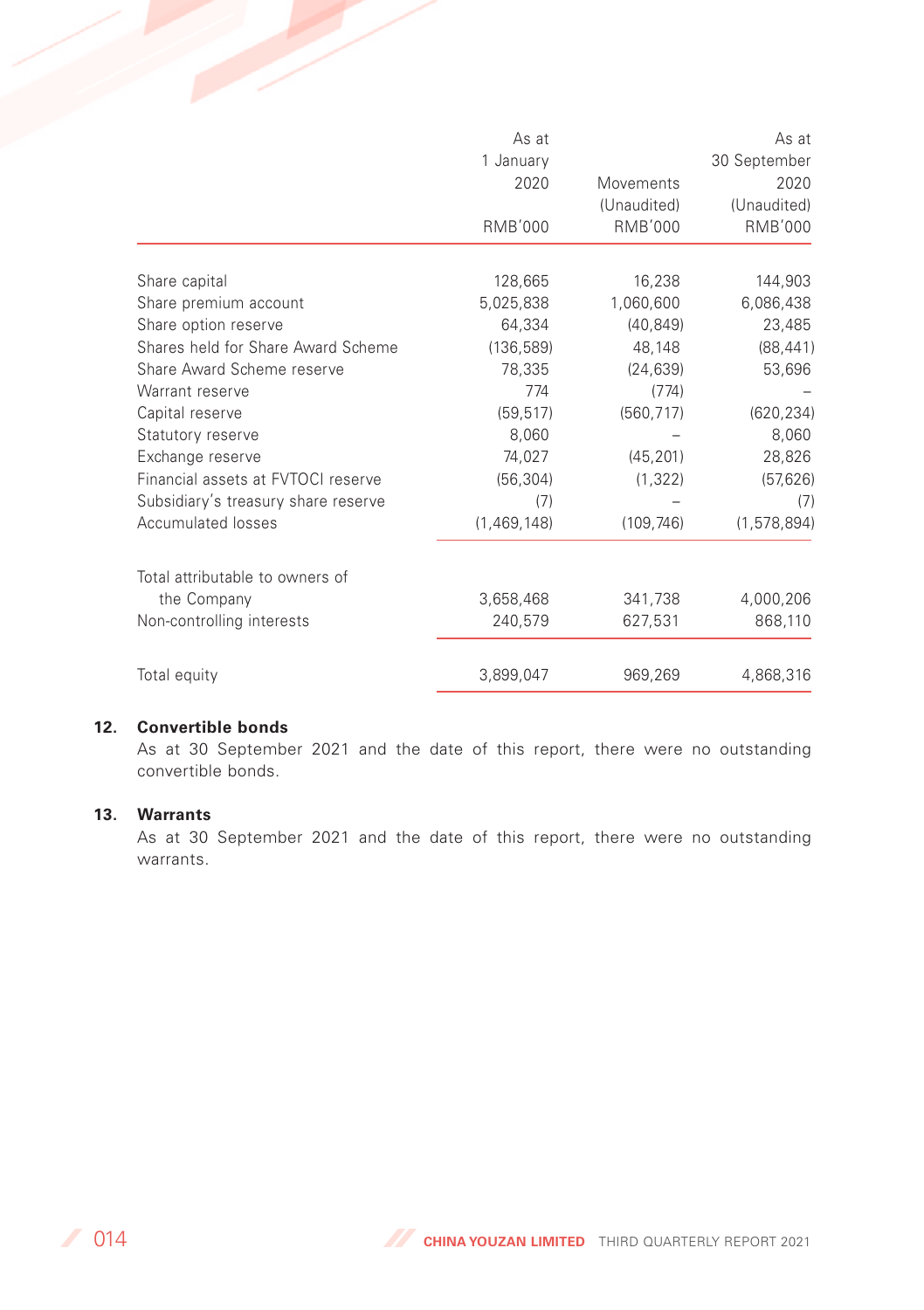#### **14. Related party transactions**

(a) In addition to those related party transactions and balances disclosed elsewhere in the Financial Information, the Group had the following material transactions with its related parties during the period:

|                                                                    | For the three months<br>ended 30 September<br>2021 | 2020                          | For the nine months<br>ended 30 September<br>2021 | 2020                          |
|--------------------------------------------------------------------|----------------------------------------------------|-------------------------------|---------------------------------------------------|-------------------------------|
|                                                                    | (Unaudited)<br><b>RMB'000</b>                      | (Unaudited)<br><b>RMB'000</b> | (Unaudited)<br><b>RMB'000</b>                     | (Unaudited)<br><b>RMB'000</b> |
| Advertising service<br>income received from<br>a related company   |                                                    |                               |                                                   |                               |
| (exclude VAT)                                                      | 472                                                | 2,585                         | 472                                               | 2,783                         |
| Dividend income from<br>an associate                               |                                                    | 1,088                         | 725                                               | 3,625                         |
| Technology service<br>fee paid to a related                        |                                                    |                               |                                                   |                               |
| company<br>Administrative<br>expenses paid to<br>a non-controlling |                                                    | (999)                         |                                                   | (1, 188)                      |
| interest<br>Loans to a related                                     | (444)                                              | (513)                         | (1,525)                                           | (1,300)                       |
| company during the<br>period                                       |                                                    |                               |                                                   |                               |
| - Principal borrowed<br>during the period                          |                                                    |                               |                                                   | (500)                         |
| - Repayment during<br>the period                                   |                                                    |                               |                                                   | 800                           |
| Revenue from a related                                             |                                                    |                               |                                                   |                               |
| company<br>Commission paid to                                      | 1,134                                              | 2,564                         | 3,318                                             | 4,905                         |
| associates                                                         | (1,057)                                            | (524)                         | (4, 401)                                          | (1, 598)                      |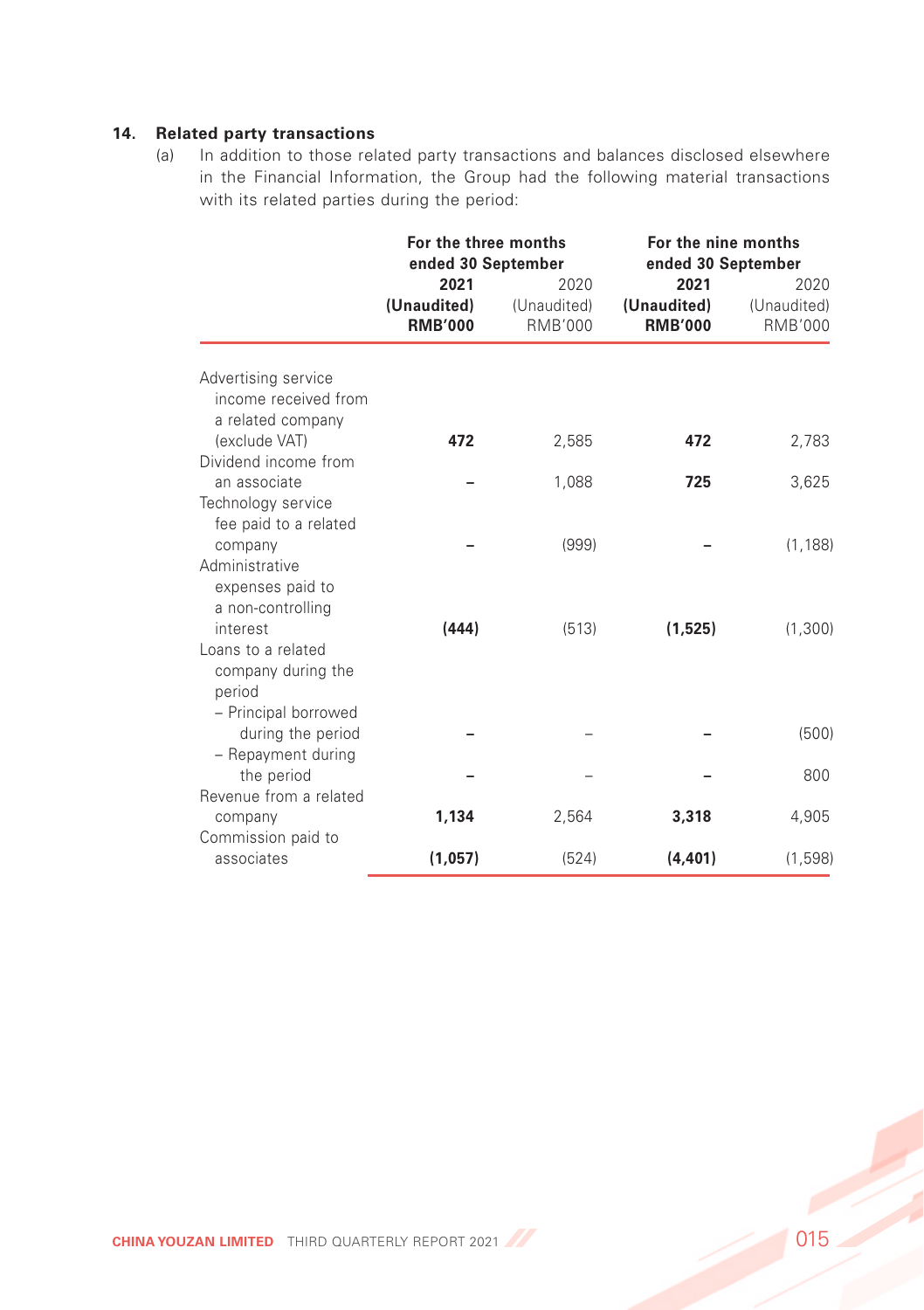(b) The remuneration of directors and other members of senior management during the period was as follows:

|                                                               |                                       | For the three months<br>ended 30 September       |                                       | For the nine months<br>ended 30 September               |
|---------------------------------------------------------------|---------------------------------------|--------------------------------------------------|---------------------------------------|---------------------------------------------------------|
|                                                               | 2021<br>(Unaudited)<br><b>RMB'000</b> | 2020<br>(Unaudited)<br>RMB'000<br>(Re-presented) | 2021<br>(Unaudited)<br><b>RMB'000</b> | 2020<br>(Unaudited)<br><b>RMB'000</b><br>(Re-presented) |
| Salaries, bonus and<br>allowances                             | 4,821                                 | 5,106                                            | 13,970                                | 15,424                                                  |
| Equity-settled share-<br>based payments<br>Retirement benefit | 1,826                                 | 3.894                                            | 7.763                                 | 20.834                                                  |
| scheme contributions                                          | 86                                    | 86                                               | 268                                   | 182                                                     |
|                                                               | 6,733                                 | 9.086                                            | 22,001                                | 36,440                                                  |

#### **15. Comparative figures**

Certain comparative figures have been represented to conform to the current period's presentation as the directors of the Company consider that the new presentation is more relevant and appropriate to the Financial Information. The changes included the reclassification of certain revenue and expenditure items presented in the condensed consolidated statement of profit or loss and other comprehensive income.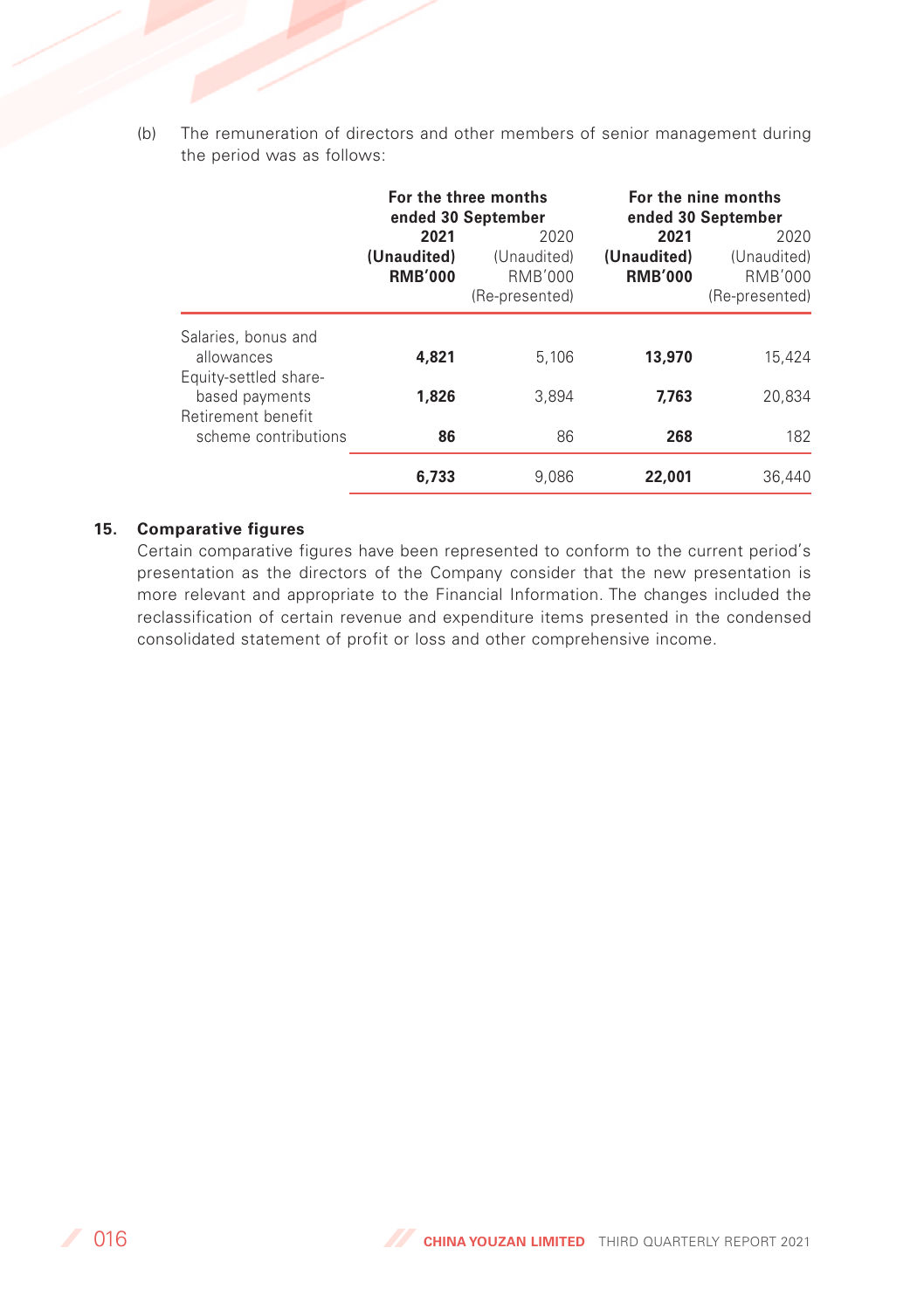## MANAGEMENT DISCUSSION AND ANALYSIS **Business Overview**

Youzan provides merchants with powerful social network-based SaaS systems with omni-channel operations and integrated new retail solutions, applying PaaS cloud service to create business customization options, while providing extended services such as Youzan Guarantee, Youzan Distribution, Youzan Promotion, etc. We help every merchant who values products and services privatize customer assets, expand internet customer base, improve business efficiency, and help his/her business comprehensively succeed in all aspects.

We offer a wide variety of cloud-based commerce services to merchants through our subscription solutions, a suite of SaaS products such as Youzan WeiMall, Youzan Retail, Youzan Chain, Youzan Beauty, and Youzan Education. In addition, leveraging our Youzan Cloud platform and our PaaS capabilities, we also provide customised services for merchants and offer applications by third-party developers on our Youzan App Market.

We also provide merchants with merchant solutions, a series of value-added services to address merchants' online and/or offline operation needs, including payment services, merchandise sourcing and distribution, consumer protection and online traffic monetisation. Merchant solutions mainly include Youzan Distribution, Youzan Guarantee and Youzanke.

Since this year, we have launched some new SaaS products, including WowShop, Youzan WeCom Assistant, Youzan Salespeople Assistant and Youzan CRM, to carter to our merchants' evolving needs and grow our merchant base.

WowShop is a digital marketing tool for small businesses in all industries, focusing on merchants with physical stores in lower-tier cities. It helps merchants with marketing, customer management and store operation to achieve business growth.

Youzan WeCom Assistant is a private domain traffic operation solution applied to WeCom, empowering merchants in customer acquisition, activation and operation. Merchants can accumulate customer assets in WeCom and drive activeness and conversion rate of customers.

Youzan Salespeople Assistant is a solution empowering salespeople of merchants. It helps salespeople build up customer base and increase sales efficiency to achieve sales growth for both salespeople and merchants.

Youzan CRM is a customer management solution which helps merchants integrate and process data from omni-channel marketing, private domain operation as well as multi-platform business and build up a customer operation system.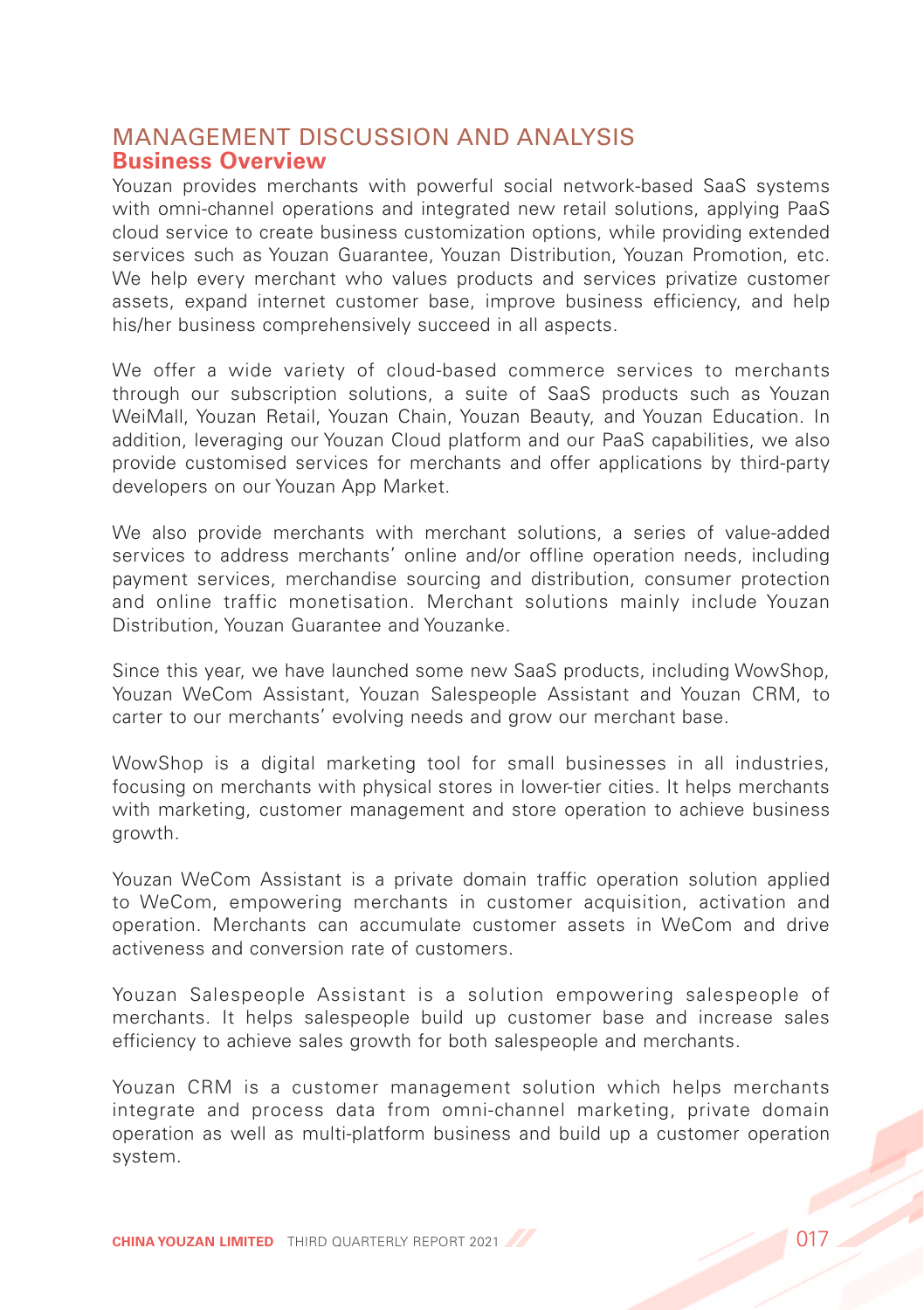Our business covers five core segments: social e-commerce, new retail, beauty industry, education, and global markets. We continuously upgrade solutions that match the needs of merchants. We continue to grow and develop our ecosystem by joining forces with our partners from strategic investments and cooperation to foster the ability to serve large-scale merchants by offering personalised and customised comprehensive solutions.

The Gross Merchandise Volume ("GMV") generated by merchants through Youzan's solutions reached RMB71.8 billion in the first three quarters of 2021. As of 30 September 2021, the number of paying merchants was 90,282, increased by 3% compared to the number of paying merchants as of 30 June 2021. In the third quarter of 2021, the number of new paying merchants was 13,690, increased by 6% compared to the number of new paying merchants in the same period of 2020. The number of new paying merchants was 32,744 in the first three quarters of 2021.

## **Future Business Strategies**

Our future business plan has been made based on our mission, which is to help every merchant who values products and services achieve success in commerce. To help the merchants achieve success is to help them improve business efficiency and expand the business scale by providing better solutions to satisfy their business needs. We plan to implement the following strategies to strengthen our leadership in the cloud-based commerce services industry:

#### Grow our merchants' sales

We believe that our business value is commensurate with the continued success attained by our merchants and therefore our first growth strategy is to keep helping grow our merchants' sales. The more sales a merchant generates with our products and services, the greater the financial return we would receive in exchange for the value we created for them. We will further review and monitor our merchants' needs, and endeavour to provide them with the most effective and efficient solutions that are tailor-made for their needs. Furthermore, we will further enhance and optimise our service capabilities helping merchants use our products efficiently as well as providing them with constructive advice for their business operations.

#### Grow our merchant base and broaden sales network

We will further increase the size of our merchant base. We believe that we are well-positioned to capitalise the continued growth of the decentralised e-commerce market in China. Merchants of all sizes demand user-friendly and efficient management tools to digitalise their business operations, manage their online customer traffic, as well as integrate their online/offline operations. We will continue to design and launch new solutions and optimise our existing offerings to capitalise these industry trends. In addition, we will further expand our sales network of direct sale team and channel partners, improve our sales and marketing efficiency and increase penetration in more regions with sales potential so that we can achieve further growth.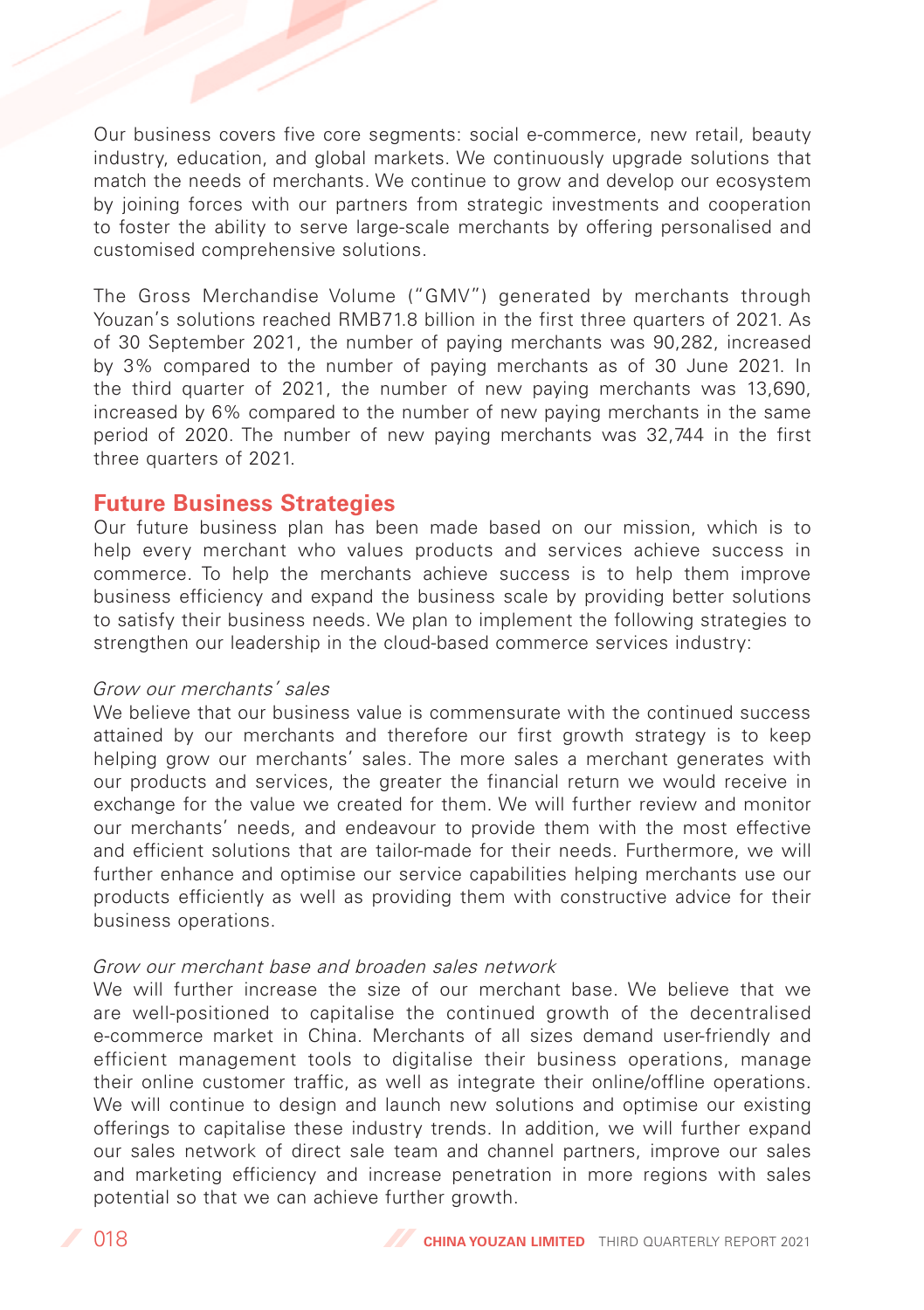#### Continuous innovation and expansion of our solution offerings

Leveraging our in-depth industry know-how and proprietary technologies, we will continue to develop new products and services catering to our merchants' evolving needs and pursue cross-sell and up-sell opportunities. As for our subscription solutions, we plan to invest in continuous innovation of our SaaS products and related services helping them better manage their own customer traffic and achieve more efficient digitalised operations. As for our merchant solutions, we will further enhance our understanding of demands of merchants of all sizes in different verticals and provide them with services that align with their business process to meet their ever-increasing operational needs. Furthermore, in light of the emergence and rapid development of live-streaming e-commerce and other potential popular online sales and marketing channel, we will strive to connect our merchants to more online platforms with high customer traffic so as to increase their business opportunities.

#### Continue to expand our ecosystem and enhance our capabilities to serve largescale merchants

We will continue to grow and develop our ecosystem by joining forces with our partners to foster the ability to serve large-scale merchants by offering personalised and customised solutions:

- Youzan Cloud platform. We will further enhance and optimise our PaaS capabilities. By enhancing and optimising our Youzan Cloud platform, we are able to make our Youzan App Market available to more third-party developers who are capable to develop and offer more quality applications to enrich our offerings on Youzan App Market. In addition, we will increase our investment in Youzan Cloud platform to strengthen our cloud offerings such as E-commerce Cloud, Retail Cloud, and Marketing Cloud.
- Youzan Service Market. We will further expand the number of third-party service providers clustered around Youzan Service Market. We plan to attract more quality third-party service providers to Youzan Service Market to enrich service offerings for merchants. We will also deepen our relationships with third-party service providers by offering better incentives for quality services, efficient match with particular merchant with service needs, as well as introduction of other business opportunities.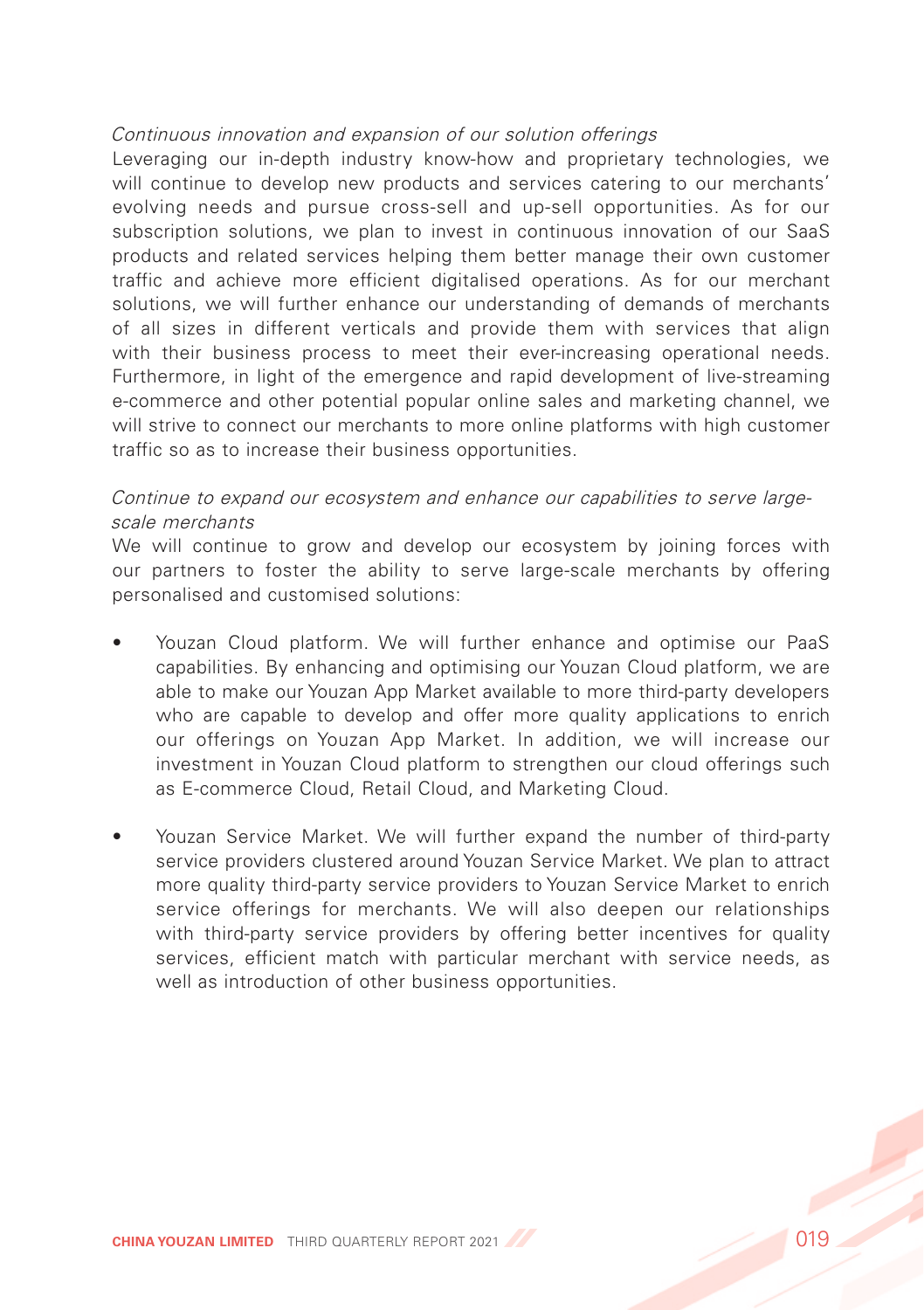#### Continue to build for the long-term

We are committed to creating long-term value for our merchants and help them to achieve long-term success. As an innovator and pioneer offering state-of-theart cloud-based commerce services solutions, we seek opportunities for strategic partnership with other market players that can create synergies with us, and opportunities for making selective investments or acquisitions to constantly enhance our competence. We believe the strategic partnership or investments could further strengthen our market leadership for the long run and create greater long-term value for our merchants.

## **Financial Review**

#### Revenue

The Group's revenue for the period was approximately RMB1,176,489,000 (Nine months ended 30 September 2020: approximately RMB1,305,467,000 (Re-presented)), representing a decrease of about 9.9% compared with the same period in 2020, which was mainly attributable to the decrease in revenue from merchant solutions.

The following table sets forth the revenue breakdown by major products or service lines for the periods indicated.

|                        |                | For the nine months ended 30 September |         |
|------------------------|----------------|----------------------------------------|---------|
|                        | 2021           | 2020                                   | Changes |
|                        | (Unaudited)    | (Unaudited)                            |         |
|                        | <b>RMB'000</b> | RMB'000                                | $\%$    |
|                        |                | (Re-presented)                         |         |
| Subscription solutions | 737,292        | 758,709                                | (2.8)   |
| Merchant solutions     | 427,420        | 534,054                                | (20.0)  |
| Others                 | 11,777         | 12,704                                 | (7.3)   |
| Total                  | 1,176,489      | 1,305,467                              | (9.9)   |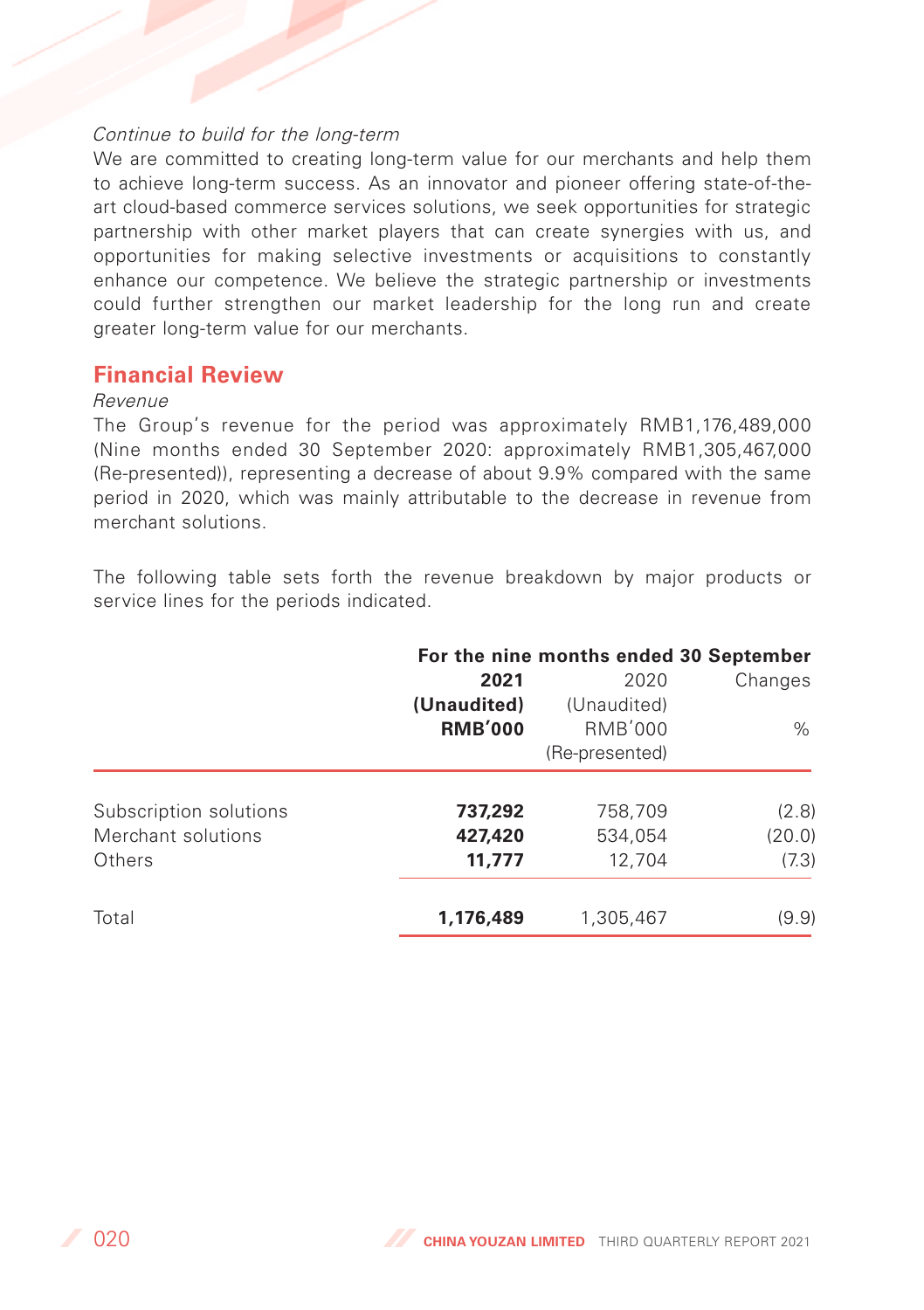#### Subscription Solutions

Revenue from subscription solutions primarily include subscription fees for SaaS products and a per-transaction cloud service fee for each extra order beyond a pre-specified order number threshold that consumers made to such merchants through SaaS products. Revenue generated from subscription solutions decreased by 2.8% from approximately RMB758,709,000 (Re-presented) for the nine months ended 30 September 2020 to RMB737,292,000 for the reporting period, mainly attributable to the decrease in cloud service fees. Apart from cloud service fees, revenue from other subscription solutions increased by 11.1%.

## Merchant Solutions

The Group offers merchant solutions which comprise comprehensive value-added services addressing merchant needs that arise in daily operations. Revenue from merchant solutions mainly include transaction service fee charged for transaction service, service fees charged for Youzan Distribution, Youzan Guarantee, as well as Youzanke. Transaction service fee and service fees for Youzan Distribution, Youzan Guarantee and Youzanke are determined with reference to the GMV generated by merchants through solutions.

Revenue from merchant solutions was approximately RMB427,420,000 in the reporting period (Nine months ended 30 September 2020: approximately RMB534,054,000 (Re-presented)), representing a decrease of 20.0%, which was primarily due to the decrease in revenue generated from transaction services since Hangzhou Youzan ceased its transaction service in February 2021.

#### Others

Revenue from other businesses was approximately RMB11,777,000 in the reporting period (Nine months ended 30 September 2020: approximately RMB12,704,000 (Re-presented)), representing a decrease of 7.3%, mainly due to the decrease in the revenue from providing catering services which were ceased since May 2021.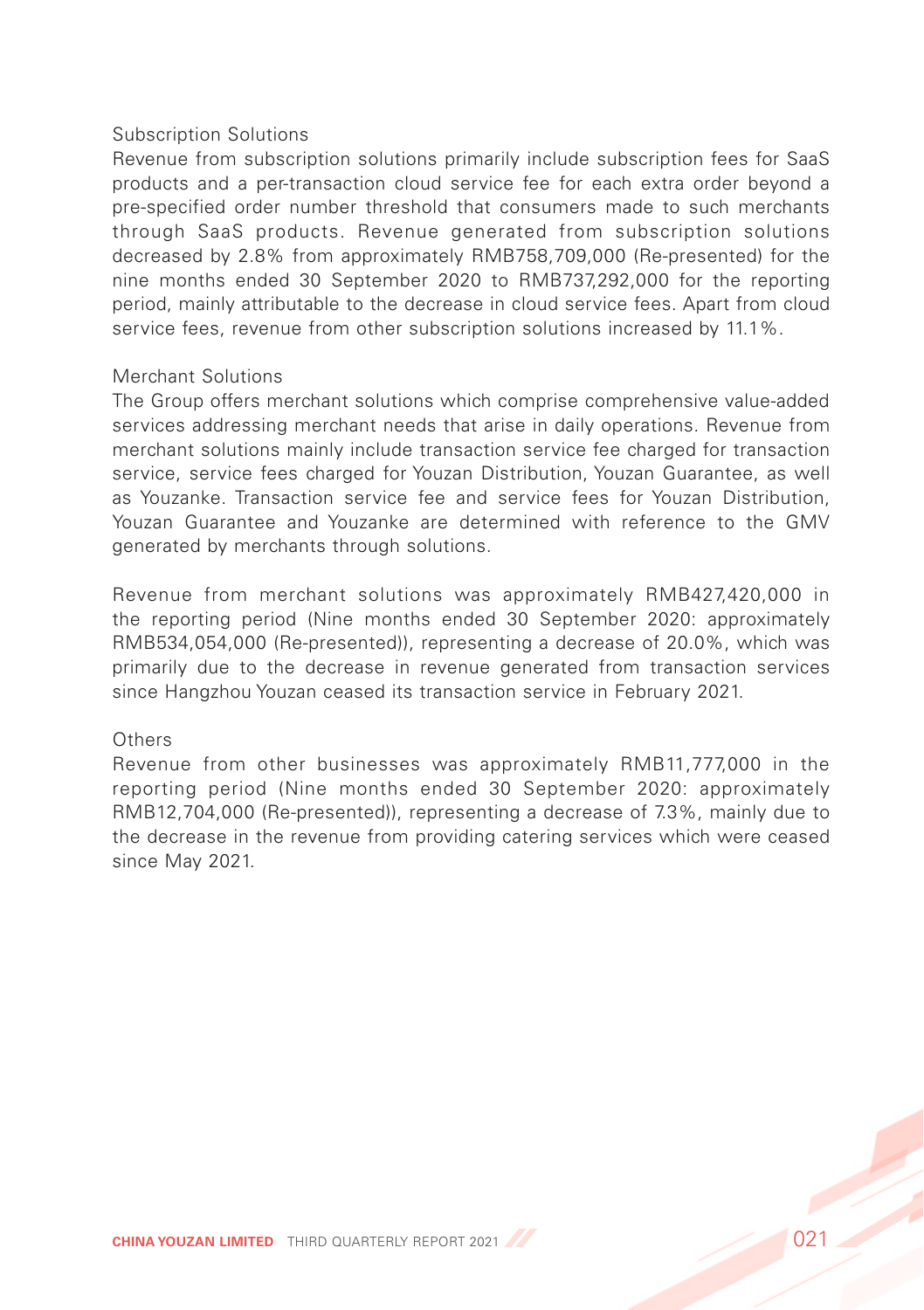## Cost of Sales

The following table sets forth a breakdown of costs by nature for the periods indicated.

|                                                                |                | For the nine months ended 30 September<br>2021 |                                        | 2020                      | Changes        |
|----------------------------------------------------------------|----------------|------------------------------------------------|----------------------------------------|---------------------------|----------------|
|                                                                |                | (Unaudited)<br>Percentage                      |                                        | (Unaudited)<br>Percentage |                |
|                                                                | <b>RMB'000</b> | (%)                                            | <b>RMB'000</b><br>$(Re-$<br>presented) | (% )                      | $\%$           |
| Staff costs<br>Server and                                      | 133,940        | 29.1                                           | 116,898                                | 21.9                      | 14.6           |
| SMS costs                                                      | 84,395         | 18.3                                           | 76,280                                 | 14.3                      | 10.6           |
| Transaction costs                                              | 180,940        | 39.3                                           | 303,946                                | 57.0                      | (40.5)         |
| Costs of goods sold<br>Depreciation of right-<br>of-use assets | 5,004<br>5,465 | 1.1<br>1.2                                     | 5,685<br>4,798                         | 1.1<br>0.9                | (12.0)<br>13.9 |
| Technology services<br>expenses                                | 4,757          | 1.0                                            | 7,231                                  | 1.4                       | (34.2)         |
| Contracted customer<br>services expenses                       | 5,890          | 1.3                                            | 6,426                                  | 1.2                       | (8.3)          |
| Taxes and surcharges<br>Insurance premium                      | 5,681          | 1.2                                            | 4,545                                  | 0.9                       | 25.0           |
| costs                                                          | 17,727         | 3.9                                            |                                        |                           | N/A            |
| Others                                                         | 16,595         | 3.6                                            | 7,361                                  | 1.3                       | 125.4          |
| Total                                                          | 460.394        | 100.0                                          | 533,170                                | 100.0                     | (13.6)         |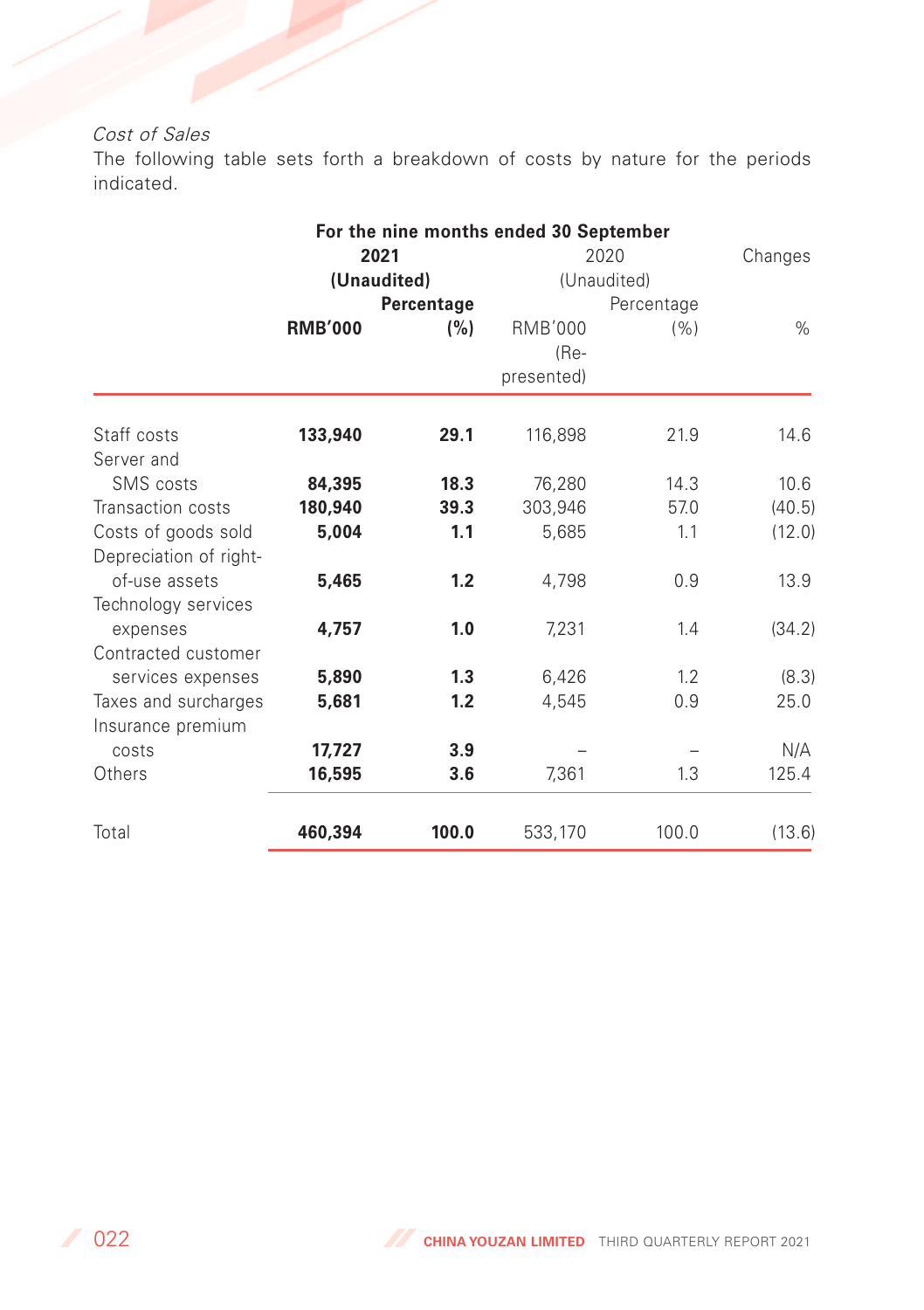The Group's costs of sales in the reporting period were approximately RMB460,394,000 (Nine months ended 30 September 2020: approximately RMB533,170,000 (Re-presented)), representing a decrease of 13.6%, which was mainly because transaction costs decreased by 40.5% from approximately RMB303,946,000 in the same period of last year to approximately RMB180,940,000 in the reporting period, due to Hangzhou Youzan ceased its transaction service in February 2021. Meanwhile the decrease of costs of sales was partially offset by the following factors: (i) staff costs increased by 14.6% from approximately RMB116,898,000 in the same period of last year to RMB133,940,000 in the reporting period due to the increase of personnel caused by business expansion, (ii) insurance premium costs increased by RMB17,727,000 since the Group started to purchase freight insurance from insurance institutions and provide to merchants who registered with Youzan Guarantee from December 2020, and (iii) server and SMS costs increased by 10.6% from approximately RMB76,280,000 in the same period of last year to approximately RMB84,395,000 in the reporting period, primarily attributable to the increase in server usage as a results of business expansion.

#### Gross Profit and Gross Profit Margin

The Group recorded a gross profit for the reporting period of approximately RMB716,095,000 (Nine months ended 30 September 2020: approximately RMB772,297,000 (Re-presented)), representing a decrease of 7.3%, due to the decrease of gross profit from subscription solutions as well as the decrease of gross profit from merchant solutions.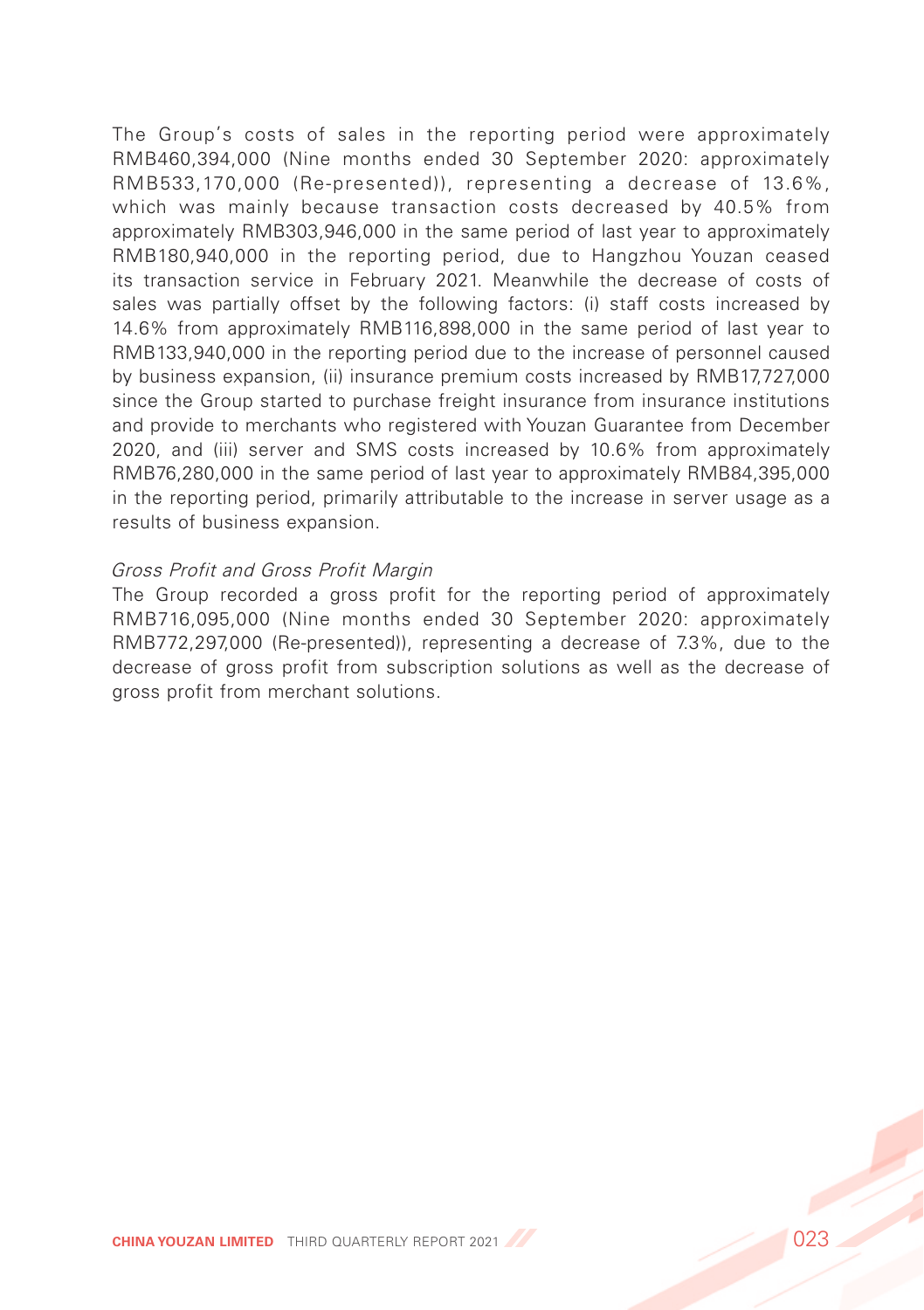The Group's gross profit margin increased from 59.2% (Re-presented) in the same period of 2020 to 60.9% in the reporting period, primarily due to the increase of gross margin of merchant solutions.

|                        |                |        | For the nine months ended 30 September |        |
|------------------------|----------------|--------|----------------------------------------|--------|
|                        | 2021           |        | 2020                                   |        |
|                        | (Unaudited)    |        | (Unaudited)                            |        |
|                        |                | Gross  |                                        | Gross  |
|                        |                | profit |                                        | profit |
|                        |                | margin |                                        | margin |
|                        | <b>RMB'000</b> | (%)    | <b>RMB'000</b>                         | (% )   |
|                        |                |        | (Re-                                   |        |
|                        |                |        | presented)                             |        |
| Subscription solutions | 538,382        | 73.0   | 572,845                                | 75.5   |
| Merchant solutions     | 174,745        | 40.9   | 196,393                                | 36.8   |
| Others                 | 2,968          | 25.2   | 3,059                                  | 24.1   |
| Total                  | 716,095        | 60.9   | 772,297                                | 59.2   |

#### Subscription Solutions

The gross profit of subscription solutions for the reporting period was approximately RMB538,382,000 (Nine months ended 30 September 2020: approximately RMB572,845,000 (Re-presented)), representing a decrease of 6.0%. The decrease in gross profit was mainly due to the decrease in the revenue of cloud service fees. Apart from cloud service fees, the gross profit from other subscription solutions increased by 12.9%.

The gross profit margin decreased from 75.5% (Re-presented) in the nine months ended 30 September 2020 to 73.0% for the reporting period, primarily due to the increase in the cost of sales of subscription solutions whilst the relevant revenue did not increase to the similar extent.

#### Merchant Solutions

The gross profit of merchant solutions for the reporting period was approximately RMB174,745,000 (Nine months ended 30 September 2020: approximately RMB196,393.000 (Re-presented)), representing a decrease of 11.0%, which was mainly due to the increase in insurance premium costs since the Group started to purchase freight insurance from insurance institutions and provide to merchants who registered with Youzan Guarantee from December 2020.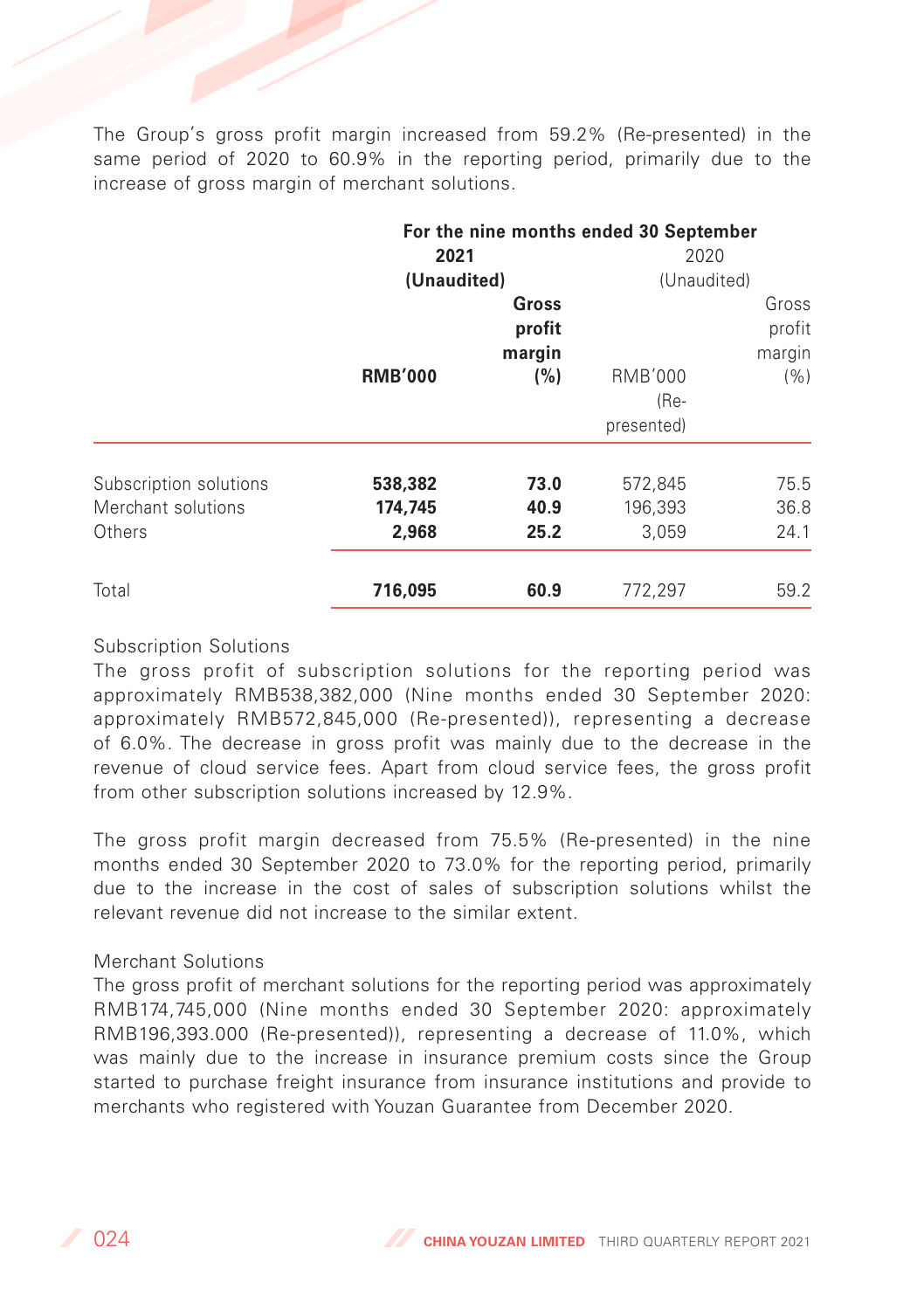The gross profit margin increased from 36.8% (Re-presented) in the nine months ended 30 September 2020 to 40.9% in the nine months ended 30 September 2021, mainly due to the increase in the gross margin of transaction services benefited by cost structure optimization, partially offset by the decrease in the gross margin of Youzan Guarantee since the revenue generated by provision of service under Youzan Guarantee decreased whilst the insurance premium costs increased.

#### **Others**

Other gross profit for the reporting period was approximately RMB2,968,000 (Nine months ended 30 September 2020: approximately RMB3,059,000 (Re-presented)).

#### Expenses and Others

The Group recorded a 27.5% increase compared with the same period in 2020 in selling expenses to approximately RMB687,322,000 (Nine months ended 30 September 2020: approximately RMB539,186,000 (Re-presented)). It was mainly due to the increase in sales personnel which led to the increase in sales staff costs and the increase in channel commission expenses.

The Group recorded a 52.6% increase compared with the same period in 2020 in administrative expenses to approximately RMB236,850,000 (Nine months ended 30 September 2020: approximately RMB155,248,000 (Re-presented)). It was mainly due to the increase in management and support personnel which led to the increase in administrative staff costs and the increase in legal and professional fees for the listing application of Youzan Technology Inc..

The Group recorded a 52.9% increase compared with the same period in 2020 in other operating expenses to approximately RMB471,214,000 (Nine months ended 30 September 2020: approximately RMB308,162,000 (Re-presented)). It was mainly due to the increase in research and development expenditure since the Group continues to invest significant resources in research and development to enhance technology capabilities.

The Group recorded a 34.4% decrease compared with the same period in 2020 in equity-settled share-based payments to approximately RMB31,911,000 (Nine months ended 30 September 2020: approximately RMB48,639,000).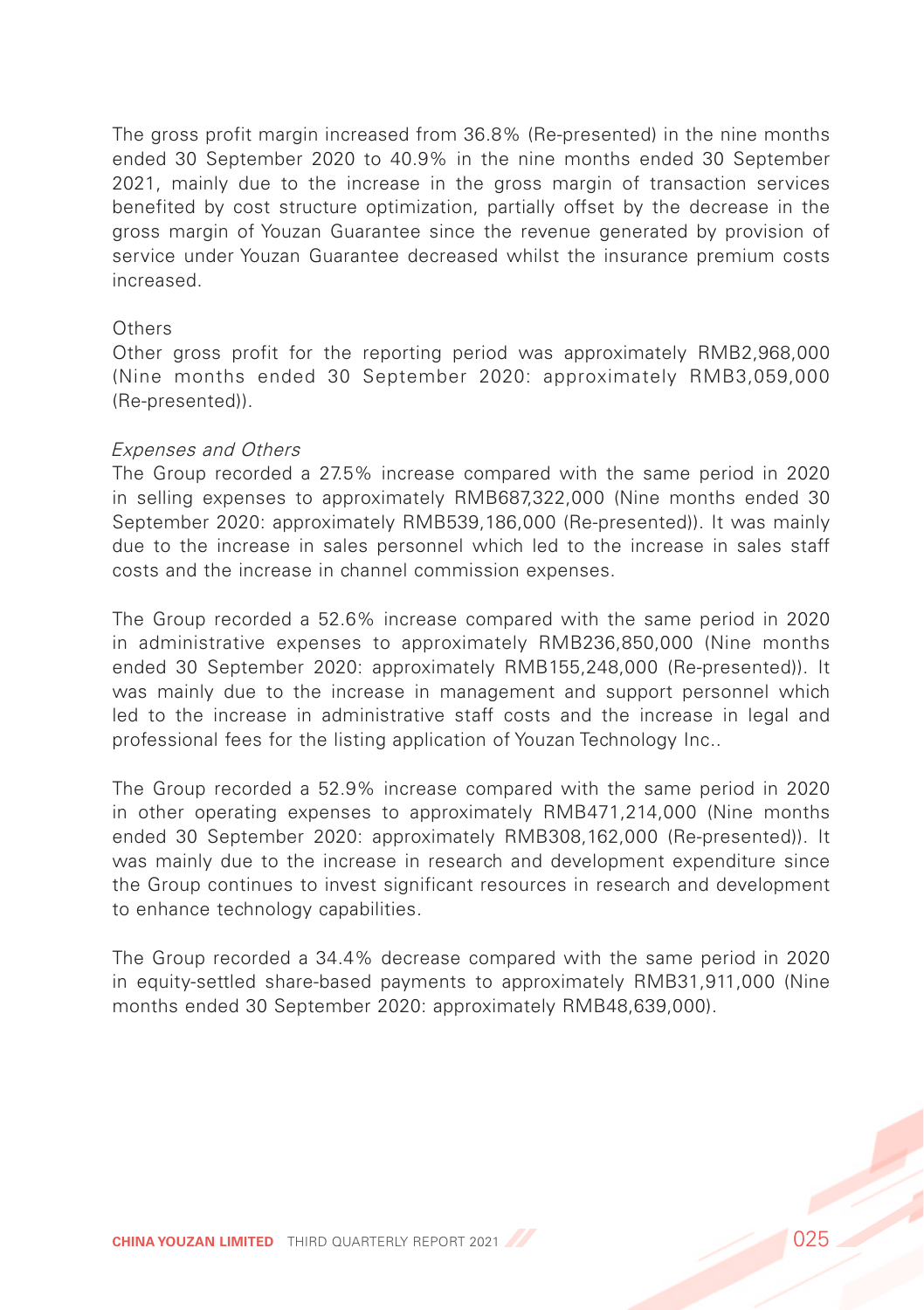The Group recorded a 17.1% decrease compared with the same period in 2020 in investment and other income to approximately RMB49,271,000 (Nine months ended 30 September 2020: approximately RMB59,403,000 (Re-presented)). It was mainly due to the receipt of an one-off compensation income of approximately RMB5,327,000 in the same period in 2020 and the decrease in government grants.

The Group recorded other net losses of approximately RMB4,025,000 (Nine months ended 30 September 2020: other net gains of approximately RMB8,381,000 (Re-presented)). It was mainly due to the decrease in reversal of allowance for other receivables from approximately RMB19,007,000 in the same period of 2020 to nil in the reporting period.

The Group recorded a 23.7% decrease compared with the same period in 2020 in finance costs to approximately RMB16,826,000 (Nine months ended 30 September 2020: approximately RMB22,051,000 (Re-presented)), primarily due to the decrease in interest on other loan which were settled in May 2020, partially offset by the increase in the interest expenses of lease liabilities in relation to leases of office premises.

The Group recorded fair value change in financial assets at FVTPL of approximately RMB16,075,000 (Nine months ended 30 September 2020: Nil). Fair value change in financial assets at FVTPL represents fair value changes of entities investments in the nine months ended 30 September 2021.

#### Dividends

No dividends have been paid or proposed for the three months and nine months ended 30 September 2021, nor has any dividend been proposed since the end of the reporting period (Three months and nine months ended 30 September 2020: Nil).

#### Pledge of Assets

As at 30 September 2021, the Group had no pledge of assets.

#### Financial Resources and Liquidity

As at 30 September 2021, the Group had cash and cash equivalents of approximately RMB891,795,000 (As at 31 December 2020: approximately RMB1,751,530,000).

As at 30 September 2021, the Group had no bank borrowings (As at 31 December 2020: Nil)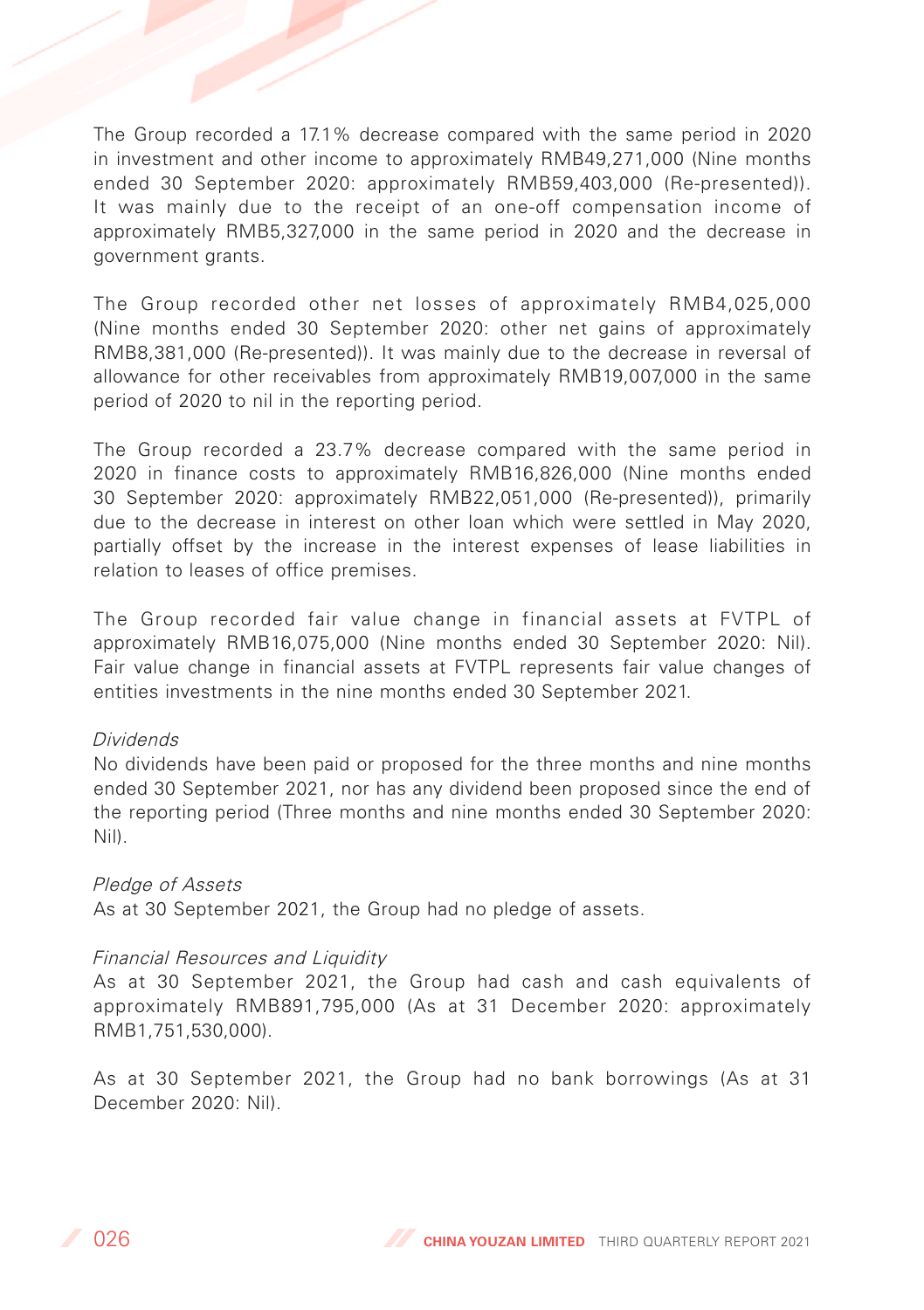#### Contingent Liability

(a) The Group provided transaction services to facilitate the transactions process between merchants and consumers. In connection with provision of such service, Hangzhou Youzan entered into a payment service agreement with Beijing Gaohuitong Commercial Management Co., Ltd. ("Beijing Gaohuitong") (a subsidiary of the Group), pursuant to which Beijing Gaohuitong, a licensed payment company, provided settlement service to the Group's merchants.

As advised by the Group's Legal Advisor, transaction service in the past provided by Hangzhou Youzan ("Past Transaction Service") might be deemed as having engaged in payment activities without licence by the relevant authority in China under Administrative Measures for the Payment Services Provided by Non-Financial Institutions(《非金融機構支付服務管 理辦法》)and may give rise to the risk of being required to terminate such practice according to the relevant PRC regulations. Furthermore, according to Measures for Banning Illegal Financial Institutions and Illegal Financial Business Activities(《非法金融機構和非法金融業務活動取締辦法 》)that remain in force during the reporting period, confiscation of illegal gains and administrative fine in the range of one time to five times of any illegal gains from such operation (in case of no illegal gains, administrative fine of RMB100,000 to RMB500,000) could be imposed by the relevant regulatory authorities.

During the nine months ended 30 September 2021 and up to date of this report, Hangzhou Youzan had not been determined by the relevant regulatory authorities as engaging in payment activities without licence. In February 2021, Hangzhou Youzan has ceased providing transaction service. The Group's PRC Legal Advisor is of the view that, based on that Hangzhou Youzan ceased providing transaction service and the consultation with the competent regulatory authority, (i) the likelihood that current business operations of Hangzhou Youzan would be penalised for having engaged in unlicensed payment activities is low, and (ii) the likelihood that Hangzhou Youzan would be retrospectively penalised for having engaged in unlicensed payment activities is low.

After considering the Group's Legal Advisor's legal opinion, and given that Hangzhou Youzan has already ceased the transaction service during the period, the Directors are of the opinion that material financial impact to the Group as a result of the Past Transaction Service is not probable.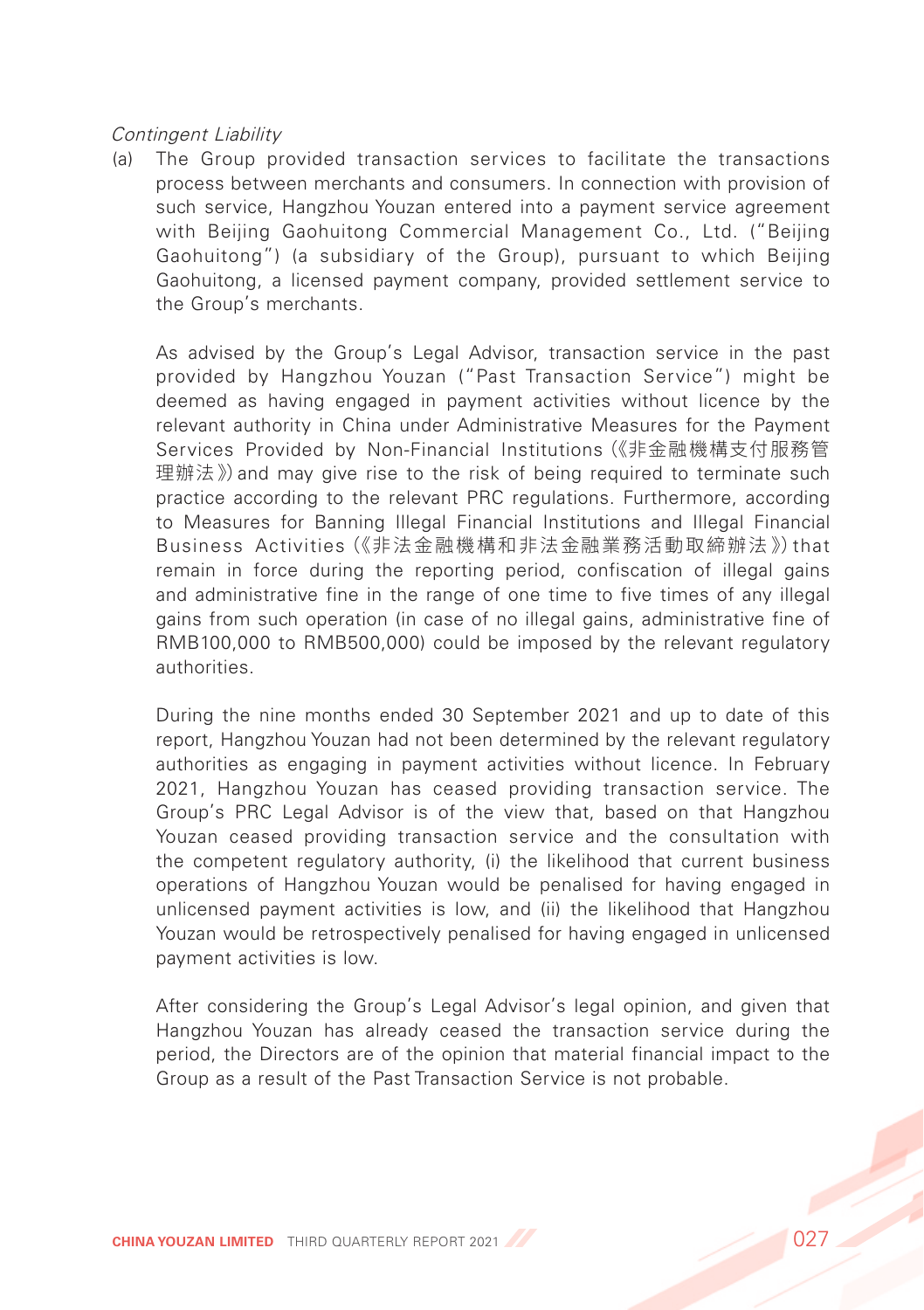(b) On 12 October 2020, Hangzhou Youzan and 2 merchants had a legal dispute with a third party for product design infringement. The third party sued for infringement of product design used by the merchants and claimed the merchants and Hangzhou Youzan for damages of RMB2,000,000. Management and the Group's legal department assessed the likelihood of the claim as low and the maximum compensation, if any, could be RMB2,000,000. The Directors are of the opinion that it is not probable that an outflow of economic benefits will be required to settle the case, and therefore disclosed as contingent liabilities.

Save as disclosed above, the Group had no other material contingent liabilities as at 30 September 2021.

#### Goodwill

The management conducted a review of the recoverable amounts of the third party payment services CGU ("CGU A") and the merchant services CGU ("CGU B") to which the goodwill and intangible assets acquired through business combination belonged to as at 30 September 2021 and noticed that the actual performance of CGU B may confront with its operating performance does not meet the expectations, and there is a risk of impairment of goodwill. The management expects to take more time to assess the potential effect, and conduct an impairment test on the relevant goodwill according to the valuation report issued by the valuer, and will determine the quantum of impairment, if any, at the year end.

#### Foreign Exchange Exposure

Since the Group's operations are mainly located in the PRC, its transactions, monetary assets and liabilities are primarily denominated in Renminbi. During the nine months ended 30 September 2021, no hedging arrangement was made to offset the exposures to fluctuations in exchange rates. The Group monitors its foreign currency risks and will consider hedging significant currency exposures should the need arises.

#### Employees

As at 30 September 2021, the Group has approximately 4,358 employees (As at 31 December 2020: 3,603). Employees are remunerated according to their performance and work experience. In addition to basic salaries and retirement scheme, staff benefits include performance bonus, share options and share awards etc.. The Directors believe that good quality of its employees is a company asset which affects growth and improves profitability. The Group recognizes the importance of staff training and thus regularly provides internal and external training for its staff to enhance their skills and knowledge.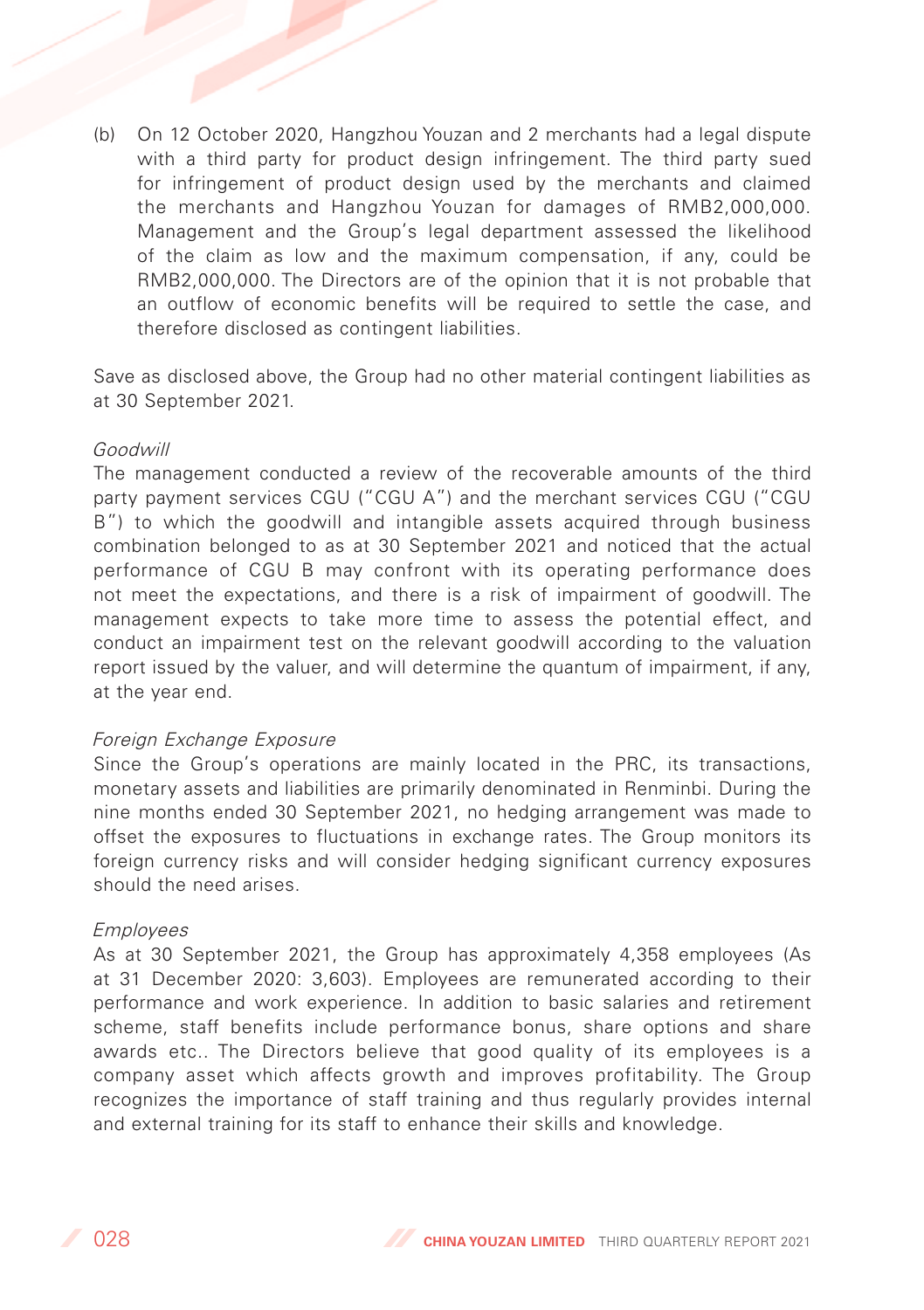## **Significant Investment and Acquisition**

- (a) On 23 August 2021, Hangzhou Youzan entered into a capital injection agreement and a shareholders' agreement with Shenzhen Xiaoguanjia Education Technology Co., Ltd. and its existing shareholders to confirm the acquisition of 11.1111% new shares. RMB50 million earnest money paid became part of the consideration and the remaining balance of approximately RMB10 million was settled by Hangzhou Youzan on 27 August 2021.
- (b) On 30 August 2021, the Company and BetaCafe Holding Limited (the "Offeror") issued a joint announcement to inform that Youzan Technology has re-filed its application with the Stock Exchange for the listing by way of an offering of new shares, instead of by way of introduction. Details are set forth in the joint announcement dated 30 August 2021.

## **Event After the Reporting Period**

On 20 October 2021, the Company and the offeror issued a joint announcement for update on (i) take private proposal for China Youzan Limited by the offeror by way of scheme of arrangement under section 99 of the Companies Act and (ii) proposed distribution in specie of Youzan Technology shares in relation to (A) further extension of scheme longstop date and (B) further extension of time for dispatch of the scheme document.

On 2 November 2021, the Company announced that 1,500,000 China Youzan Options had lapsed in accordance with the rules of the China Youzan 2019 Option Scheme on 31 October 2021.

Unless otherwise defined, capitalised terms used have the same meanings as defined in the joint announcement and the circular.

Details of the transactions please refer to the Company's announcements dated 26 February, 2021, 19 March 2021, 1 April 2021, 16 April 2021, 19 April 2021, 6 May 2021, 4 June 2021, 15 June 2021, 15 July 2021, 13 August 2021, 30 August 2021, 30 September 2021, 20 October 2021 and 2 November 2021; and the Company's circular dated 20 April 2021.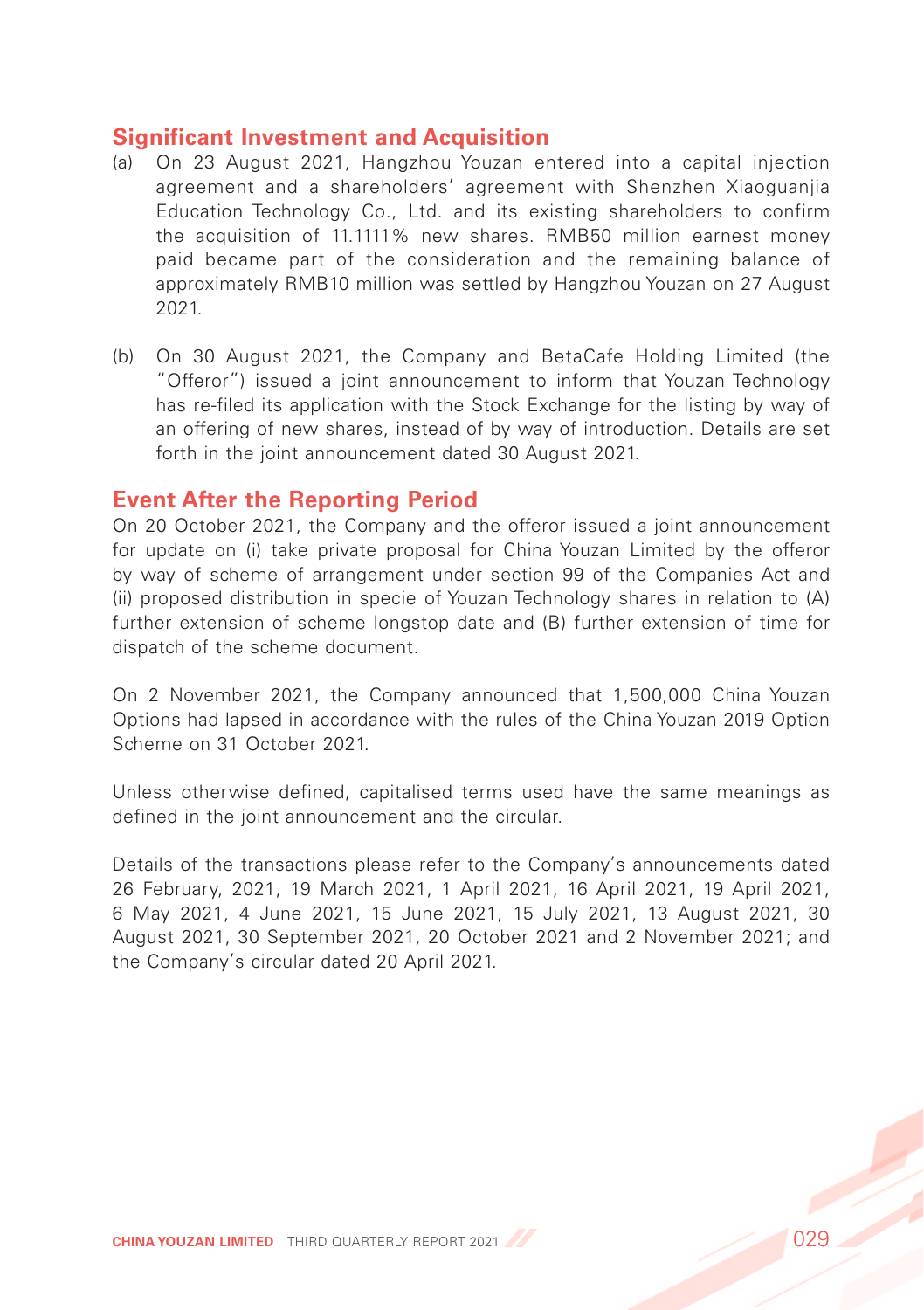## DIRECTORS' INTEREST IN SHARES

As at the date of this report, the interests or short positions of the Directors in the Shares, underlying shares and debentures of the Company or any associated corporation (within the meaning of Part XV of the SFO) which (i) were required to be notified to the Company and the Stock Exchange pursuant to Divisions 7 and 8 of Part XV of the SFO (including interests or short positions which they were taken or deemed to have under such provisions of the SFO); or (ii) were required, pursuant to Section 352 of the SFO, to be entered in the register referred to therein; or (iii) were required, pursuant to Rules 5.46 to 5.67 of the GEM Listing Rules relating to securities transactions by Directors to be notified to the Company and the Stock Exchange, were as follows:

|                  |                                                        | Interest in             | <b>Long Position in Shares</b> |                |
|------------------|--------------------------------------------------------|-------------------------|--------------------------------|----------------|
| <b>Directors</b> | Interest in<br>shares                                  | underlying<br>shares    | Total interest in<br>shares    | % Shareholding |
| Mr. Cao Chunmeng | 53,420,000                                             |                         | 53,420,000                     | 0.31%          |
| Mr. Yan Xiaotian | 21,640,000                                             |                         | 21,640,000                     | 0.13%          |
| Dr. Fong Chi Wah | 1,000,000                                              |                         | 1,000,000                      | 0.01%          |
| Mr. Gu Jiawang   | 1,000,000                                              |                         | 1,000,000                      | 0.01%          |
| Mr. Zhu Ning     | 1,440,601,703<br>(Note 1)<br>363, 170, 101<br>(Note 2) | 100,000,000<br>(Note 4) | 1,903,771,804                  | 11.03%         |
| Mr. Yu Tao       |                                                        | 15,000,000<br>(Note 5)  | 15,000,000                     | 0.09%          |
| Mr. Cui Yusong   | 241,885,127<br>(Note 3)                                | 20,000,000<br>(Note 5)  | 261,885,127                    | 1.52%          |
| Ms. Ying Hangyan | 852,000                                                | 15,000,000<br>(Note 5)  | 15,852,000                     | 0.09%          |

## **Long position in Shares**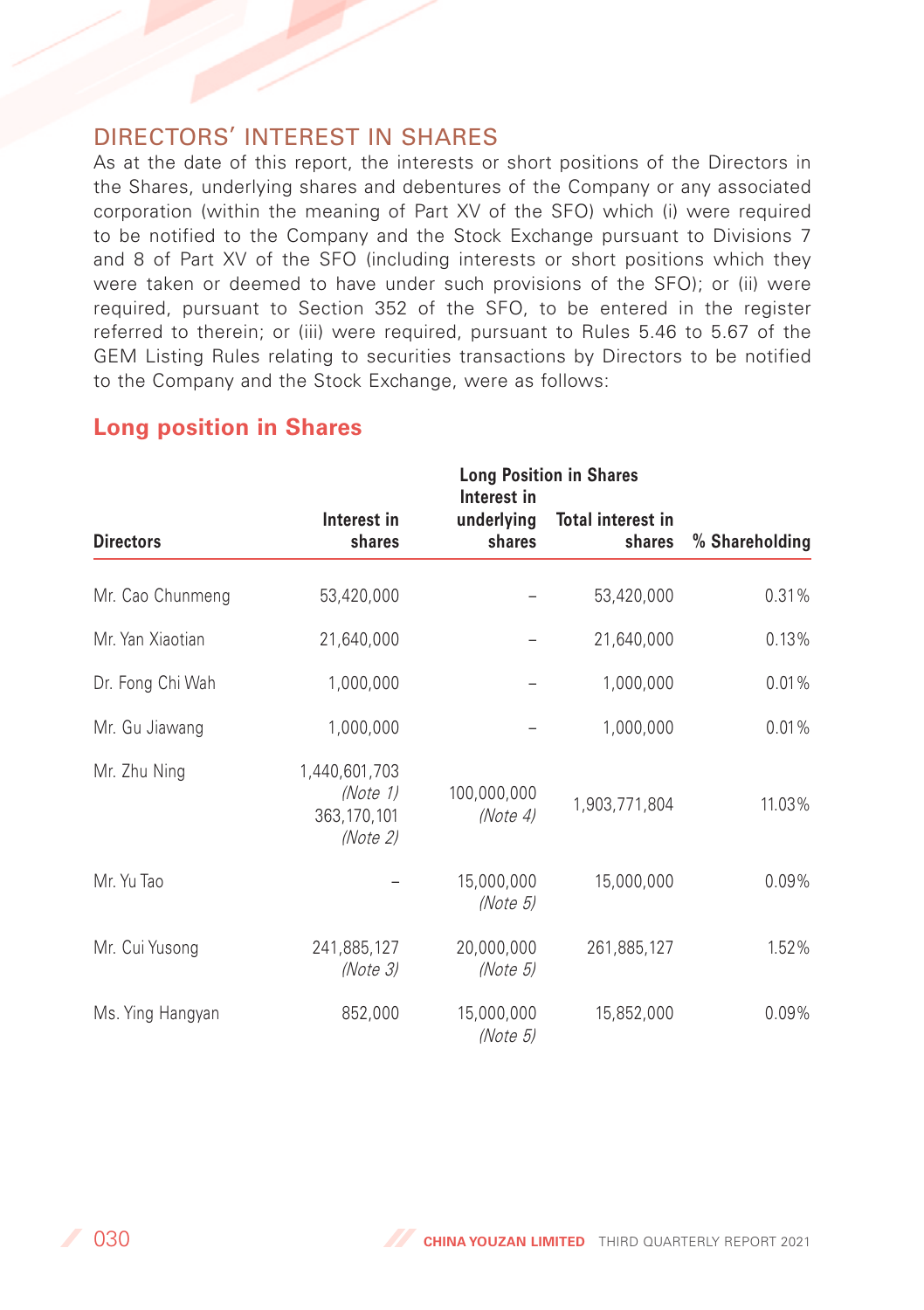- Note 1: The shares are held by Whitecrow Investment Ltd. ("Whitecrow"). Whitecrow is a company incorporated in the British Virgin Islands with limited liability and is 100% beneficially owned by Mr. Zhu Ning.
- Note 2: The shares are held by Youzan Teamwork Inc. ("Youzan Teamwork"). Youzan Teamwork is a company incorporated in the British Virgin Islands with limited liability. Youzan Teamwork was owned as to 8% by Mr. Zhu Ning, and 18% by **Whitecrow**
- Note 3: The shares are held by V5.Cui Investment Ltd. ("V5.Cui"). V5.Cui is a company incorporated in the British Virgin Islands with limited liability and is 100% beneficially owned by Mr. Cui Yusong.
- Note 4: The Company granted the share options under New Share Option Scheme on 9 September 2019, and was approved at the extraordinary general meeting on 14 October 2019. The share options is valid until 30 June 2024 and has an exercise price of HK\$1.00.
- Note 5: The Company granted the share options under New Share Option Scheme on 9 September 2019, and was approved at the extraordinary general meeting on 14 October 2019. The share options is valid until 30 June 2024 and has an exercise price of HK\$0.90.

Save as disclosed above, as at the date of this report, none of the Directors of the Company had any interests or short positions in any Shares, underlying shares or debentures of the Company or any of its associated corporations (within the meaning of Part XV of the SFO), which (i) were required to be notified to the Company and the Stock Exchange pursuant to Divisions 7 and 8 of Part XV of the SFO (including interests and short positions which they were taken or deemed to have under such provisions of the SFO); or (ii) were required, pursuant to Section 352 of the SFO, to be entered into the register referred to therein; or (iii) were required, pursuant to Rules 5.46 to 5.67 of the GEM Listing Rules relating to securities transactions by Directors to be notified to the Company and the Stock Exchange.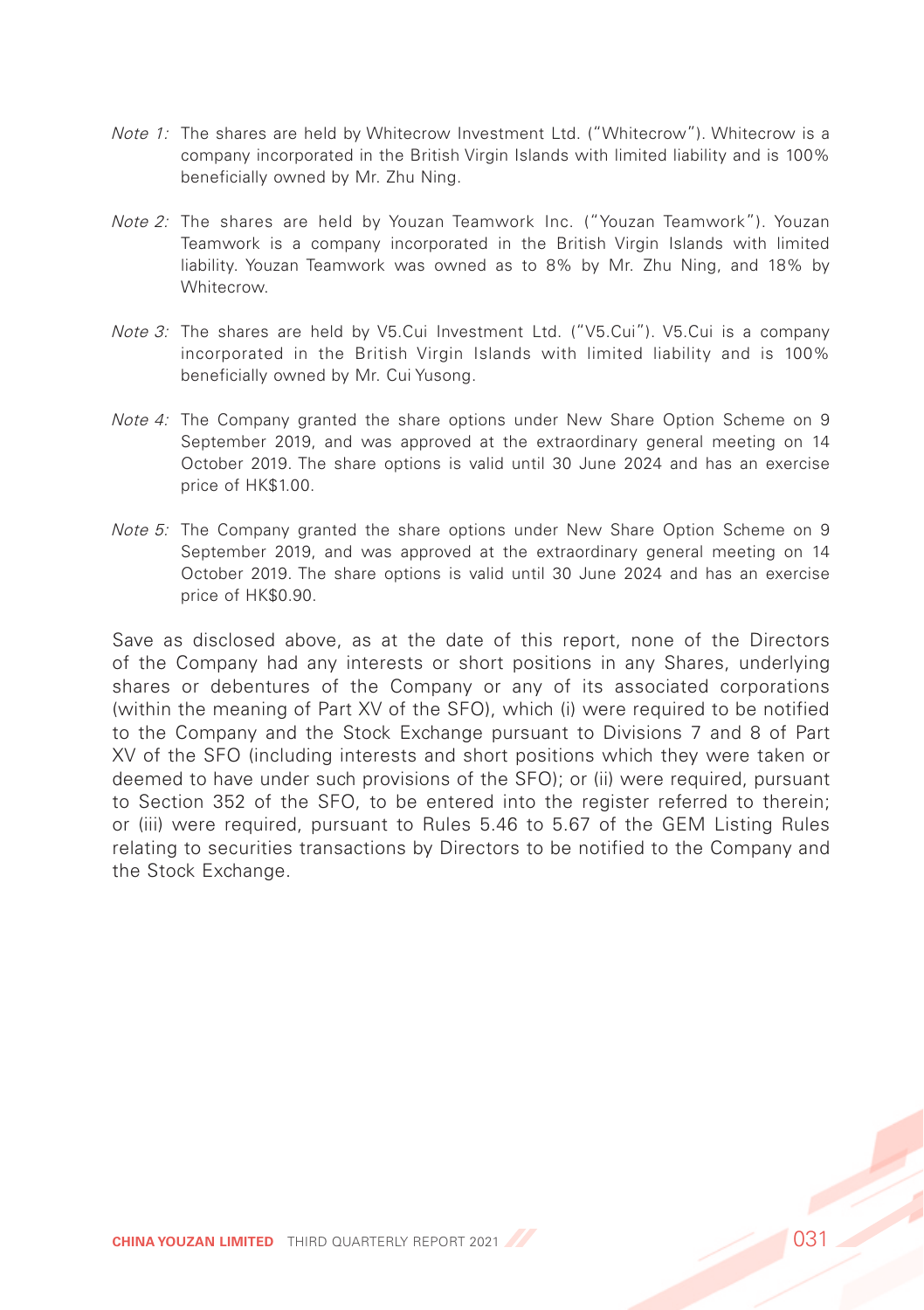## INTERESTS DISCLOSEABLE UNDER THE SFO AND SUBSTANTIAL SHAREHOLDERS

Save as disclosed below, as at the date of this report, there was no other person (other than a director or chief executive officer of the Company) who had any interests and short positions in the shares and underlying shares of the Company as recorded in the register required to be kept under Section 336 of the SFO.

## **Long position in Shares**

|                                             |                                        | <b>Long Position in Shares</b><br>Number of |                               |
|---------------------------------------------|----------------------------------------|---------------------------------------------|-------------------------------|
| Name of Substantial<br><b>Shareholders</b>  | Capacity                               | interest in<br>shares                       | $\frac{0}{0}$<br>Shareholding |
| Whitecrow Investment Ltd.<br>(Note 1)       | Beneficial owner                       | 1,440,601,703                               | 8.35%                         |
| Poyang Lake Investment<br>Limited (Note 2)  | Beneficial owner                       | 1,036,766,038                               | 6.01%                         |
| <b>Tencent Holdings Limited</b><br>(Note 2) | Interests of controlled<br>corporation | 1,036,766,038                               | 6.01%                         |
| Ward Ferry Management<br>(BVI) Limited      | Investment manager                     | 952,708,000                                 | 5.52%                         |
| <b>UBS Group AG</b>                         | Interests of controlled<br>corporation | 1,250,122,482(L)<br>237,740,314 (S)         | 7.24%<br>1.38%                |
| Kontiki Capital Management<br>(HK) Limited  | Investment manager                     | 864,504,000                                 | 5.01%                         |

- Note 1: Whitecrow is a company incorporated in the British Virgin Islands with limited liability and is 100% beneficially owned by Mr. Zhu Ning.
- Note 2: Poyang Lake Investment Limited is a wholly-owned subsidiary of Tencent Holdings Limited (Stock Exchange Stock Code: 700), which is deemed to be interested in the Shares held by Poyang Lake Investment Limited for the purpose of the SFO.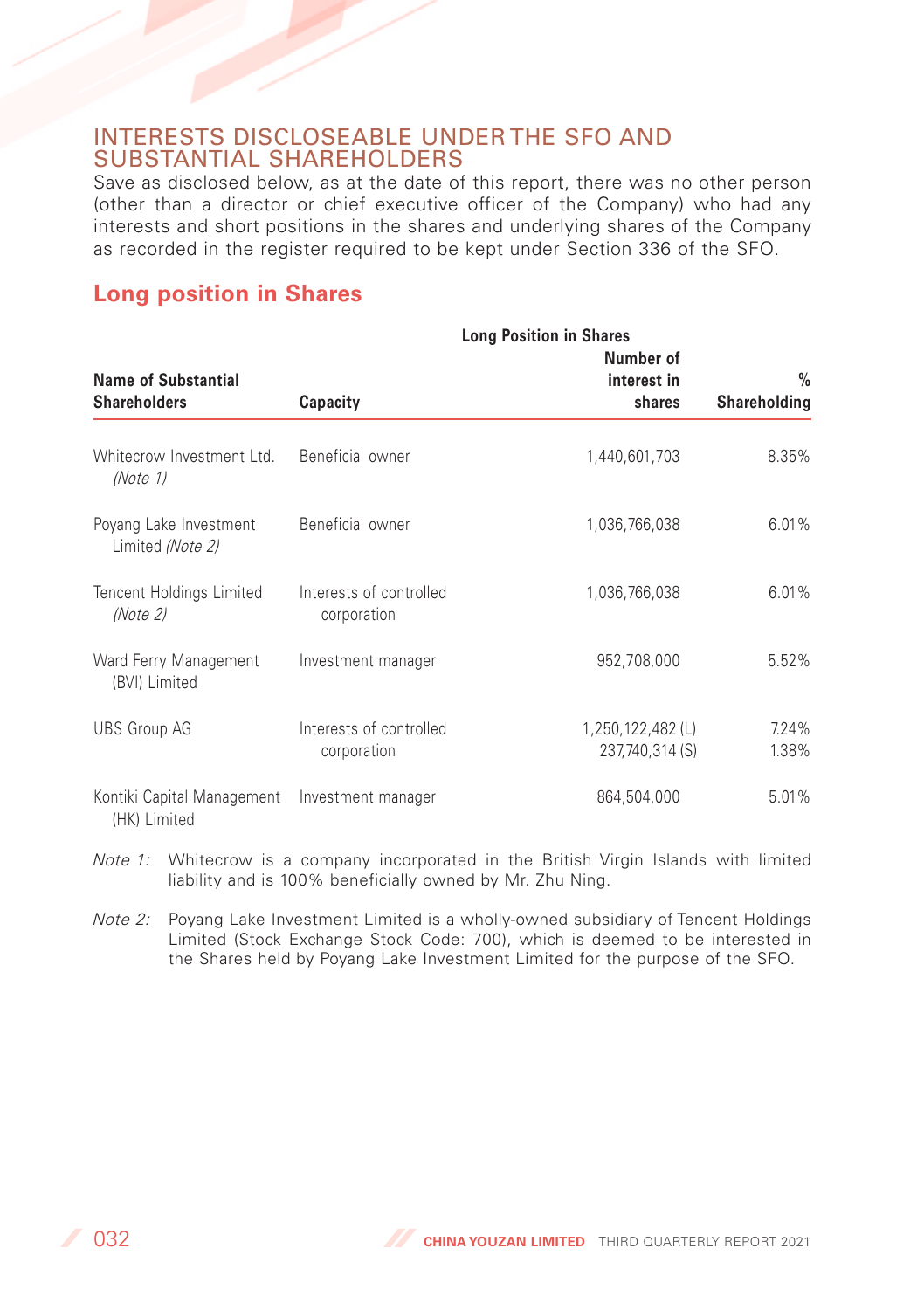|     | SHARE OPTION SCHEME AND SHARE AWARD SCHEME<br>Share Options Scheme                                                                          |                                                   |                  |                  |                               |                                |                                   |                                         |                         |                               |                           |                                       |                                |                                          |                                                         |
|-----|---------------------------------------------------------------------------------------------------------------------------------------------|---------------------------------------------------|------------------|------------------|-------------------------------|--------------------------------|-----------------------------------|-----------------------------------------|-------------------------|-------------------------------|---------------------------|---------------------------------------|--------------------------------|------------------------------------------|---------------------------------------------------------|
|     | The Company had one share option scheme adopted on 12 June 2019 (the "Share Option Scheme 2019").                                           |                                                   |                  |                  |                               |                                |                                   |                                         |                         |                               |                           |                                       |                                |                                          |                                                         |
|     | Set out below are the details of movements in the outstanding options granted under the Share Option Scheme 2019 as at<br>this report date: |                                                   |                  |                  |                               |                                |                                   |                                         |                         |                               |                           |                                       |                                |                                          |                                                         |
|     | <b>Share Option Scheme 2019</b>                                                                                                             |                                                   |                  |                  |                               |                                |                                   |                                         |                         |                               |                           |                                       |                                |                                          |                                                         |
|     |                                                                                                                                             |                                                   |                  |                  |                               |                                |                                   |                                         |                         |                               |                           |                                       |                                |                                          | of issued Shares<br>of total number<br>Percentage out   |
|     |                                                                                                                                             | Position held<br>within the Company               | Date<br>of grant | As at<br>1.12021 | Grant<br>during<br>the period | the period<br>Lapsed<br>during | the period<br>Cancelled<br>during | during<br>the period<br><b>Exercise</b> | As at<br>30.9.2021      | the period<br>Lapsed<br>after | As at this<br>report date | Exercise<br>price<br><i>\</i><br>\\\S | Exercisable<br>Note 1)<br>from | Exercisable<br>Note 1)<br>$\overline{m}$ | as at the date<br>of this report<br>approximately<br>L, |
|     | Name of Selected Directors<br>Mr. Zhu Ning                                                                                                  | chief executive officer<br>Executive Director and | 9.9.2019         | 100,000,000      |                               |                                |                                   |                                         | 100,000,000             |                               | 100,000,000               |                                       | HK\$1.00 1 July 2020           | 30 June 2024                             | 0.58                                                    |
|     | Mr. Cui Yusong                                                                                                                              | Executive Director                                | 9.9.2019         | 20,000,000       |                               |                                |                                   |                                         | 20,000,000              |                               | 20,000,000                | HK\$0.90                              | 1 July 2020                    | 30 June 2024                             | 0.12                                                    |
|     | Mr. Yu Tao                                                                                                                                  | Executive Director                                | 9.9.2019         | 5,000,000        |                               |                                |                                   |                                         | 15,000,000              |                               | 15,000,000                | HK\$0.90                              | I July 2020                    | 30 June 2024                             | 0.09                                                    |
|     | Ms. Ying Hangyan                                                                                                                            | Executive Director                                | 9.9.2019         | 15,000,000       |                               |                                |                                   |                                         | 15,000,000              |                               | 15,000,000                | HK\$0.90                              | I July 2020                    | 30 June 2024                             | g                                                       |
|     | Subtotal                                                                                                                                    |                                                   | 9.9.2019         | 150,000,000      | $\overline{1}$                | $\overline{1}$                 | $\overline{1}$                    |                                         | 150,000,000             | $\overline{1}$                | 150,000,000               |                                       |                                |                                          | 0.87                                                    |
|     | 2 senior management of<br>Other employees (include<br>the Group)                                                                            |                                                   | 9.9.2019         | 150,154,000      |                               | (750,000)                      |                                   |                                         | (6,600,000) 142,804,000 | $(1,500,0000)$ $141,304,000$  |                           |                                       | HK\$0.75 1 July 2020           | 30 June 2024                             | 0.82                                                    |
|     | Total                                                                                                                                       |                                                   |                  | 300,154,000      | $\mathbf{I}$                  | (750,000)                      |                                   |                                         | (6,600,000) 292,804,000 | (1,500,000)                   | 291,304,000               |                                       |                                |                                          | 1.69                                                    |
|     | Vesting schedule<br>Note 1:                                                                                                                 |                                                   |                  |                  |                               |                                |                                   |                                         |                         |                               |                           |                                       |                                |                                          |                                                         |
|     | 1 July 2020                                                                                                                                 |                                                   | 25%              |                  |                               |                                |                                   |                                         |                         |                               |                           |                                       |                                |                                          |                                                         |
|     | July 2021                                                                                                                                   |                                                   | 25%              |                  |                               |                                |                                   |                                         |                         |                               |                           |                                       |                                |                                          |                                                         |
|     | July 2022                                                                                                                                   |                                                   | 25%              |                  |                               |                                |                                   |                                         |                         |                               |                           |                                       |                                |                                          |                                                         |
| 033 | <b>July 2023</b>                                                                                                                            |                                                   | 25%              |                  |                               |                                |                                   |                                         |                         |                               |                           |                                       |                                |                                          |                                                         |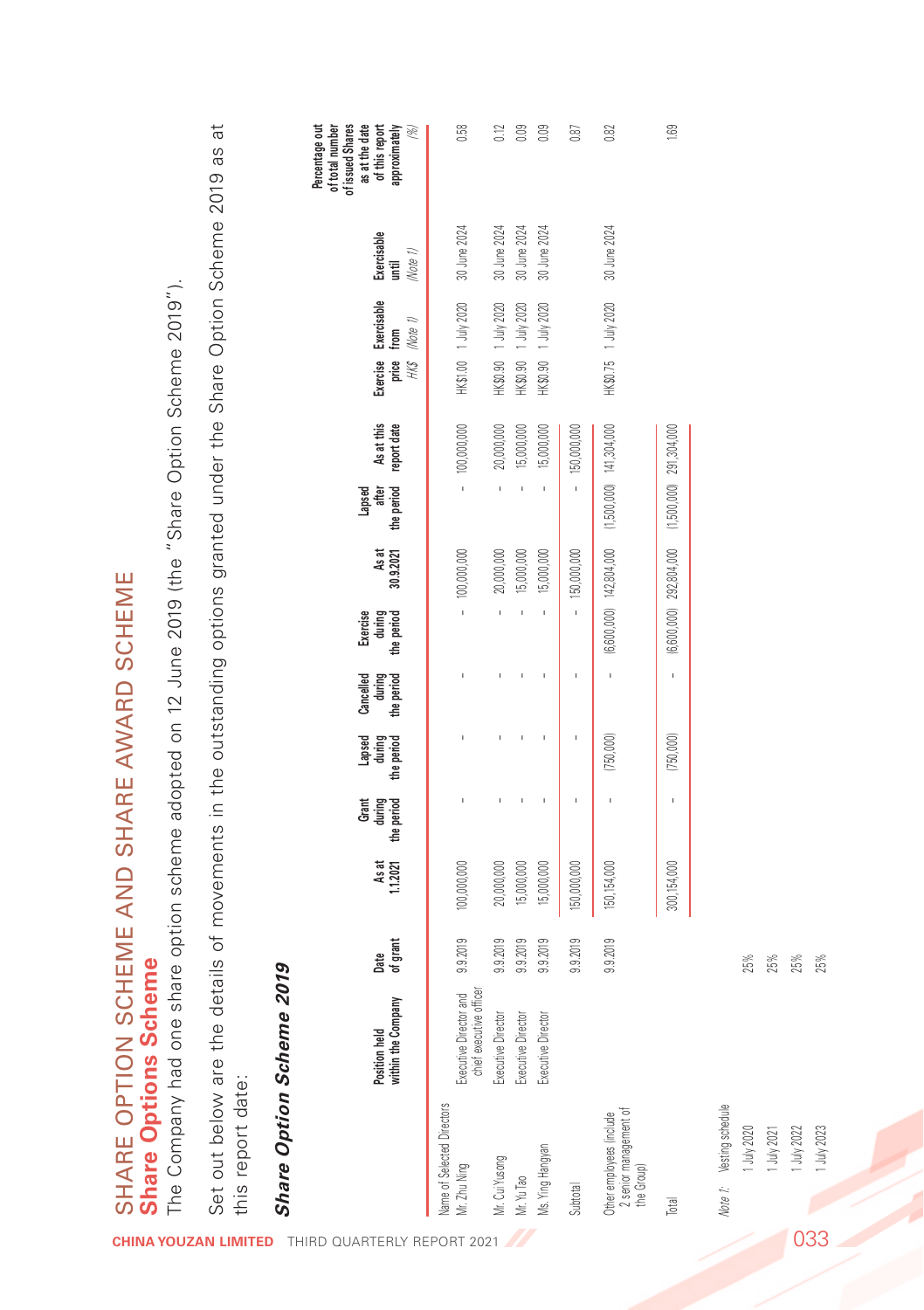## SHARE AWARD SCHEME

On 31 May 2018 ("Adoption Date"), the Company has adopted the Share Award Scheme ("Share Award Scheme") aimed to recognise the contributions by Eligible Persons and provide them with incentives in order to retain them for continuing operation and development of the Group, and to attract suitable personnel for further development of the Group.

The Share Award Scheme shall be valid and effective for a period of 10 years from the Adoption Date unless early terminated by the Board.

The Board can make award of Shares of the Company to Selected Participants, but must not make any further award of unvested Shares which would result in the number of Shares awarded by the Board under the Share Award Scheme representing 10% or more of the issued Shares from time to time without Shareholders' approval. The maximum number of Shares which may be subject to an award or awards to a selected participant in any 12-month period shall not in aggregate exceed 1% of the issued Shares.

No award shall be made by the Board and no instructions to acquire Shares shall be given by the Board to the Trustee under the Share Award Scheme where any director is in possession of unpublished price-sensitive information in relation to the Group or where dealings by directors are prohibited under any code or requirement of the GEM Listing Rules and all applicable laws from time to time.

Subject to the relevant Share Award Scheme Rules, (1) the Company can issue and allot Shares to the Trustee from time to time under general mandates granted or to be granted by the Shareholders at general meetings of the Company from time to time (unless such issue and allotment of Shares has otherwise been approved by the Shareholders) for future awards; or (2) in case where the Board have selected certain Eligible Person to be Selected Participant(s), the Company shall, as soon as reasonably practicable after the grant date, for the purposes of satisfying the grant of awards, issue and allot Shares to the Trustee under general mandates granted or to be granted by the Shareholders at general meetings of the Company from time to time (unless such issue and allotment of Shares has otherwise been approved by the Shareholders) and/or transfer to the Trust the necessary funds and instruct the Trustee to either (i) subscribe Shares to be issued by the Company or (ii) acquire Shares through on-market transactions at the prevailing market price. The Trustee must hold the Shares until they are vested in accordance with the Share Award Scheme Rules. When the Selected Participant has satisfied all vesting conditions specified by the Board at the time of making the award and become entitled to the Shares forming the subject of the award, the Trustee will transfer the relevant vested Shares to the Selected Participant.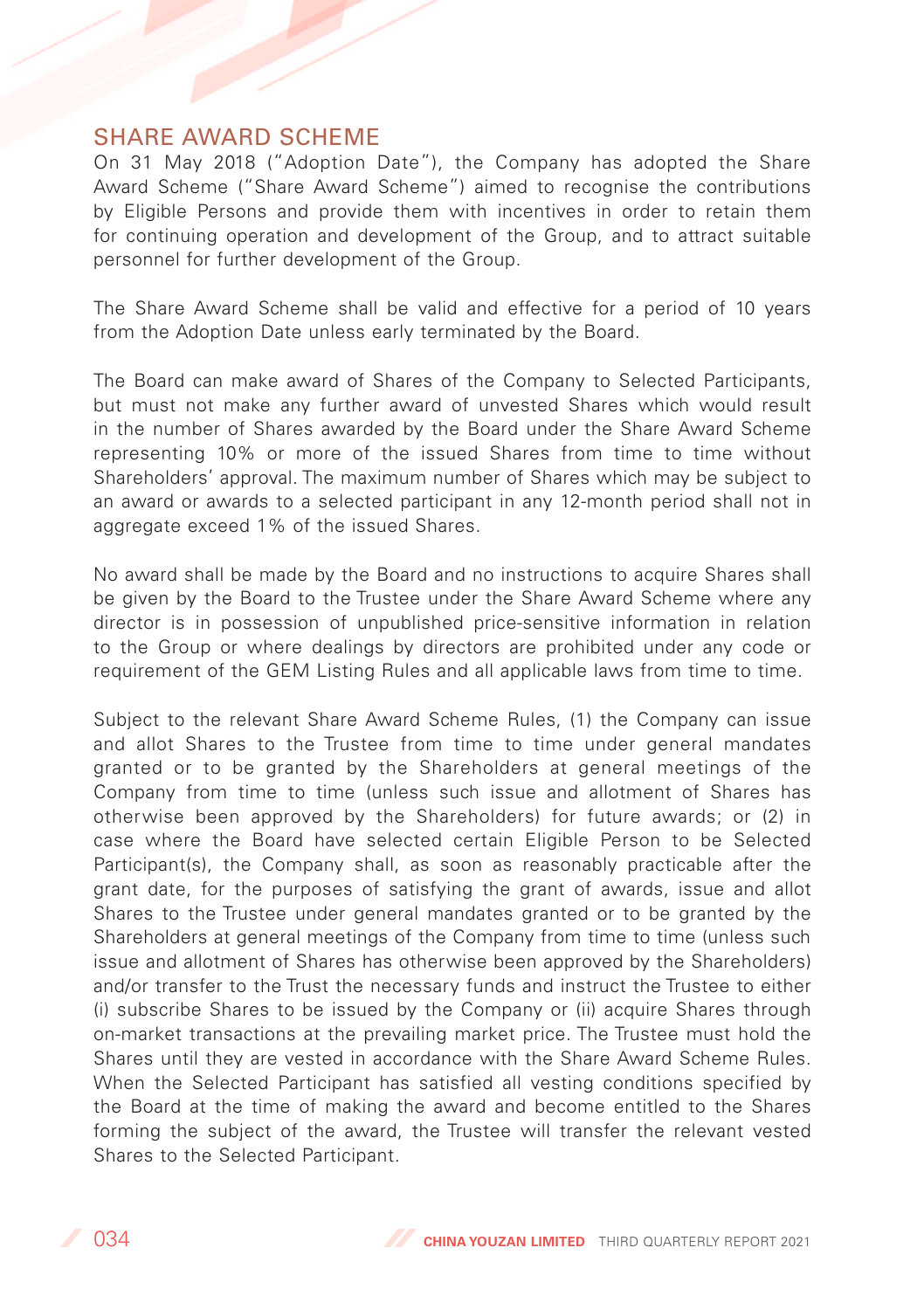The Trustee shall not exercise any voting rights and powers in respect of any Shares held under the Trust (including, but not limited to, the Awarded Shares, the Returned Shares, any bonus Shares and scrip Shares).

### **First Awards**

During the year ended 31 December 2018, a total of 551,522,400 Awarded Shares ("First Awards") were granted and out of which, none was granted to the directors of the Company. The fair value of the First Awards granted was calculated based on the market price of the Company's Share at the measurement date that all relevant approvals in connection with the GEM Listing Rules requirements were received. The fair value of awarded shares granted was HK\$0.62 per Awarded Share.

## **Second Awards**

On 19 November 2018, the Board announced the granting of another lot of 314,376,000 Awarded Shares and subsequently reduced to 304,247,200 Awarded Shares ("Second Awards") on 24 January 2019, none was granted to the directors of the Company. The Company received all approvals and allotted Second Awards to Trustee on 1 February 2019, but the grantees acceptance were not received until 15 March 2019. Also on 15 March 2019, the Board adjusted the number of Awards Shares previously announced and granted additional 23,064,800 Awarded Shares to 58 grantees using lapsed shares of First Awards and Second Awards held by Trustee in the Trust Fund. The fair value of the Second Awards granted was calculated based on the market price of the Company's Share at the measurement date that all relevant approvals in connection with the GEM Listing Rules requirements and acceptance from the Eligible participants were received. The fair value of Second Awards shares granted was HK\$0.52 per Awarded Share.

On 5 May 2019, the Board passed a resolution to modify the vesting schedule of 80 grantees of Second Awards, which resulted in immediate and full vesting of 154,897,600 Awarded Shares. Other than that there was no other modification of vesting conditions that will results in the acceleration of vesting.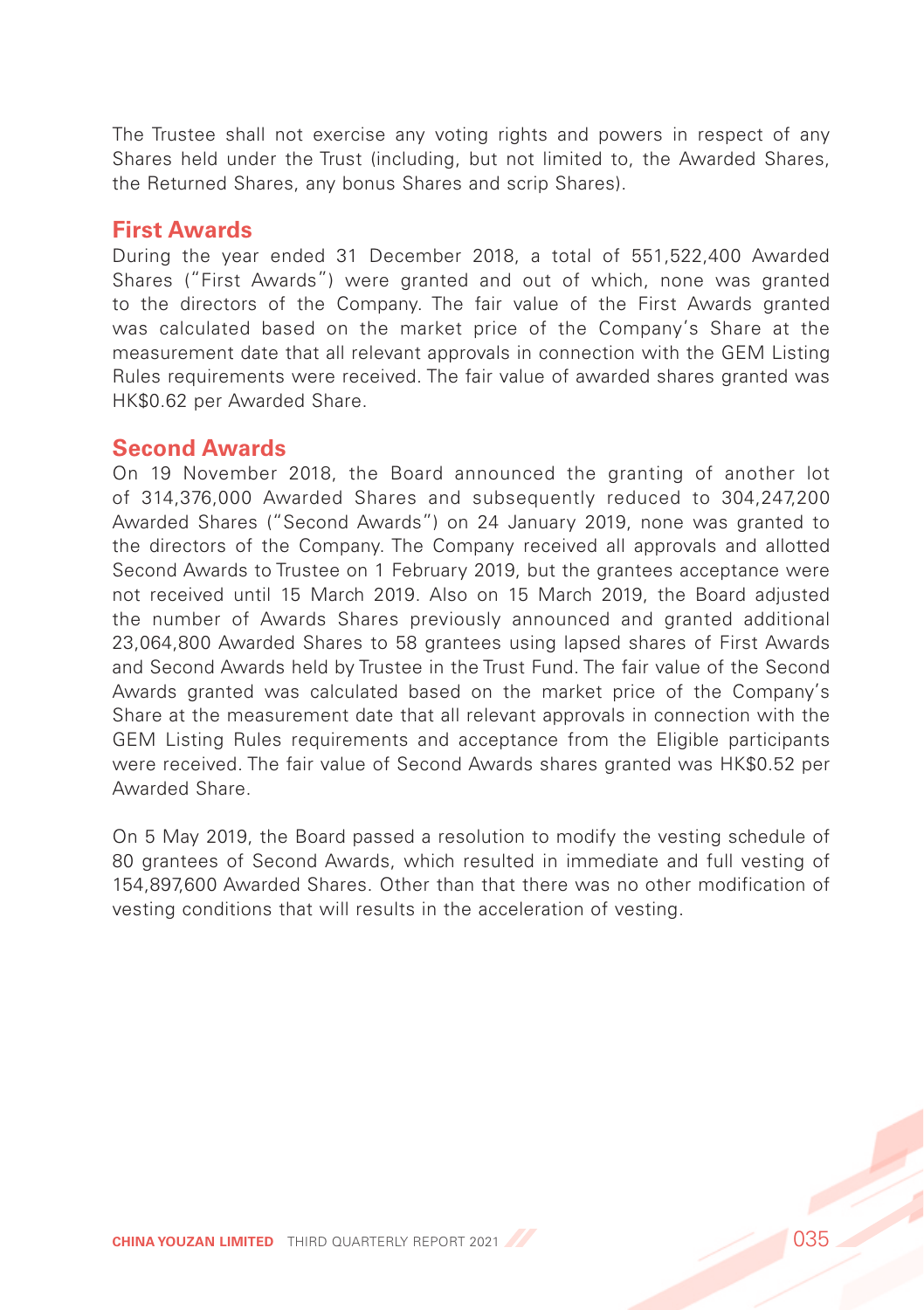## **Third Awards**

On 21 August 2019, the Board passed a resolution to grant additional 7,814,400 Awarded Shares ("Third Awards") by using the lapsed shares of First Awards and Second Awards held by Trustee in the Trust Fund, of which none was granted to the directors of the Company. The fair value of the Third Awards granted was calculated based on the market price of the Company's Share at the measurement date that all relevant approvals in connection with the GEM Listing Rules requirements and the acceptance of Selected Participants were received. The fair value of Third Awards granted was HK\$0.51 per Awarded Share.

Third Awards granted to Selected Participants are divided into 3 tranches. The first tranche representing 50% of the awards would be vested when the Selected Participant completing 2 years of continuous service to the Group from the date of first day of employment. The second and third tranches each represent 25% of the awards, and would be vested after completing the third year and fourth year of continuous service to the Group, respectively.

## **Fourth Awards**

On 1 July 2020, the Board passed a resolution to grant additional 45,120,000 awarded shares ("Fourth Awards") by using the lapsed shares of First Awards and Second Awards held by the Trustee in the Trust Fund, of which none was granted to the directors of the Company. The fair value of the Fourth Awards granted was calculated based on the market price of the Company's share at the measurement date that all relevant approvals in connection with the GEM Listing Rules requirements and the acceptance of selected participants were received. The fair value of Fourth Awards granted was HK\$1.37 per Awarded Share.

Fourth Awards granted to selected participants are divided into 4 tranches. The first tranche representing 25% of the awards would be vested when the Selected Participant completing 1 year of continuous service to the Group from the date of grant. The second, third and fourth tranches each represent 25% of the awards, and would be vested in the second, third and fourth anniversary from the date of grant, respectively.

## COMPETING INTERESTS

The Directors are not aware of, as at 30 September 2021, any business or interest of each Director, management shareholder and the respective associates of each that competes or may compete with the business of the Group and any other conflicts of interest which any such person has or may have with the Group.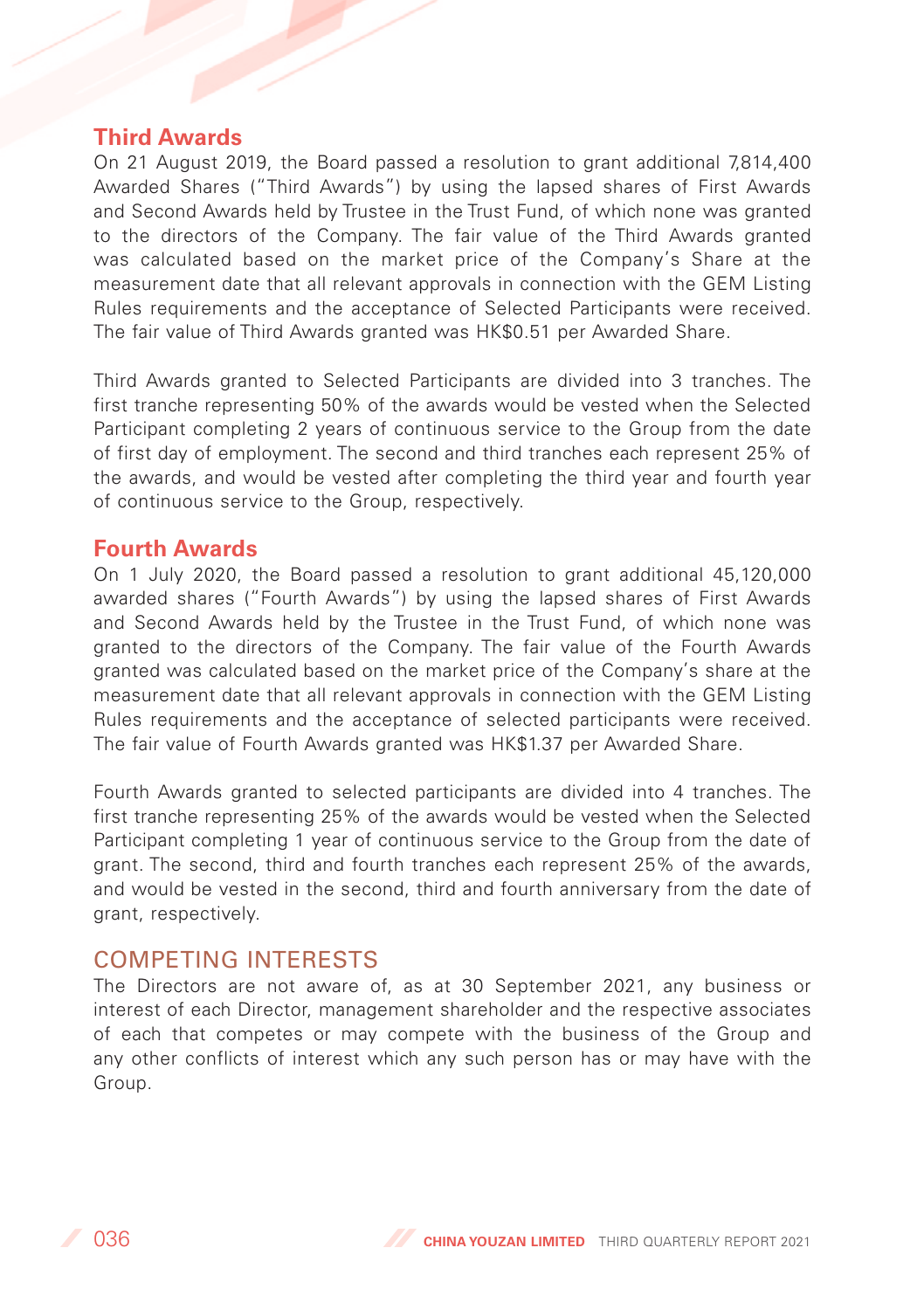## PURCHASE, SALE OR REDEMPTION OF THE COMPANY'S LISTED SECURITIES

As at 30 September 2021, there were no purchase, sale or redemption by the Company, or any of its subsidiaries, of the Company's listed securities.

## CODE OF CONDUCT REGARDING SECURITIES TRANSACTIONS BY DIRECTOR

The Group adopted the required standard of dealings set out in rules 5.46 to 5.68 of the GEM Listing Rules as the code of conduct regarding directors' securities transactions in securities of the Company. Upon the Company's specific enquiry, each director had confirmed that during the period ended 30 September 2021, they had fully complied with the required standard of dealings and there was no event of non-compliance.

## BOARD PRACTICES AND PROCEDURES

The Company has complied throughout the nine months period ended 30 September 2021 the board practices and procedures as set out in Rule 5.34 of the GEM Listing Rules.

## CORPORATE GOVERNANCE AND COMPLIANCE WITH THE CODE ON CORPORATE GOVERNANCE PRACTICES

The Company has adopted the code provisions set out in the Code on Corporate Governance Practices (the "CG Code") as set out in Appendix 15 of the GEM Listing Rules throughout the nine months ended 30 September 2021.

## AUDIT COMMITTEE

The Company has established an audit committee (the "Committee") in compliance with the GEM Listing Rules. The Committee comprises three independent non-executive Directors, namely Dr. Fong Chi Wah, Mr. Gu Jiawang and Mr. Deng Tao. The Committee is chaired by Dr. Fong Chi Wah. The primary duties of the Committee are to review and supervise the financial reporting process and internal control systems of the Group.

The Committee has reviewed and assessed the composition of the Group's financial reporting team and was satisfied with the performance of the team.